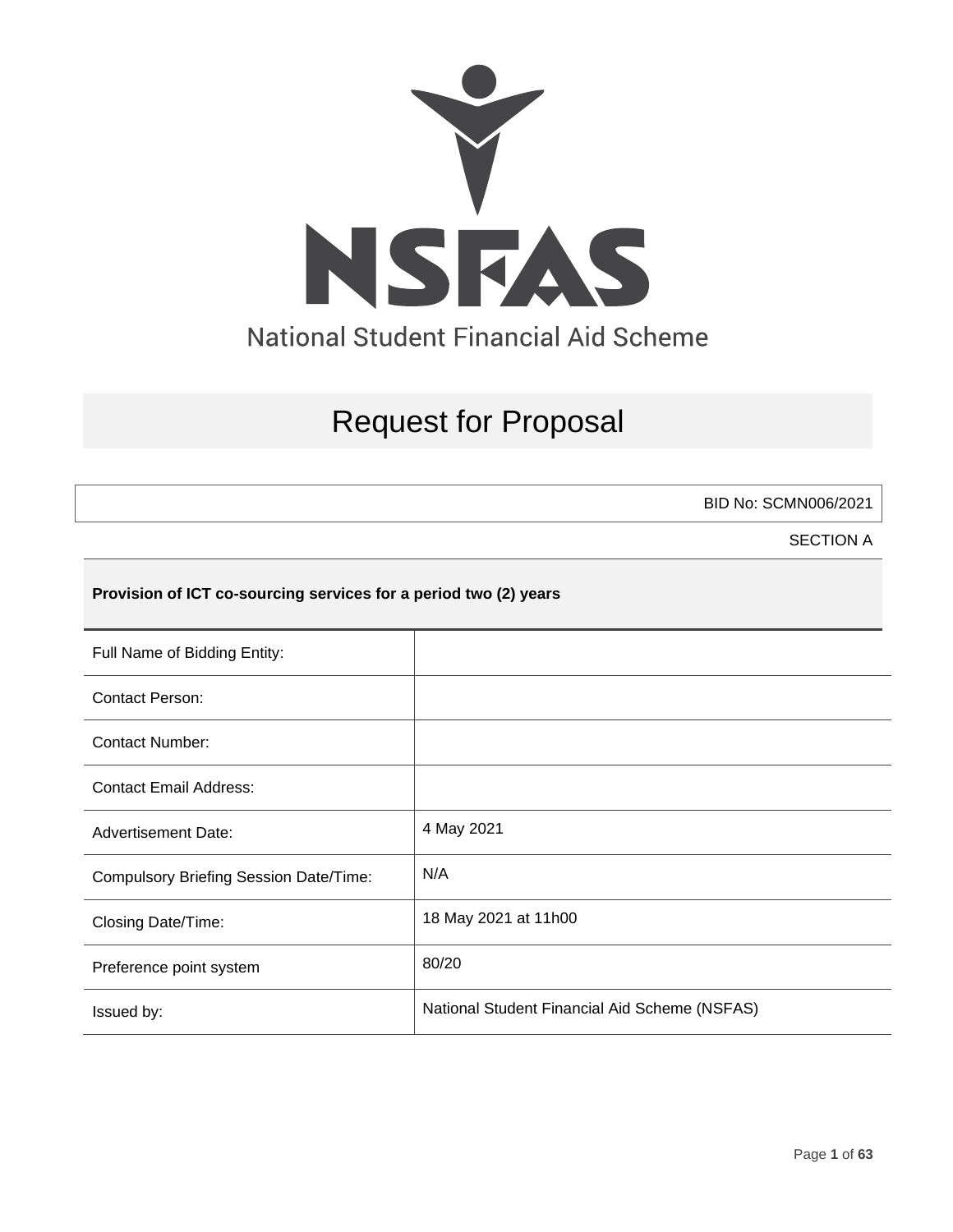

## **INVITATION TO BID (SBD1)**

|                                                                                                                                                                      |                                                                     |                       |                              |                                                                 | YOU ARE HEREBY INVITED TO BID FOR REQUIREMENTS OF THE NATONAL STUDENT FINANCIAL AID SCHEME (NSFAS) |                           |                              |                              |
|----------------------------------------------------------------------------------------------------------------------------------------------------------------------|---------------------------------------------------------------------|-----------------------|------------------------------|-----------------------------------------------------------------|----------------------------------------------------------------------------------------------------|---------------------------|------------------------------|------------------------------|
| <b>BID NUMBER:</b>                                                                                                                                                   | <b>SCMN006/2021</b>                                                 |                       | <b>CLOSING DATE:</b>         |                                                                 | 18 May 2021                                                                                        | <b>CLOSING TIME:</b>      |                              | 11:00AM                      |
| DESCRIPTION                                                                                                                                                          | Provision of ICT co-sourcing services for a period of two (2) years |                       |                              |                                                                 |                                                                                                    |                           |                              |                              |
|                                                                                                                                                                      |                                                                     |                       |                              |                                                                 | BID RESPONSE DOCUMENTS MUST BE DEPOSITED IN THE BID BOX SITUATED AT (STREET ADDRESS)               |                           |                              |                              |
| NSFAS Office, 10 Brodie Road                                                                                                                                         |                                                                     |                       |                              |                                                                 |                                                                                                    |                           |                              |                              |
| 2nd Floor, House Vincent Building                                                                                                                                    |                                                                     |                       |                              |                                                                 |                                                                                                    |                           |                              |                              |
| Wynberg, Cape Town                                                                                                                                                   |                                                                     |                       |                              |                                                                 |                                                                                                    |                           |                              |                              |
| 7801                                                                                                                                                                 |                                                                     |                       |                              |                                                                 |                                                                                                    |                           |                              |                              |
| BIDDING PROCEDURE ENQUIRIES MAY BE DIRECTED TO                                                                                                                       |                                                                     |                       |                              |                                                                 | <b>TECHNICAL ENQUIRIES MAY BE DIRECTED TO:</b>                                                     |                           |                              |                              |
| <b>CONTACT PERSON</b>                                                                                                                                                | <b>SCM</b>                                                          |                       |                              | <b>CONTACT PERSON</b>                                           |                                                                                                    |                           | <b>SCM</b>                   |                              |
| <b>TELEPHONE NUMBER</b>                                                                                                                                              | 021 763 3200                                                        |                       |                              | <b>TELEPHONE NUMBER</b>                                         |                                                                                                    |                           | 021 763 3200                 |                              |
| <b>FACSIMILE NUMBER</b>                                                                                                                                              | N/A                                                                 |                       |                              | <b>FACSIMILE NUMBER</b>                                         |                                                                                                    |                           | N/A                          |                              |
| <b>E-MAIL ADDRESS</b>                                                                                                                                                |                                                                     | SCM@NSFAS.ORG.ZA      |                              | <b>E-MAIL ADDRESS</b>                                           |                                                                                                    |                           |                              | SCM@NSFAS.ORG.ZA             |
| <b>SUPPLIER INFORMATION</b>                                                                                                                                          |                                                                     |                       |                              |                                                                 |                                                                                                    |                           |                              |                              |
| NAME OF BIDDER                                                                                                                                                       |                                                                     |                       |                              |                                                                 |                                                                                                    |                           |                              |                              |
| POSTAL ADDRESS                                                                                                                                                       |                                                                     |                       |                              |                                                                 |                                                                                                    |                           |                              |                              |
| STREET ADDRESS                                                                                                                                                       |                                                                     |                       |                              |                                                                 |                                                                                                    |                           |                              |                              |
| <b>TELEPHONE NUMBER</b>                                                                                                                                              | CODE                                                                |                       |                              |                                                                 | <b>NUMBER</b>                                                                                      |                           |                              |                              |
| <b>CELLPHONE NUMBER</b>                                                                                                                                              |                                                                     |                       |                              |                                                                 |                                                                                                    |                           |                              |                              |
| <b>FACSIMILE NUMBER</b>                                                                                                                                              | CODE                                                                |                       |                              |                                                                 | <b>NUMBER</b>                                                                                      |                           |                              |                              |
| <b>E-MAIL ADDRESS</b>                                                                                                                                                |                                                                     |                       |                              |                                                                 |                                                                                                    |                           |                              |                              |
| VAT REGISTRATION NUMBER                                                                                                                                              |                                                                     |                       |                              |                                                                 |                                                                                                    |                           |                              |                              |
| <b>SUPPLIER</b><br><b>COMPLIANCE STATUS</b>                                                                                                                          | <b>SYSTEM PIN:</b>                                                  | <b>TAX COMPLIANCE</b> |                              | <b>OR</b>                                                       | CENTRAL SUPPLIER<br><b>DATABASE No:</b>                                                            | <b>MAAA</b>               |                              |                              |
| <b>B-BBEE STATUS</b><br><b>LEVEL VERIFICATION</b>                                                                                                                    |                                                                     |                       | <b>TICK APPLICABLE BOX]</b>  |                                                                 | <b>B-BBEE STATUS LEVEL SWORN</b>                                                                   |                           |                              | <b>[TICK APPLICABLE BOX]</b> |
| <b>CERTIFICATE</b>                                                                                                                                                   |                                                                     | $\Box$ Yes            | $\Box$ No                    | <b>AFFIDAVIT</b>                                                |                                                                                                    |                           | $\Box$ Yes                   | $\Box$ No                    |
| [A B-BBEE STATUS LEVEL VERIFICATION CERTIFICATE/ SWORN AFFIDAVIT (FOR EMES & QSEs) MUST BE SUBMITTED IN<br><b>ORDER TO QUALIFY FOR PREFERENCE POINTS FOR B-BBEET</b> |                                                                     |                       |                              |                                                                 |                                                                                                    |                           |                              |                              |
| ARE YOU THE<br>1                                                                                                                                                     |                                                                     |                       |                              |                                                                 |                                                                                                    | $\Box$ Yes                |                              | $\Box$ No                    |
| <b>ACCREDITED</b>                                                                                                                                                    |                                                                     |                       |                              | $\mathbf{2}$                                                    | ARE YOU A FOREIGN                                                                                  |                           |                              |                              |
| $\Box$ Yes<br>REPRESENTATIVE IN SOUTH                                                                                                                                |                                                                     | $\Box$ No             |                              | BASED SUPPLIER FOR THE GOODS<br><b>/SERVICES/WORKS OFFERED?</b> |                                                                                                    | <b>IF YES, ANSWER THE</b> | <b>QUESTIONNAIRE BELOW 1</b> |                              |
| AFRICA FOR THE GOODS<br>/SERVICES /WORKS OFFERED?                                                                                                                    |                                                                     |                       | <b>IF YES ENCLOSE PROOFI</b> |                                                                 |                                                                                                    |                           |                              |                              |
| <b>QUESTIONNAIRE TO BIDDING FOREIGN SUPPLIERS</b>                                                                                                                    |                                                                     |                       |                              |                                                                 |                                                                                                    |                           |                              |                              |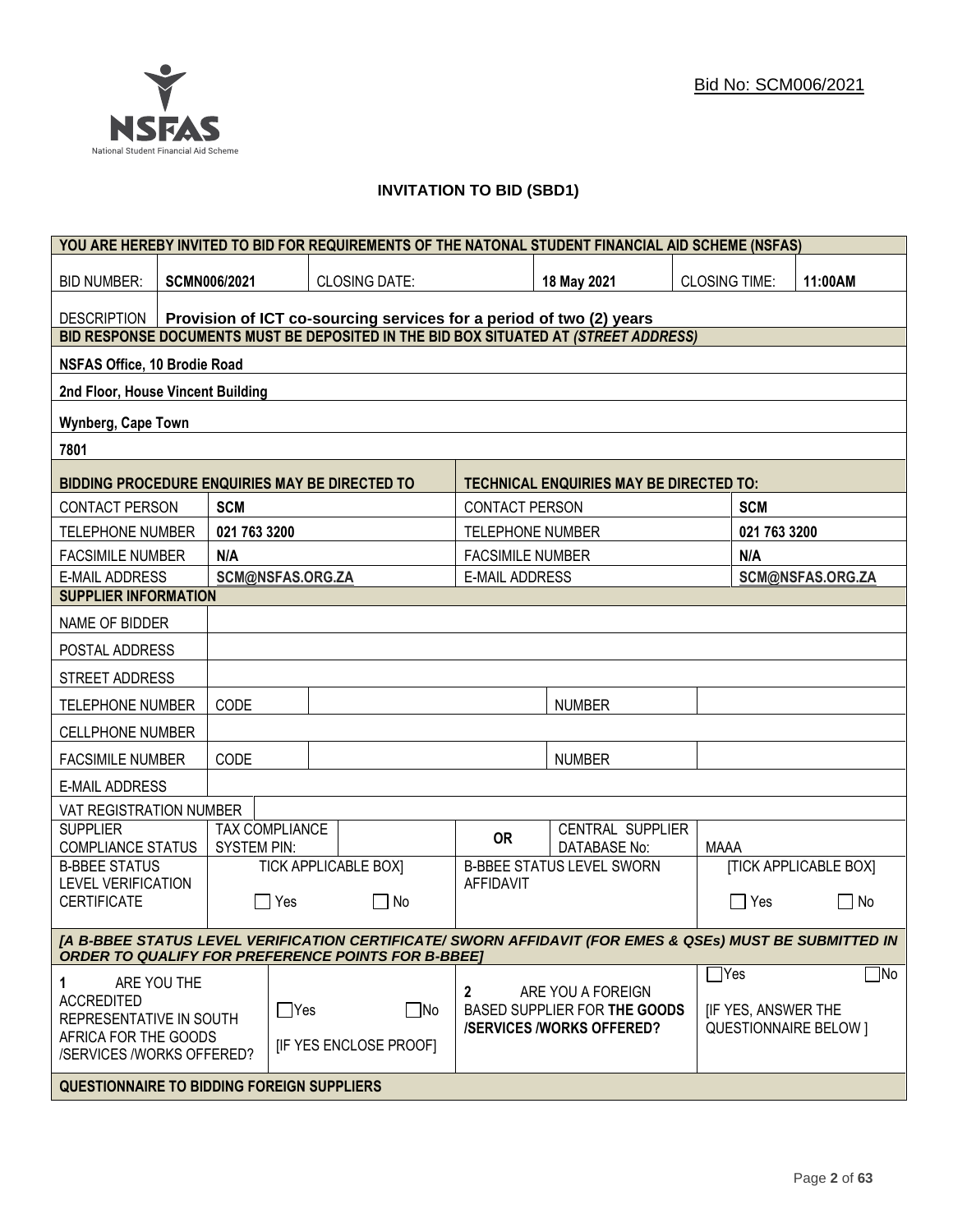

| IS THE ENTITY A RESIDENT OF THE REPUBLIC OF SOUTH AFRICA (RSA)?                                                                                                                                                                                                                     | $\Box$ YES $\Box$ NO |
|-------------------------------------------------------------------------------------------------------------------------------------------------------------------------------------------------------------------------------------------------------------------------------------|----------------------|
| DOES THE ENTITY HAVE A BRANCH IN THE RSA?                                                                                                                                                                                                                                           | $\Box$ YES $\Box$ NO |
| DOES THE ENTITY HAVE A PERMANENT ESTABLISHMENT IN THE RSA?                                                                                                                                                                                                                          | $\Box$ YES $\Box$ NO |
| DOES THE ENTITY HAVE ANY SOURCE OF INCOME IN THE RSA?                                                                                                                                                                                                                               | $\Box$ YES $\Box$ NO |
| IS THE ENTITY LIABLE IN THE RSA FOR ANY FORM OF TAXATION?<br>IF THE ANSWER IS "NO" TO ALL OF THE ABOVE, THEN IT IS NOT A REQUIREMENT TO REGISTER FOR A TAX COMPLIANCE STATUS<br>SYSTEM PIN CODE FROM THE SOUTH AFRICAN REVENUE SERVICE (SARS) AND IF NOT REGISTER AS PER 2.3 BELOW. | $\Box$ YES $\Box$ NO |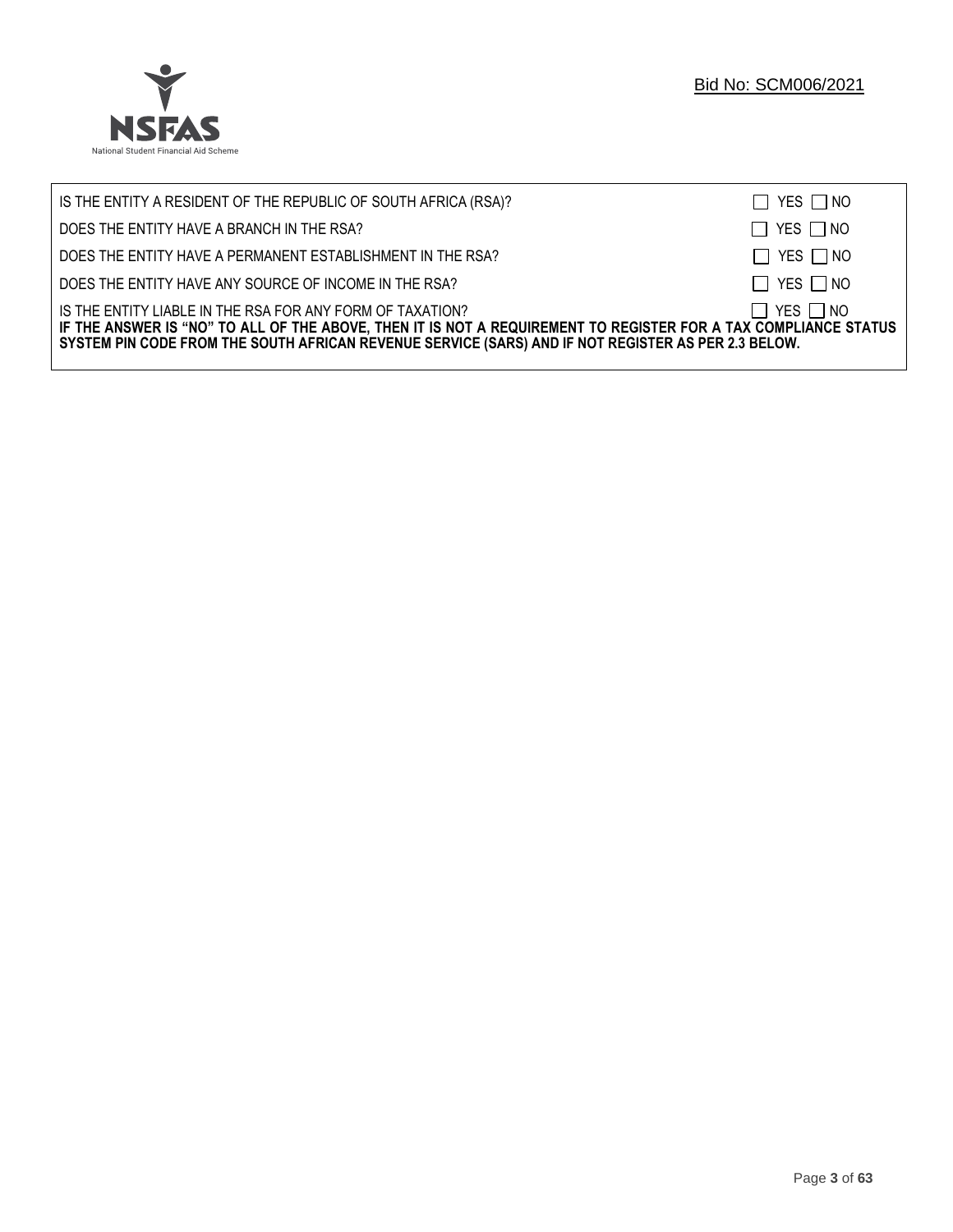

## **TERMS AND CONDITIONS FOR BIDDING**

| $\overline{1}$ . | <b>BID SUBMISSION:</b>                                                                                    |
|------------------|-----------------------------------------------------------------------------------------------------------|
|                  | 1.1. BIDS MUST BE DELIVERED BY THE STIPULATED TIME TO THE CORRECT ADDRESS. LATE BIDS WILL NOT BE ACCEPTED |
|                  | FOR CONSIDERATION.                                                                                        |
|                  | 1.2. ALL BIDS MUST BE SUBMITTED ON THE OFFICIAL FORMS PROVIDED-(NOT TO BE RE-TYPED) OR IN THE MANNER      |
|                  | PRESCRIBED IN THE BID DOCUMENT.                                                                           |
|                  | 1.3. THIS BID IS SUBJECT TO THE PREFERENTIAL PROCUREMENT POLICY FRAMEWORK ACT, 2000 AND THE PREFERENTIAL  |
|                  | PROCUREMENT REGULATIONS, 2017, THE GENERAL CONDITIONS OF CONTRACT (GCC) AND, IF APPLICABLE, ANY           |
|                  | OTHER SPECIAL CONDITIONS OF CONTRACT.                                                                     |
|                  | 1.4. THE SUCCESSFUL BIDDER WILL BE REQUIRED TO FILL IN AND SIGN A WRITTEN CONTRACT FORM (SBD7).           |
|                  |                                                                                                           |
|                  | 2. TAX COMPLIANCE REQUIREMENTS                                                                            |
| 2.1              | BIDDERS MUST ENSURE COMPLIANCE WITH THEIR TAX OBLIGATIONS.                                                |
| $2.2^{\circ}$    | BIDDERS ARE REQUIRED TO SUBMIT THEIR UNIQUE PERSONAL IDENTIFICATION NUMBER (PIN) ISSUED BY SARS TO        |
|                  | ENABLE THE ORGAN OF STATE TO VERIFY THE TAXPAYER'S PROFILE AND TAX STATUS.                                |
| 2.3              | APPLICATION FOR TAX COMPLIANCE STATUS (TCS) PIN MAY BE MADE VIA E-FILING THROUGH THE SARS WEBSITE         |
|                  | WWW.SARS.GOV.ZA.                                                                                          |
| 2.4              | BIDDERS MAY ALSO SUBMIT A PRINTED TCS CERTIFICATE TOGETHER WITH THE BID.                                  |
| 2.5              | IN BIDS WHERE CONSORTIA / JOINT VENTURES / SUB-CONTRACTORS ARE INVOLVED, EACH PARTY MUST SUBMIT A         |
|                  | SEPARATE TCS CERTIFICATE / PIN / CSD NUMBER.                                                              |
| 2.6              | WHERE NO TCS PIN IS AVAILABLE BUT THE BIDDER IS REGISTERED ON THE CENTRAL SUPPLIER DATABASE (CSD), A      |
|                  | CSD NUMBER MUST BE PROVIDED.                                                                              |
| 2.7              | NO BIDS WILL BE CONSIDERED FROM PERSONS IN THE SERVICE OF THE STATE, COMPANIES WITH DIRECTORS WHO         |
|                  | ARE PERSONS IN THE SERVICE OF THE STATE, OR CLOSE CORPORATIONS WITH MEMBERS PERSONS IN THE SERVICE        |
|                  | OF THE STATE."                                                                                            |
|                  | ND. EAILHDE TÓ DDÓVIDE LÓD CÓMDLV WITH ANY ÓE THE ADÓVE DADTICHLADÓ MAY DENDED THE DID INVALID.           |

## **NB: FAILURE TO PROVIDE / OR COMPLY WITH ANY OF THE ABOVE PARTICULARS MAY RENDER THE BID INVALID**.

|  | SIGNATURE OF BIDDER: |
|--|----------------------|
|--|----------------------|

SIGNATURE OF BIDDER: ……………………………………………

CAPACITY UNDER WHICH THIS BID IS SIGNED: …………………………………………… (Proof of authority must be submitted e.g. company resolution)

DATE: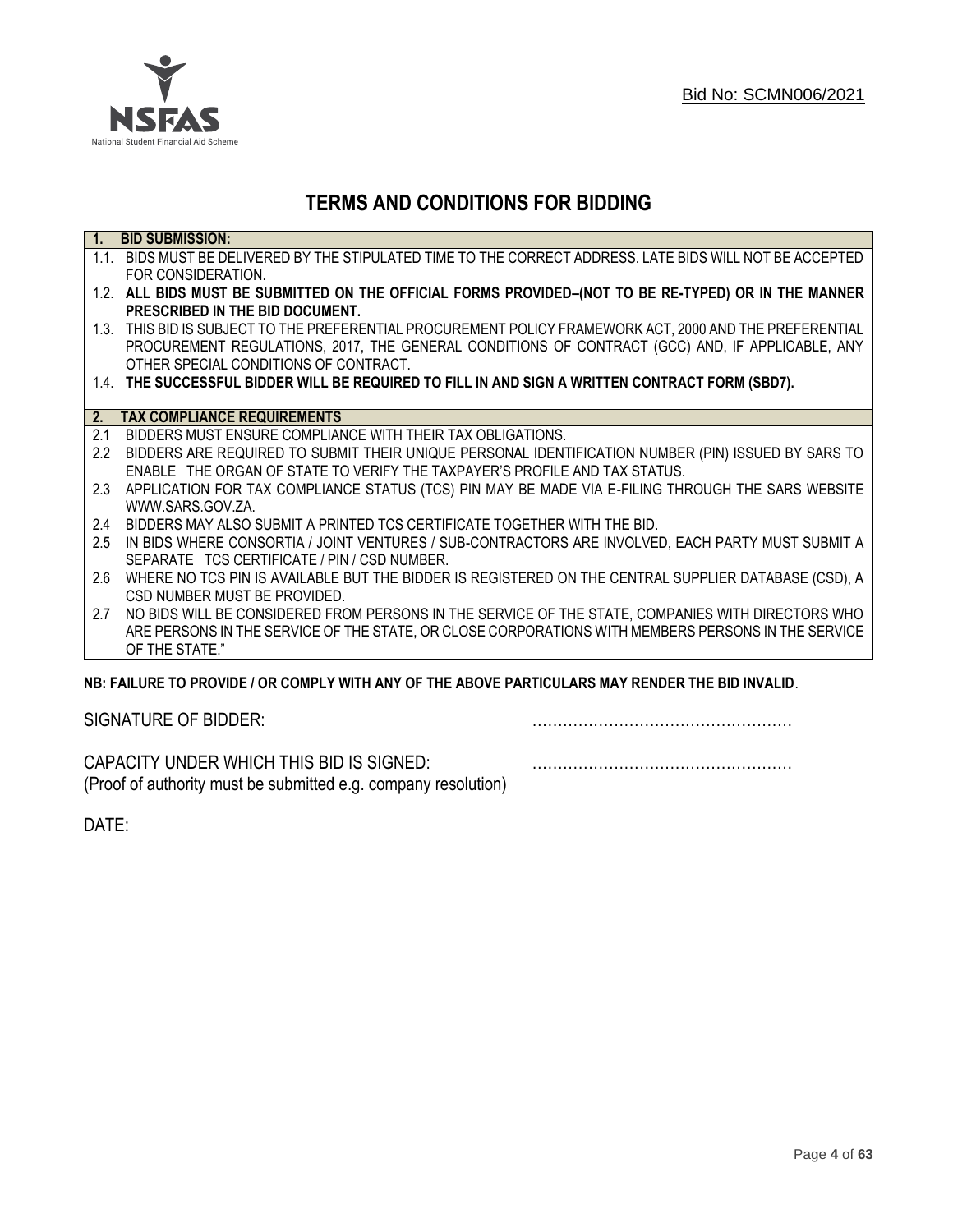

#### **NSFAS overview**

The National Student Financial Aid Scheme (NSFAS) is a statutory body providing financial aid to eligible students who wish to study at public universities and Technical Vocational Education and Training (TVET) colleges. NSFAS is mandated to manage and distribute funds in accordance with the provisions of the NSFAS Act (Act 56 of 1999).

## **Fraud and Corruption**

All providers are to take note of the implications of contravening the Prevention and Combating of Corrupt Activities Act, Act No 12 of 2004 and any other Act applicable.

The National Student Financial Aid Scheme is committed to conducting business ethically and is constantly introducing proactive measures to ensure that we identify and appropriately respond to any unlawful and unethical business practices. All NSFAS tenders are subject to certain audit processes and limited due diligence checks with the intend to identify any possible unlawful or unethical practices.

#### **Reporting of any unlawful or unethical incidents to NSFAS**

Should any bidder, potential or current supplier of NSFAS or any other third party:

- receive any irregular contact or correspondence from anyone presenting themselves as an employee or representative of NSFAS
- receive any contact or correspondence from anyone soliciting any bribe of any form
- become aware of any irregular or illegal conduct by any party who has a relationship with NSFAS or any NSFAS official

you are requested to immediately report it to NSFAS's Governance, Risk and Compliance (GRC) Department. All information provided to the NSFAS GRC department will be treated with utmost confidentiality and in terms of the Protected Disclosures Act, Act 26 of 2000.

For any unlawful or unethical incidents, please email: [forensics@nsfas.org.za](mailto:forensics@nsfas.org.za)

All **questions for clarity** in relation to the bid must be submitted to [scm@nsfas.org.za.](mailto:scm@nsfas.org.za), and not to any other email address.

## **Reporting of any unlawful or unethical incidents to the South African Police**

Bidders, current or potential NSFAS suppliers or any other third party who become aware of any unlawful and unethical conduct are encouraged to report the matter to the South African Police. NSFAS request that details of such reports made to the SAP be shared with NSFAS official listed above so as to enable consolidation of possible related investigations.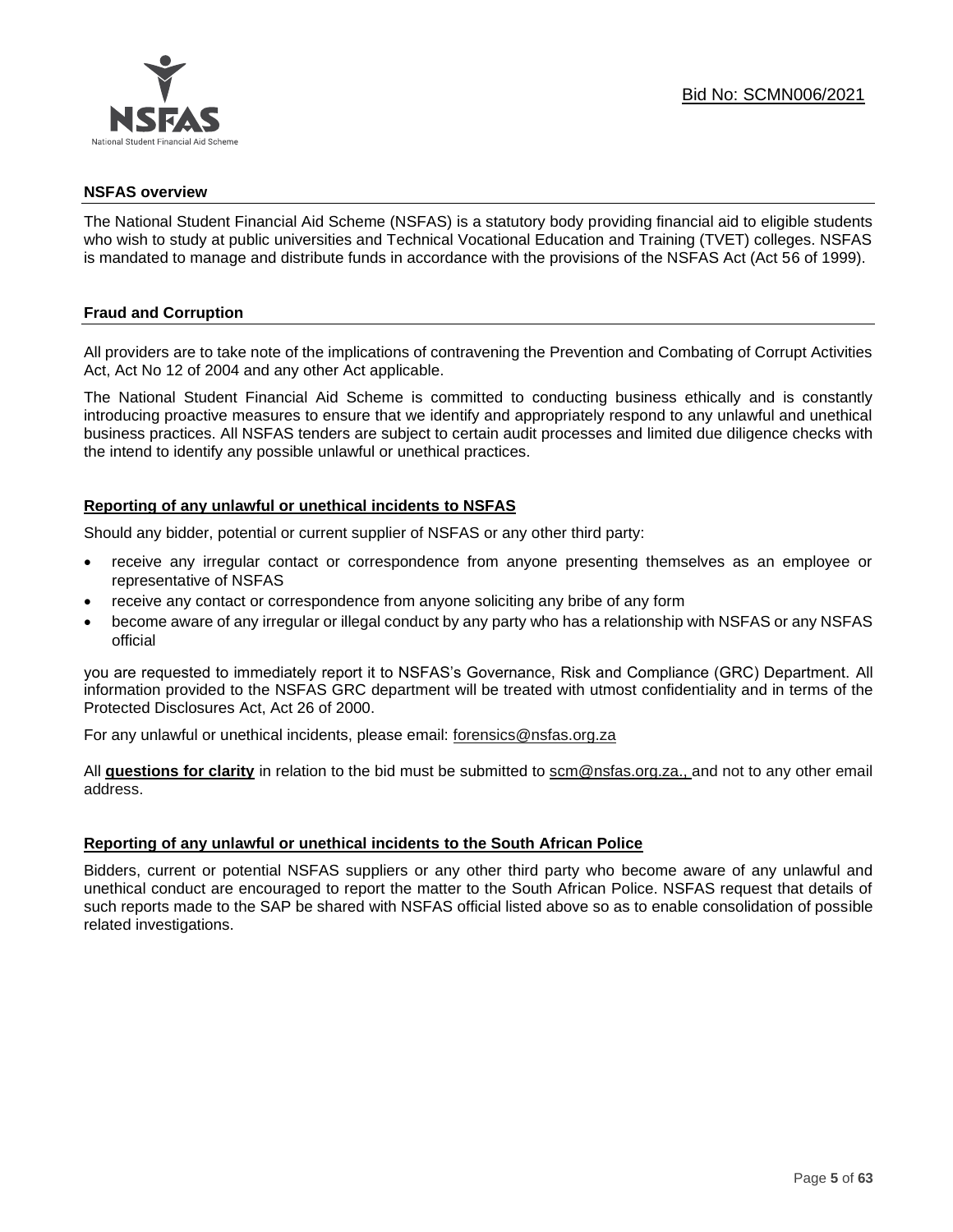

#### **Clarifications / Additional information / Rights**

#### **Clarification**

Any clarification required by a bidder regarding the meaning or interpretation of the bid specifications, or any other aspect concerning the bid, are to be requested in writing by email from [scm@nsfas.org.za](mailto:scm@nsfas.org.za) (and not to any other email address) at least five (5) working days before the closing date of the bid. The bid number should be mentioned in all correspondence. Telephonic requests for clarification will not be accepted. Bidders are reminded that NSFAS SCM officials will never contact bidders telephonically or by other method other that through the official SCM email address listed above.

#### **Additional Information**

During the evaluation of the bids, additional information may be requested in writing from bidders, for clarity. Replies to such requests must be submitted, within 5 (five) working days from the date of request, or as otherwise indicated. Failure to comply, may lead to your bid being disregarded.

#### **Rights**

The following rights are reserved:

- 1) NSFAS reserves the right to appoint more than one (1) service provider.
- 2) NSFAS further reserves the right to engage with the short-listed bidders for price negotiation and a site inspection where necessary.
- 3) NSFAS reserves the right to invite the shortlisted for a presentation as part of the bid process.
- 4) NSFAS reserves the right to not select the lowest price.
- 5) NSFAS reserves the right to not award the tender to the shortlisted bidder should any risk arise from any NSFAS due diligence assessment performed and/or any underperformance was identified in a previous and/or current contract held with the bidder.
- 6) NSFAS reserves the right to award the contract in whole or in parts.

#### **Consent**

By responding to this tender, both the entity and its directors provide consent to NSFAS to perform background checks which would include amongst others, the relevant Transunion checks, should it wish to do so.

By responding to this tender, the bidder agrees to all the terms and conditions as included in the bid document.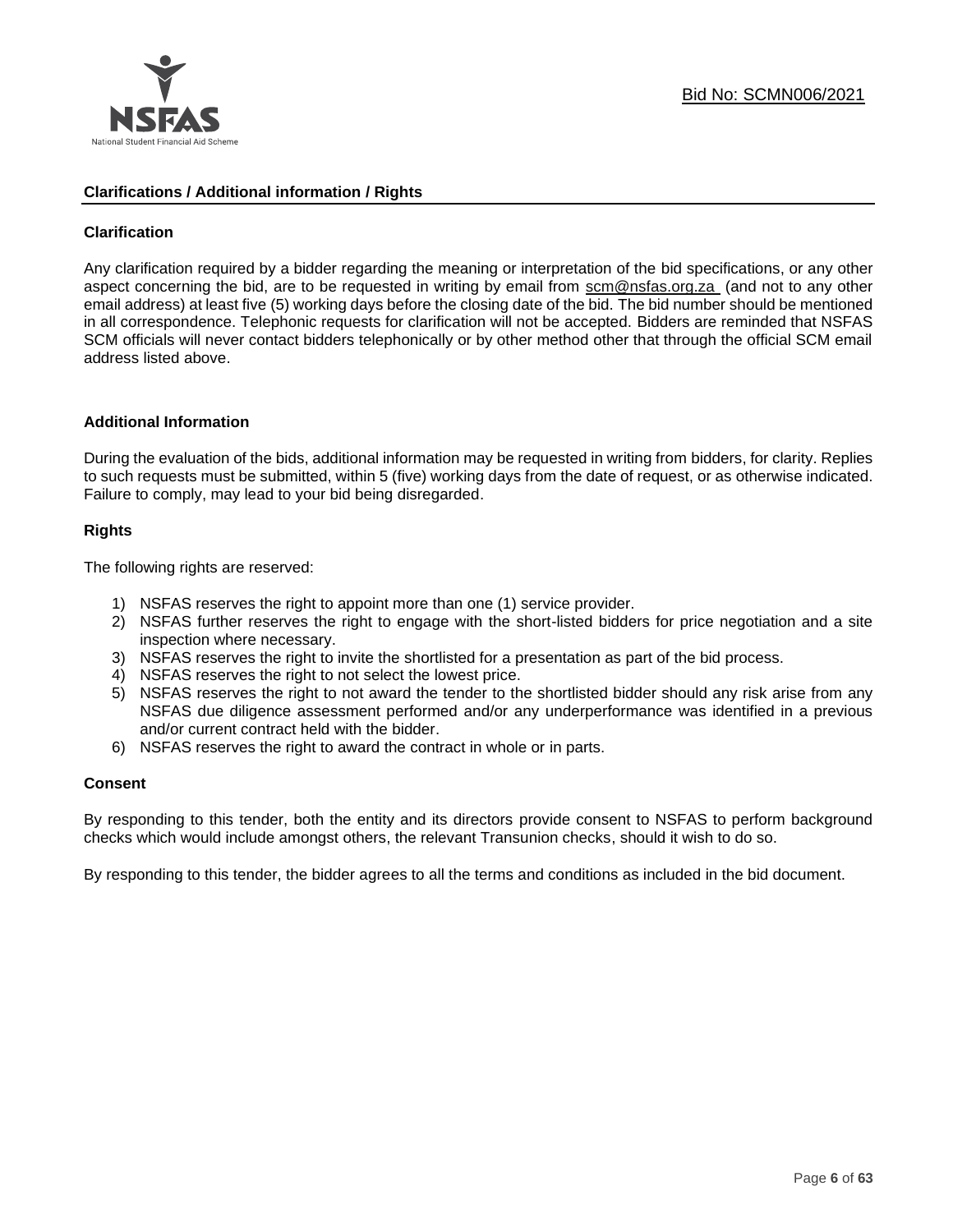

## **Bid submission**

**One (1) physical bid proposal** MUST be handed in/delivered to:

The deposit box situated at: 2nd Floor, House Vincent Brodie Road Wynberg 7801

Tenders can be delivered and deposited into the tender box between 08:30 and 16:00, Mondays to Fridays prior to the closing date, and between 08:30 and 11:00 on the closing date. Please do not leave bid submissions at the security desk or at the reception. ALL bid submissions muse be deposited into the tender box.

**Any bid submissions provided to NSFAS that is not submitted in the tender box will be disregarded.**

**No faxed or e-mailed bid proposals will be accepted.** The bidders are encouraged to index and paginate the bid proposal.

Respondents should ensure that tender documents are delivered to NSFAS in the tender box before the closing date and time of the tender. If the tender document is late, it will not be accepted and will be disregarded. Bid proposals submitted on time shall not be returned to the bidder.

Any tender submitted shall remain valid, irrevocable and open for written acceptance by NSFAS for a period of 120 (one hundred and twenty) days. A tender submitted shall further be deemed to remain valid after the expiry of the above mentioned 120-day period until formal acceptance by NSFAS, unless NSFAS is notified in writing by the tenderer of anything to the contrary (including any further conditions the tender may introduce). Any further conditions that the tenderer may introduce will be considered at the sole discretion of NSFAS.

Bidders should indicate on the cover of the bid proposal (in a sealed envelope/box), the following information:

- Bid number SCMN006/2021
- Closing date and time **18 May 2021 at 11:00**
- The name and address of the bidder

#### **Late bids**

Bids received late will not be considered for evaluation purposes. A bid will be considered late if it arrived even one second after 11:00 am or any time thereafter. The tender (bid) box shall be locked at exactly 11:00 am and bids arriving late will not be considered under any circumstances. Bidders are therefore strongly advised to ensure that bids be dispatched allowing enough time for any unforeseen events that may delay the delivery of the bid. Bids should not be given to the security or reception. It must be submitted in the tender box.

Bids sent to NSFAS via courier shall be deemed to be received at the date and time of arrival at the NSFAS premises (tender box) Bids received in the tender box after the closing date and time of the bid, shall therefore be deemed to be received late. Bidders should allow time to access the premises due to security arrangements that need to be observed.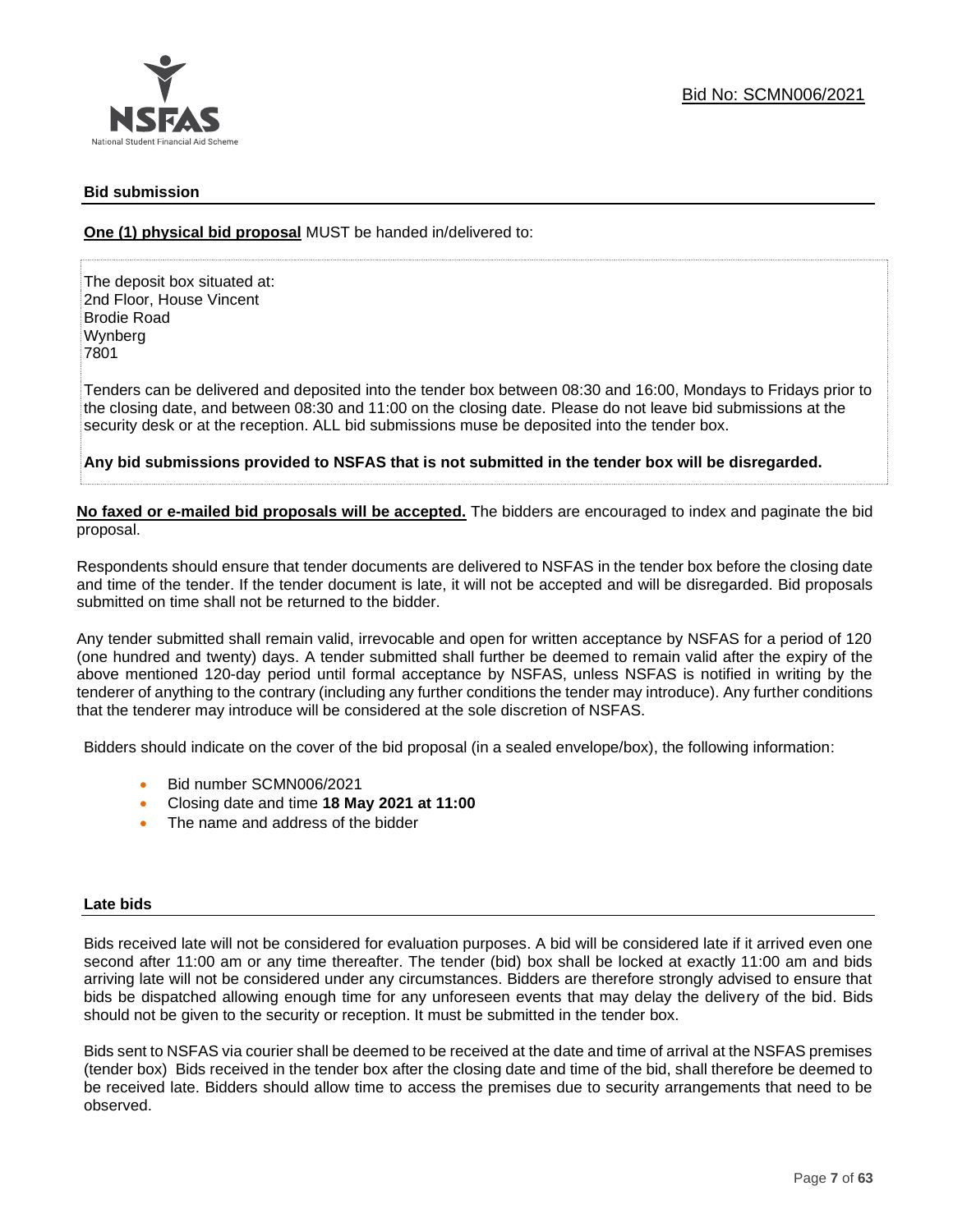

## **Response Structure:**

The contents of the bid document must be as follows, and numbering below, with each schedule punched, placed in a file and separated from the next schedule with a file divider.

Please complete the checklist below to verify your submission of the relevant documents. It is recommended that the format and flow of the tender file submission be aligned to the checklist.

| <b>Schedules</b>  | Description                                                                                                                                                                                                                                |  | Submitted<br>(tick box below): |  |
|-------------------|--------------------------------------------------------------------------------------------------------------------------------------------------------------------------------------------------------------------------------------------|--|--------------------------------|--|
|                   |                                                                                                                                                                                                                                            |  | <b>No</b>                      |  |
| <b>Schedule 1</b> | Entity registration documentation                                                                                                                                                                                                          |  |                                |  |
| <b>Schedule 2</b> | Consent by the entity and its directors to perform the necessary background<br>checks which includes amongst others, the TransUnion checks.                                                                                                |  |                                |  |
| <b>Schedule 3</b> | Original Valid Tax Clearance Certificate/tax pin                                                                                                                                                                                           |  |                                |  |
| <b>Schedule 4</b> | BBB-EE Certificate, or,<br>BBBEE Sworn Affidavit for EME/QSE signed and stamped by Commissioner<br>of Oaths.                                                                                                                               |  |                                |  |
| <b>Schedule 5</b> | National Treasury Central Supplier Database (CSD) proof of registration -<br>please provide the latest full report. Note that the details of the Directors on<br>the SBD4 form must correspond to the details of the Directors on the CSD. |  |                                |  |
| Schedule 6        | Letter from Bank confirming banking details (not older than 3 months from<br>date of closing date of tender)                                                                                                                               |  |                                |  |
| <b>Schedule 7</b> | Completed and signed Tender Documents: including the following.<br>SBD <sub>1</sub><br>SBD <sub>4</sub><br><b>SBD 6.1</b><br>SBD <sub>8</sub><br>SBD <sub>9</sub><br>General Conditions of Contracts (with every page initiated)           |  |                                |  |
| <b>Schedule 8</b> | Signed and completed non-disclosure agreement                                                                                                                                                                                              |  |                                |  |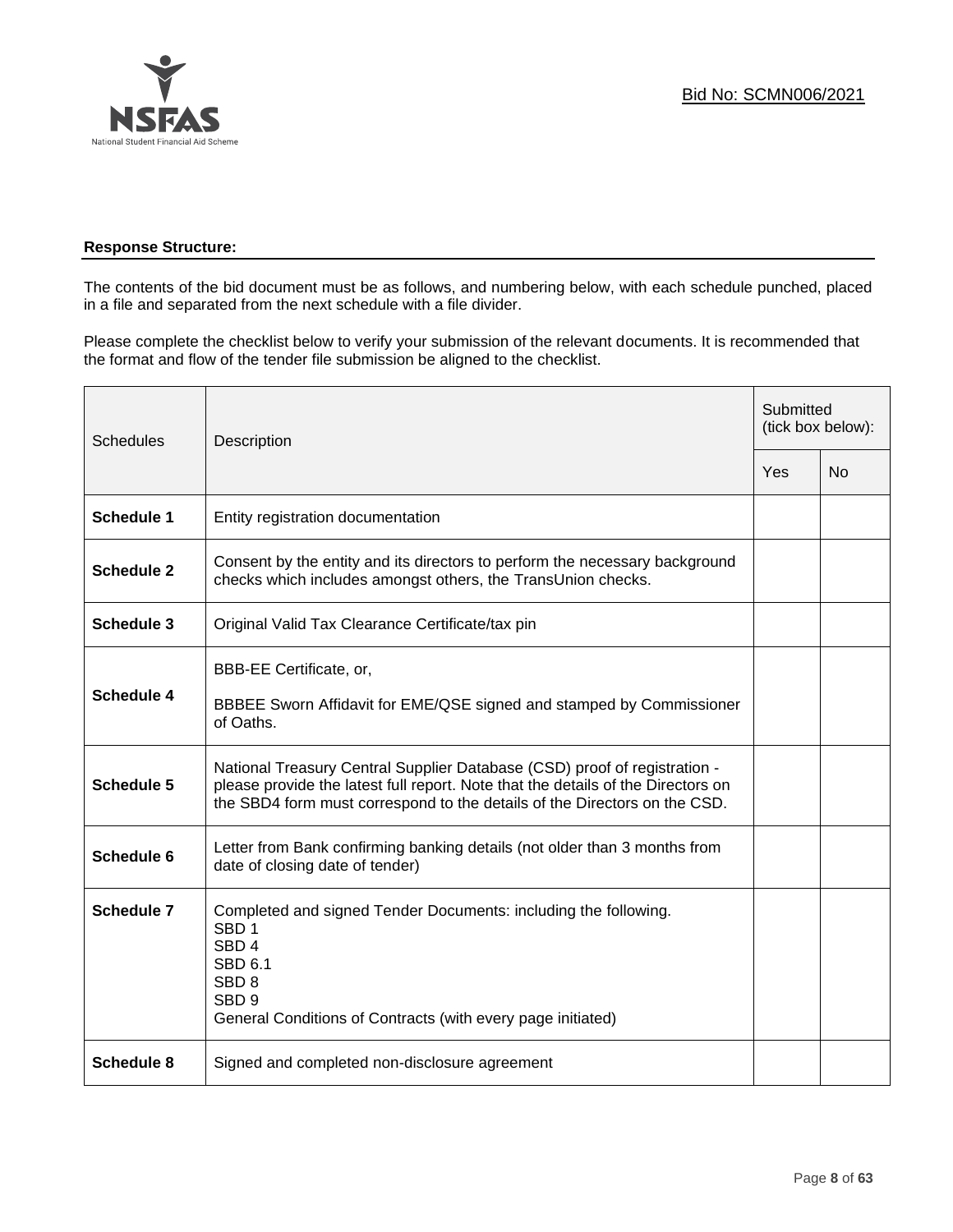



 $\overline{a}$ 

| Schedules          | Description                                                                                                                                                                                                                      |  | Submitted<br>(tick box below): |  |
|--------------------|----------------------------------------------------------------------------------------------------------------------------------------------------------------------------------------------------------------------------------|--|--------------------------------|--|
|                    |                                                                                                                                                                                                                                  |  | N <sub>0</sub>                 |  |
| Schedule 9         | Detailed Bid proposal in response to bid specification requirements                                                                                                                                                              |  |                                |  |
| Schedule 10        | Company profile                                                                                                                                                                                                                  |  |                                |  |
| Schedule 11        | Detailed CVs of all 17 resource categories- this must be clearly marked. The<br>bidder must clearly indicate the resource category as outlined in the tender<br>document and attach the CV in response to the specific category. |  |                                |  |
| Schedule 12        | Detailed previous case studies                                                                                                                                                                                                   |  |                                |  |
| <b>Schedule 13</b> | Detailed methodology and approach                                                                                                                                                                                                |  |                                |  |
| Schedule 14        | Reference letters from previous clients on client's letterhead                                                                                                                                                                   |  |                                |  |
| Schedule 15        | <b>Transformation statistics</b>                                                                                                                                                                                                 |  |                                |  |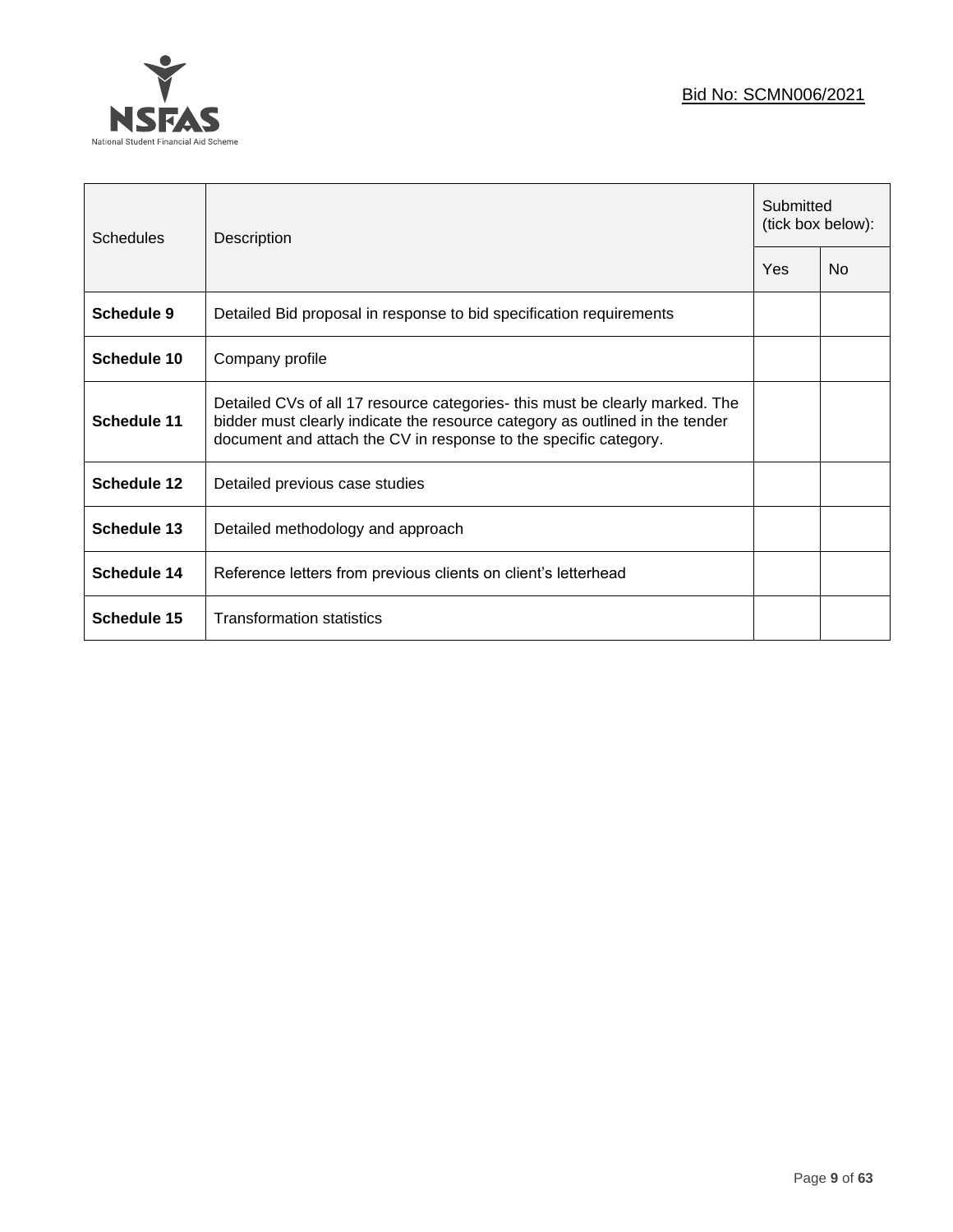#### **Contract Negotiations**

The successful bidder (s) will be required to enter into a written contract/SLA with NSFAS. The final terms and conditions will be negotiated between NSFAS and the successful bidders (s). Should the awarded bidder fail to sign the SLA within a reasonable timeframe deemed by NSFAS, NSFAS reserves the right to cancel the award/contract and award the tender to the 2<sup>nd</sup> placed bidder.

#### **Payments**

By responding to this bid document, the service provider agrees to the following

NSFAS will pay the successful bidder (s) the fees set out in the final contract according to the table of deliverables. No additional amounts will be payable by NSFAS to the successful bidder (s).

The successful bidder (s) shall invoice NSFAS for the services rendered in a reasonable timeframe. The invoices billed to NSFAS must be in relation to the original scope of work/terms of reference.

The invoice must be accompanied by supporting source document(s) containing detailed information, as NSFAS may reasonably require, for the purposes of establishing the specific nature, extent and quality of the services which were undertaken by the successful bidder (s). The purchase order number must be included in all invoices submitted to NSFAS.

No payment will be made to the successful bidder (s) unless an original tax invoice complying with section 20 of the VAT Act, 1991 (Act No 89 of 1991), as amended, has been submitted to NSFAS.

Payment shall be made by bank transfer into the successful bidder (s) back account normally 30 days after receipt of an acceptable, original, valid tax invoice.

Payments will only be made to the bidder in accordance with the purchase order issued to the awarded bidder. Any services delivered by the bidder outside of the original bid specifications and over and above the purchase order value will not be paid for as NSFAS is not liable for these payments. Should the service provider perform any additional work outside of the tender award and its requirements, NSFAS will not be held liable for such payment to the service provider. Should you receive any instruction from NSFAS that does not come from the SCM unit to perform any work outside of the original bid specification, NSFAS will not be held liable for this payment.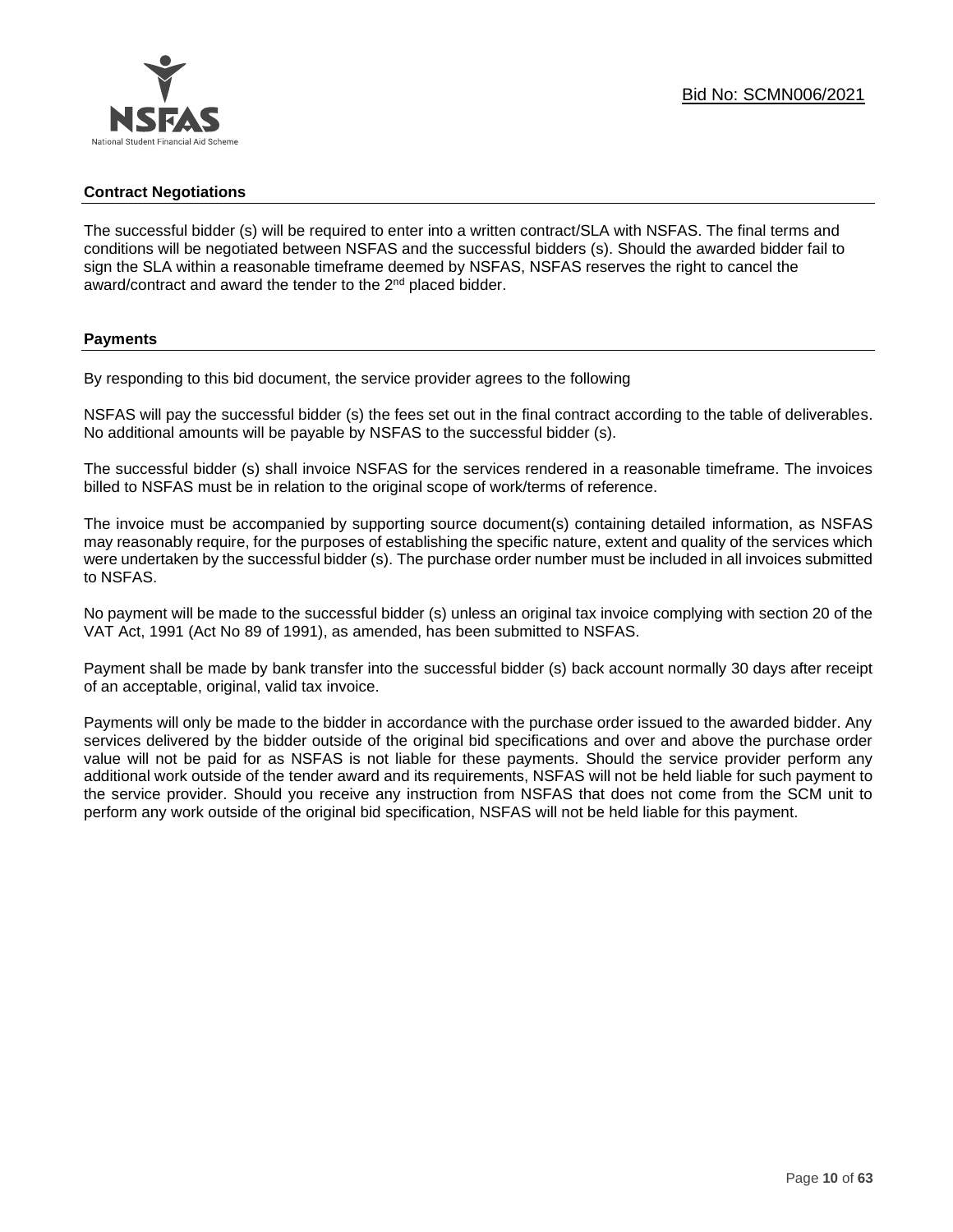

#### **1. Purpose**

NSFAS requires to procure the services of a Software Application Development organisation with expertise in Software Design & Development, Quality Assurance (Software Testing) and ICT operations management.

The service provider will be required to assist with strategic ICT projects and avail key skilled resources to the internal ICT team to close operational gaps as needs arise. The primary responsibility of the service provider will be to design, develop, test systems/applications, ensure seamless operations and management thereof. The service provider will also coordinate with the rest of the team working on different aspects of business as usual matters. A commitment to collaborative problem solving, sophisticated design, and product quality is therefore essential.

#### **2. Background**

The National Student Financial Aid Scheme (NSFAS) provides financial assistance to eligible students at public universities and at Technical Vocational Education and Training (TVET) colleges throughout South Africa.

NSFAS has embarked on a process of overhauling its core ICT business capacity, capability due to its current ICT system's limitation and multiple breakdowns experiences during critical business cycles in attempt of delivering of their mandate.

*Firstly*, NSFAS requires the assistance of a service provider that can build various applications or tools as per the different specific requirements from NSFAS. These application tools / solutions stem from the NSFAS ICT operational gap closing sphere, which include plug-in tools like bespoke reporting dashboards or bespoke data cleaning funnels as an example but not limited to these. The required service provider must be able to customize any realistic piece of software within acceptable timelines, with a rapid turnaround time for software development outputs, which will be key. A solid SDLC capability married with proven experience for the service providers ability to deliver must be unquestionable.

**Secondly** the service provider must also demonstrate that they have the capacity to access a wide range of ICT skills and experience, which will vary from developers, ICT architects, testers, and ICT engineers.

The NSFAS ICT environment is mainly a Java-based platform with some applications running on C# and most of the databases are SQL with a mix of new non-SQL data stores. The required service provider must have an in depth understanding and knowledge of the entire software build stack on different options and various protocols related to them.

#### **3. Mandatory requirements**

*All bids must comply with the mandatory requirements and failure to comply with any of these requirements will immediately disqualify the bid.*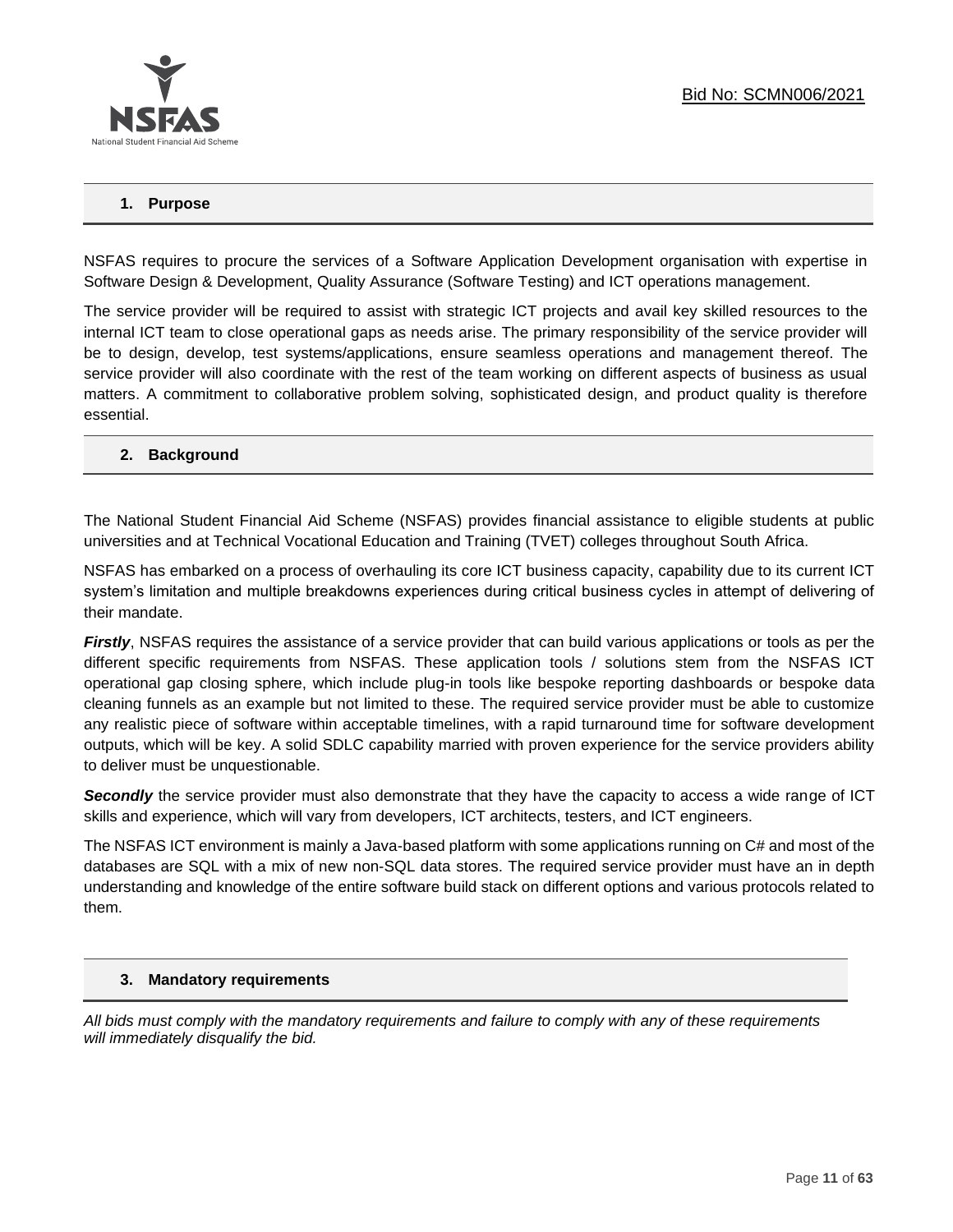

| No. | <b>Mandatory requirement</b>                                                                                                                                                                                                                                                                                                                                                                                                                                                                                                                                                                                                           | Page reference per<br>bid proposal (please<br>indicate) |
|-----|----------------------------------------------------------------------------------------------------------------------------------------------------------------------------------------------------------------------------------------------------------------------------------------------------------------------------------------------------------------------------------------------------------------------------------------------------------------------------------------------------------------------------------------------------------------------------------------------------------------------------------------|---------------------------------------------------------|
|     | CV submission- the position of the resource must be clearly marked and align to the requirements<br>below. If it is not clearly marked, NSFAS reserves the right to not accept it.                                                                                                                                                                                                                                                                                                                                                                                                                                                     |                                                         |
| 1.  | The service provider must provide a minimum of one (1) detailed CV for<br>each of the 17 resources, namely:<br>Solution architect<br>$1_{-}$<br>2.<br>Software architect<br>3. Data Architect<br>4. Business Intelligence (BI) Developer<br>5. ICT Project Coordinator<br>6. Senior Java Developer<br>7. Senior Network Engineer<br>8. Test automation specialist<br>9. Senior Systems Analyst<br>10. Scrum Master<br>11. Senior Tester<br>12. Performance Tester<br>13. Senior Database Administrator (DBA)<br>14. Senior Systems Engineer<br>15. ICT Operation Manager<br>16. IT Assets controller<br>17. ICT services support agent |                                                         |
|     | Non-disclosure agreement                                                                                                                                                                                                                                                                                                                                                                                                                                                                                                                                                                                                               |                                                         |
| 2.  | The non-disclosure agreement must be signed and submitted with the<br>tender submission.                                                                                                                                                                                                                                                                                                                                                                                                                                                                                                                                               |                                                         |

## **4. Functional Specifications**

#### **4.1 The Service Provider will be required to Perform the Following:**

The prospective service provider must be in position to utilize the below listed resources to build and / or all solutions required by NSFAS, on a "as and when required" basis. All solutions or tools built during this contract engagement, will remain sole property of NSFAS.

The service provider must be agile enough to achieve all required deliverables in a timely manner.

The type of plug-in bespoke application solutions that will be requested from the prospective service provider could range from stand-alone software/applications/tools to piecemeal software/applications/tools that can be plugged into existing and/or new systems.

An Agile (Scrum) methodology will be preferred but we are open to any industry acceptable methodology of the software development life cycle.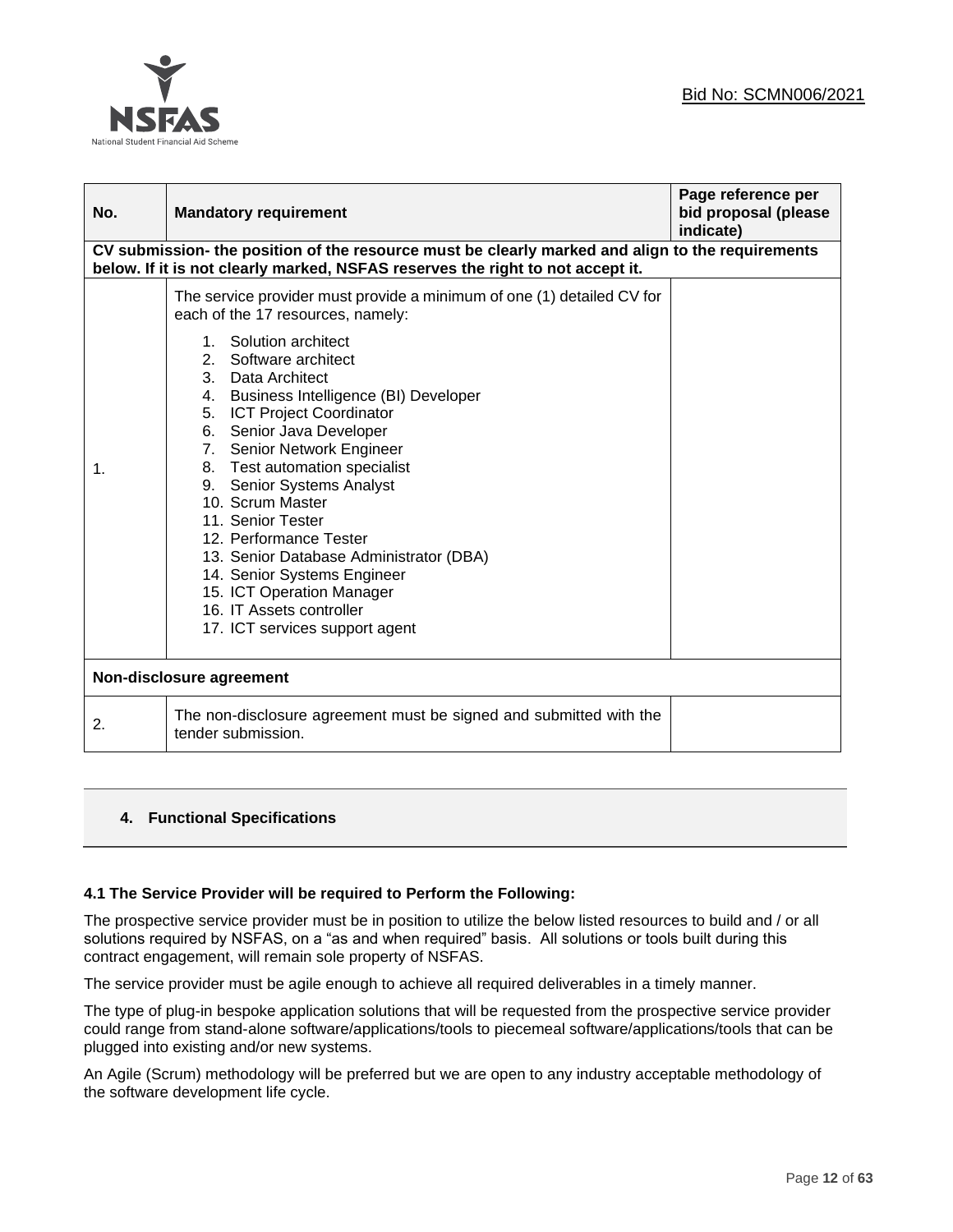



## **4.2 The service provider must have the following ICT capacity from a resource perspective:**

|                        | 1) Senior Java Developer                                                                              |
|------------------------|-------------------------------------------------------------------------------------------------------|
|                        | Must have proven server-side development capabilities.<br>$\bullet$                                   |
|                        | 4 years' experience in java development<br>$\bullet$                                                  |
|                        | Hands on experience in designing and developing applications using Java EE<br>$\bullet$<br>platforms. |
|                        | Object Oriented analysis and design using common design patterns.                                     |
|                        | ٠<br>Profound insight of Java and JEE internals (Class loading, Memory<br>$\bullet$                   |
|                        | Management, Transaction management, etc.).                                                            |
|                        | Experience in the Spring Framework.<br>٠                                                              |
|                        | Experience in developing web applications using at least one popular web<br>$\bullet$                 |
|                        | framework (JSF, Wicket, GWT, Spring, MVC).                                                            |
|                        | Experience with test-driven development.<br>$\bullet$                                                 |
| <b>Required skills</b> | Excellent knowledge of Relational Databases, SQL and ORM technologies<br>$\bullet$                    |
|                        | (JPA2, Hibernate).                                                                                    |
|                        | Experience with service-oriented architecture and associated software.<br>$\bullet$                   |
|                        | development processes; and Web Services (REST and SOAP).                                              |
|                        |                                                                                                       |
|                        | 2) Solution Architect                                                                                 |
|                        | 4 years' experience in a software project delivery environment in an agile role:<br>$\bullet$         |
|                        | Java Developer/Analyst programmer/Software Architect                                                  |
|                        | 6 years' experience as a solutions architect<br>$\bullet$                                             |
|                        | Proven experience developing IT and cloud infrastructure<br>$\bullet$                                 |
|                        | Proven experience in engineering and software architecture design<br>$\bullet$                        |
|                        | In-depth understanding of OOP concepts and languages preferably Java.<br>$\bullet$                    |
|                        | Sound knowledge of various operating systems and databases.<br>$\bullet$                              |
|                        | Current understanding of best practices regarding system security measures<br>$\bullet$               |
|                        | 3) Software Architect                                                                                 |
|                        | Extensive experience in software development and project management<br>$\bullet$                      |
|                        | 3 years' experience as a Software Architect<br>$\bullet$                                              |
|                        |                                                                                                       |
|                        | 4) Scrum Master                                                                                       |
|                        | <b>Certified Scrum Master</b><br>$\bullet$                                                            |
|                        | 4 years' experience in an agile role: Business Analysis/Product Owner<br>٠                            |
|                        | Agile methodology experience<br>$\bullet$                                                             |
|                        | 5) Senior Systems Analyst                                                                             |
|                        | 8 years' experience in a software project delivery environment, designing and<br>$\bullet$            |
|                        | implementing software applications.                                                                   |
|                        | Experience in troubleshooting and AS-IS analysis to enable the To-Be as per the                       |
|                        | specified business requirements                                                                       |
|                        | 3 years' experience in production support, incident management and                                    |
|                        | maintenance of stable production environment                                                          |
|                        |                                                                                                       |
|                        | <b>Data Architect</b><br>6)                                                                           |
|                        | 5 years' experience in a SQL and database design                                                      |
|                        | Define end to end data design for BI solutions                                                        |
|                        | Provide the overall cohesiveness to ensure that all the components of the                             |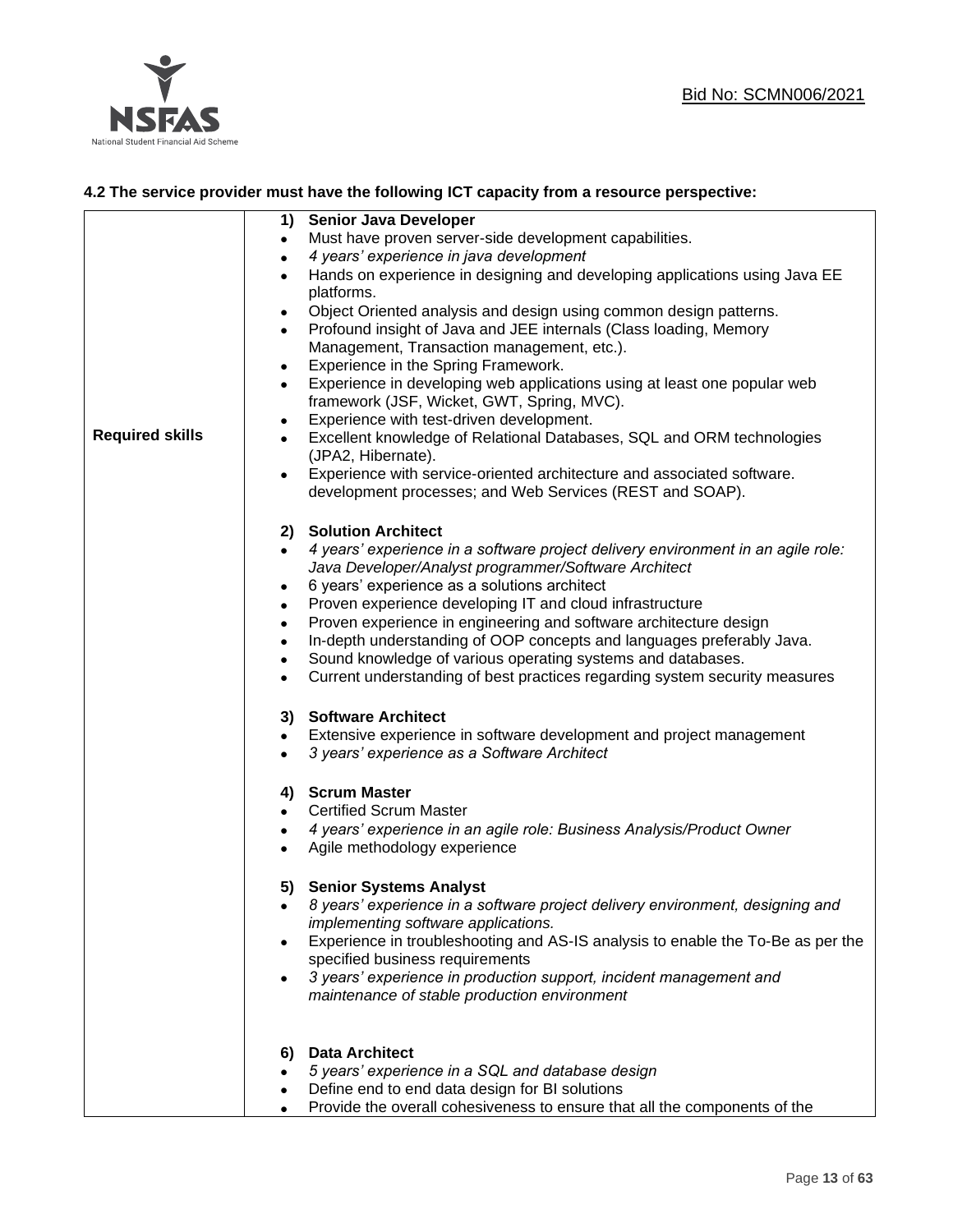

| proposed BI solution will fit together<br>Work in close collaboration with Data Integration and Information Delivery<br>developers to ensure that the different parts of a solution are integrated and that<br>appropriate technology choices are made.<br>Develop and define data standards<br>$\bullet$<br>Develops and defines the data standards for the organization<br>$\bullet$<br>Communicates the business benefit of the data standards, champions and<br>governs the standards across the organization<br>Develop and define metadata management<br>$\bullet$<br>Understands the different metadata management processes<br>$\bullet$                                                                                                                                                                                                                            |
|-----------------------------------------------------------------------------------------------------------------------------------------------------------------------------------------------------------------------------------------------------------------------------------------------------------------------------------------------------------------------------------------------------------------------------------------------------------------------------------------------------------------------------------------------------------------------------------------------------------------------------------------------------------------------------------------------------------------------------------------------------------------------------------------------------------------------------------------------------------------------------|
| 7) BI Developer<br>5 years' experience in SQL and data warehousing<br>$\bullet$<br>Data preparation (sourcing, acquisition, integration<br>Data warehousing<br>$\bullet$<br>Reporting, analytics, and data exploration<br>$\bullet$<br>Information delivery (portals, mobile)<br>$\bullet$<br>Establishing and maintaining a BI competency centre<br>$\bullet$<br>Support and implement a cycle of medium-term improvements to drive strategic<br>$\bullet$<br>objectives                                                                                                                                                                                                                                                                                                                                                                                                   |
| 8) Senior Tester<br>5 years' experience in a software project delivery environment<br>$\bullet$<br>ISTQB/ISEB Foundation Certification in Software Testing.<br>$\bullet$<br>Create and maintain test cases.<br>$\bullet$<br>System integration and User acceptance testing experience.<br>$\bullet$<br>Testing tools experience.<br>$\bullet$<br>Understanding / experience of test methodologies and techniques.<br>$\bullet$<br>Test Analysis and Requirements management skills.<br>$\bullet$<br>SQL skills.<br>$\bullet$<br>Thorough application/report testing (delivers a high-quality product to the<br>$\bullet$<br>business for UAT);<br>UAT training and support.<br>$\bullet$<br>Defect Management experience.<br>$\bullet$                                                                                                                                      |
| 9) ICT Operation Manager<br>10 years' experience in Operations support.<br>3-year tertiary qualification (National Diploma or higher qualification).<br>Prepare schedules reflecting demand management, capacity requirement and<br>constraints, calendar realities (peaks and lows) and changes required for<br>effective service delivery.<br>Engage with stakeholders to understand their needs.<br>$\bullet$<br>Communicate all operating policies and/or issues at department meetings<br>Translate the outcomes of the stakeholder's meetings into the operational plan.<br>Co-ordinate ad-hoc queries and implement transition as required.<br>Identify delivery gaps and make recommendations.<br>Align initiatives across functions to ensure a seamless and integrated service to<br>the organisation.<br>Reports on operations across all ICT functional groups. |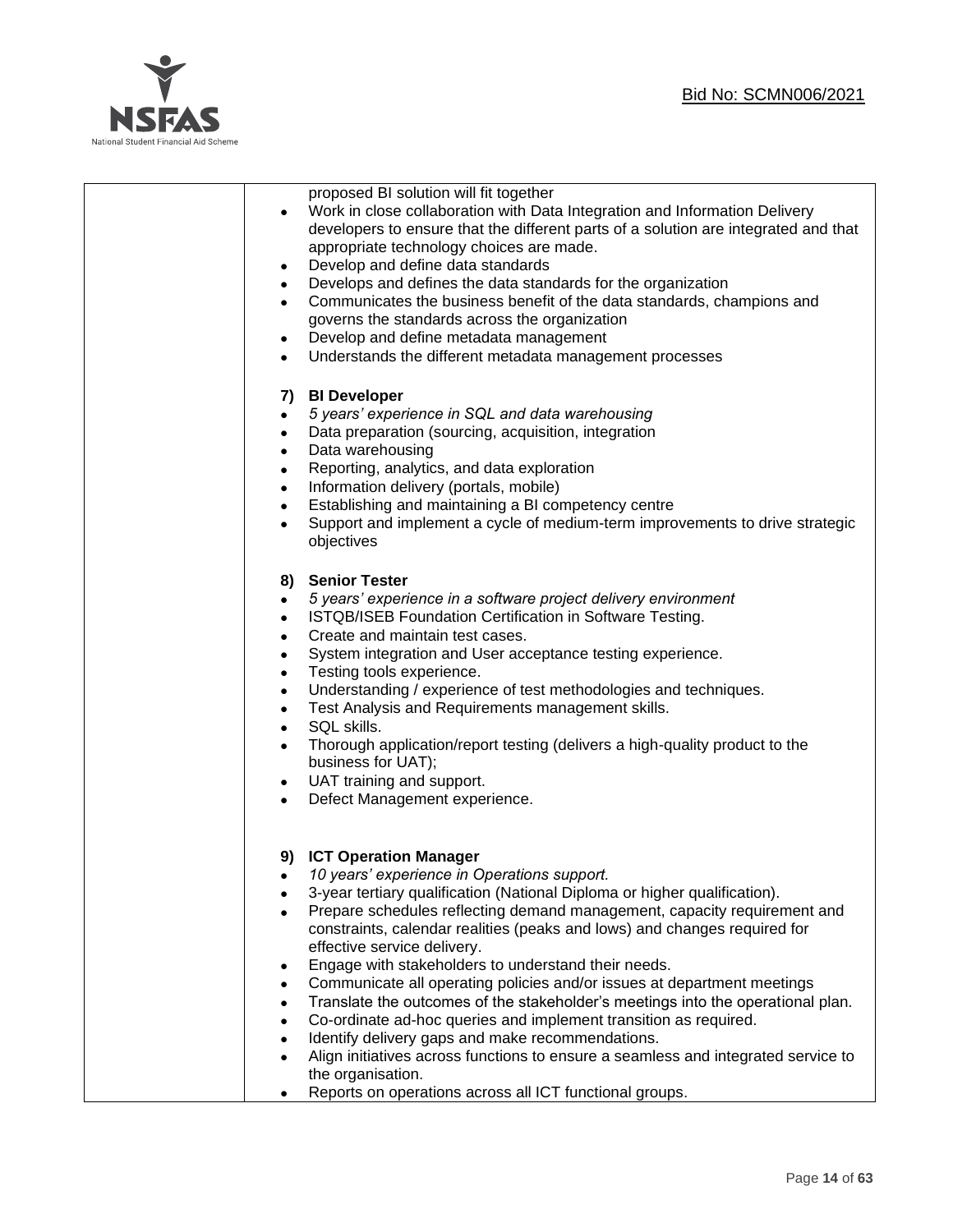

| Co-ordinate communication and alignment of work across all ICT functional<br>groups.                                                                                                                                                                                                          |
|-----------------------------------------------------------------------------------------------------------------------------------------------------------------------------------------------------------------------------------------------------------------------------------------------|
| Manage and plan all IT department activities related to each functional<br>operations area (ICT Services, Applications team, infrastructure etc).                                                                                                                                             |
| 10) ICT Project Coordinator<br>3-year tertiary qualification (National Diploma or higher qualification).<br>$\bullet$<br>A Certificate in Project Management, Office Management/ Administration<br>$\bullet$<br>3 - 6 years' experience as an Administrator (general or project)<br>$\bullet$ |
| Experience in the supporting of managers, departments and committee(s).<br>$\bullet$<br>Knowledge of industry standards and/or methodologies including PMBOK, Agile<br>$\bullet$<br>etc.                                                                                                      |
| Schedule and coordinate day-to-day planning and record decisions of<br>$\bullet$<br>implementation of function activities according to the planned deliverables for the<br>year.                                                                                                              |
| Monitor and update systems and processes in place for effective programme<br>$\bullet$<br>delivery.<br>Create and update workflows.<br>$\bullet$                                                                                                                                              |
| Monitor, track and review the implementation, issues, outputs, and performance<br>against function activities and programme plans.                                                                                                                                                            |
| 11) ICT Services Support Agent<br>ITIL Foundation, IT National Diploma, A+, MCP, N+ or NQF Level 4 Technical<br>Support.                                                                                                                                                                      |
| 2-3 years previous experience in IT Support\Service Desk.<br>$\bullet$<br>A minimum of 2 years relevant experience supporting client computer devices.<br>$\bullet$<br>Advanced desktop support knowledge and strong technical abilities.<br>$\bullet$                                        |
| Technical support and incident management.<br>$\bullet$<br>Working knowledge of Microsoft Windows 10 as well as various software<br>$\bullet$<br>packages including MS Office365.<br>Resolves incidents and service request allocated within the timeframes specified<br>$\bullet$            |
| by the SLA's.<br>Diagnose, and troubleshooting of IT systems<br>$\bullet$<br>Create user accounts, groups and reset password, on Active Directory<br>$\bullet$                                                                                                                                |
| 12) ICT Asset Controller                                                                                                                                                                                                                                                                      |
| 3-year tertiary qualification (National Diploma or higher qualification).<br>2-3 years previous experience in ICT asset control.<br>$\bullet$                                                                                                                                                 |
| Understanding and interpretation of Asset Management policies.<br>Strong understanding of procurement lifecycle (approvals, orders, invoicing).<br>$\bullet$<br>Experience in hardware and software procurement.<br>$\bullet$<br>IT Financial Management experience.<br>$\bullet$             |
| Good understanding of software licensing methods (perpetual, subscription,<br>$\bullet$<br>etc.), the pros and cons of each, and how to account for it.<br>Be able to utilize tools that track usage of all software in the organization,<br>$\bullet$                                        |
| ensuring compliance with relevant software license agreements and ensuring<br>that assets are always properly accounted for.<br>Knowledge of IT Assets with experience of software asset management                                                                                           |
| systems.<br>Receipting and payments - Ensure all equipment is delivered in good order and<br>engage with Finance to ensure payments are made on time.                                                                                                                                         |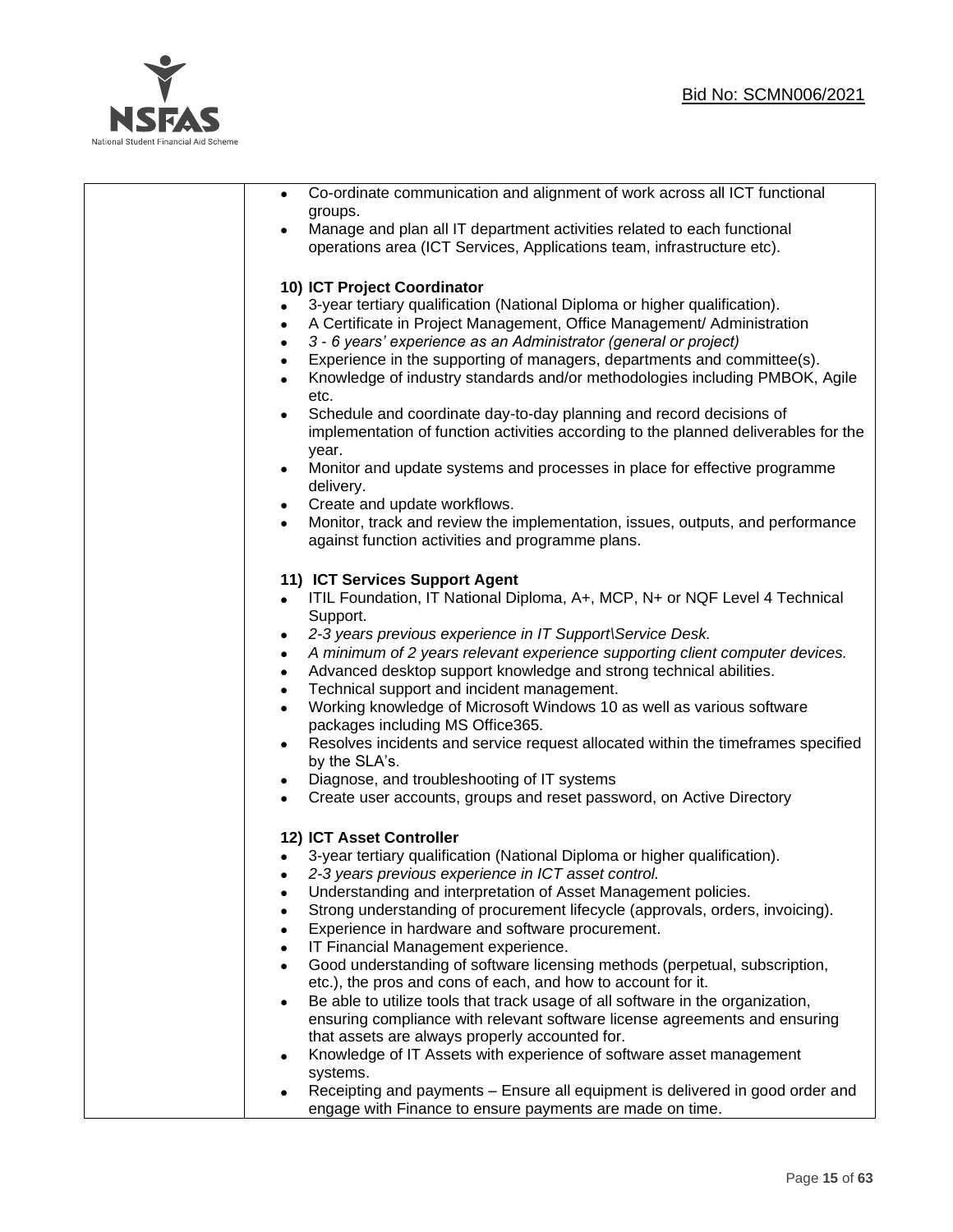

| Budget reconciliation - reconcile invoices with budget to ensure budget spending<br>$\bullet$<br>is on track.<br>Storeroom management – Ensure the storeroom is always tidy and stock is<br>$\bullet$<br>controlled. Including consumables like printer cartridges, hardware stock etc.<br>Vendor management - Assist in vendor management to ensure vendors are<br>$\bullet$<br>rated and SLA's are met to comply with audit requirements.<br>Update the insurance with all new machines and the claims.<br>$\bullet$<br>Work with management in preparation of software and hardware budgets.<br>$\bullet$<br>Process improvements - Identify and implement process improvements.<br>$\bullet$<br>Prepare a monthly reconciliation with supporting schedules of the asset registers<br>$\bullet$<br>to the relevant accounting records and resolve uncleared items.<br>Develop, implement and manage mechanisms to safeguard assets.<br>$\bullet$<br>Develop and oversee the maintenance of the asset management system.<br>$\bullet$ |
|-----------------------------------------------------------------------------------------------------------------------------------------------------------------------------------------------------------------------------------------------------------------------------------------------------------------------------------------------------------------------------------------------------------------------------------------------------------------------------------------------------------------------------------------------------------------------------------------------------------------------------------------------------------------------------------------------------------------------------------------------------------------------------------------------------------------------------------------------------------------------------------------------------------------------------------------------------------------------------------------------------------------------------------------|
| 13) Performance Tester<br>3 years' experience in a software project delivery environment<br>$\bullet$<br>ISTQB/ISEB Foundation Certification in Software Testing.<br>٠<br>Create and maintain test cases.<br>٠<br>Create and maintain Performance Test Scripts.<br>$\bullet$<br>System integration and User acceptance testing experience.<br>$\bullet$<br>Performance Testing tools experience. e.g. JMeter<br>$\bullet$<br>API Testing Experience (SoupUi, Postman)<br>$\bullet$<br>Understanding / experience of test methodologies and techniques.<br>$\bullet$<br>Test Analysis and Requirements management skills.<br>$\bullet$<br>SQL skills.<br>$\bullet$<br>Thorough application/report testing (delivers a high-quality product to the<br>$\bullet$<br>business for UAT)<br>UAT training and support.<br>$\bullet$<br>Defect Management experience<br>$\bullet$                                                                                                                                                               |
| 14) Test automation specialist<br>3 years' experience in a software project delivery environment<br>$\bullet$<br>ISTQB/ISEB Foundation Certification in Software Testing.<br>$\bullet$<br>Create and maintain test cases.<br>$\bullet$<br>Create and maintain Automation Test Scripts.<br>$\bullet$<br>System integration and User acceptance testing experience.<br>$\bullet$<br>Automation Testing tools experience e.g. Selenium<br>API Testing Experience (SoupUi, Postman)<br>Understanding / experience of test methodologies and techniques.<br>Test Analysis and Requirements management skills.<br>SQL skills.<br>Thorough application/report testing (delivers a high-quality product to the<br>business for UAT).<br>UAT training and support.<br>٠<br>Defect Management experience                                                                                                                                                                                                                                          |
| 15) Senior Network Engineer                                                                                                                                                                                                                                                                                                                                                                                                                                                                                                                                                                                                                                                                                                                                                                                                                                                                                                                                                                                                             |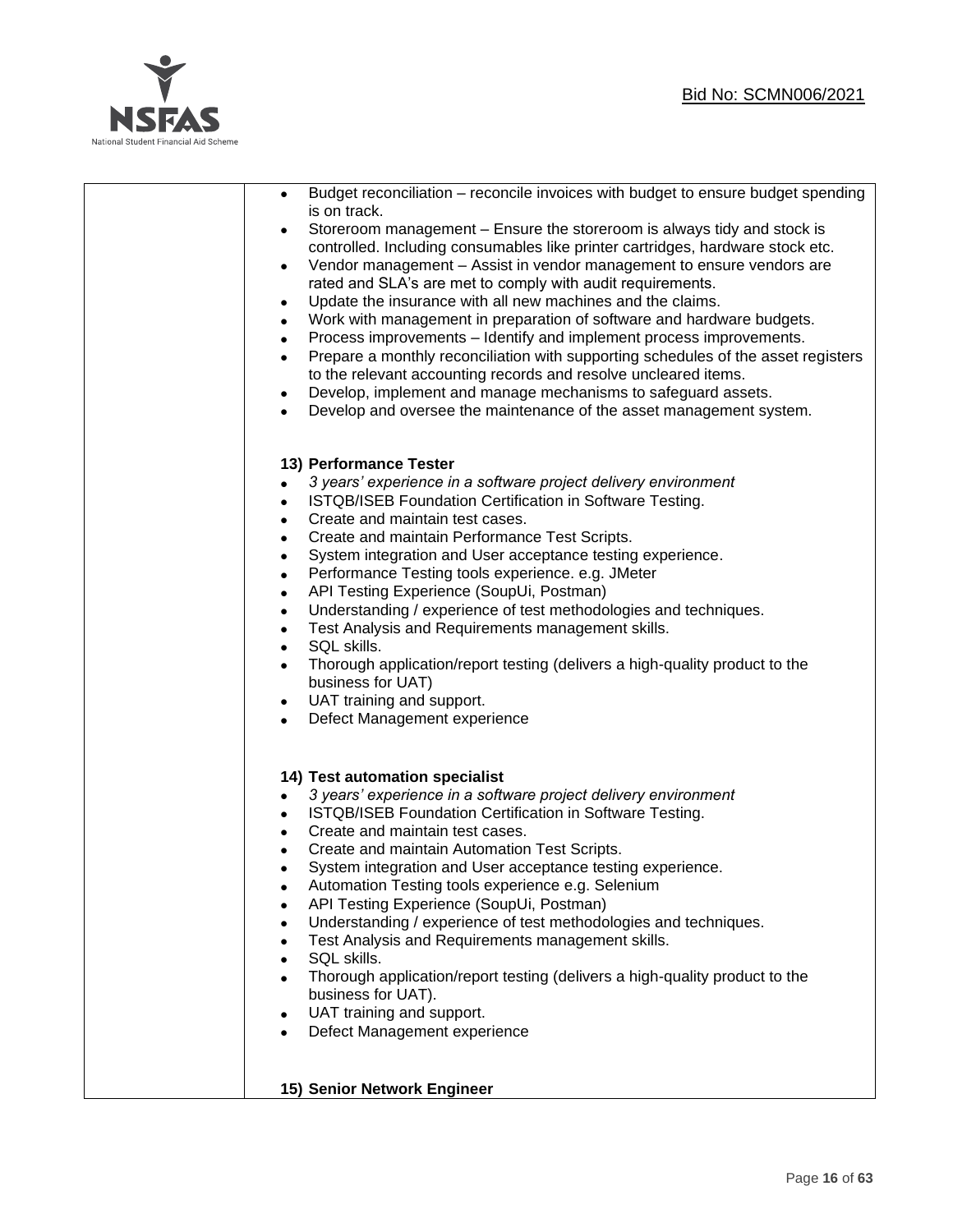

| 5 years' experience in Network and Security support<br>$\bullet$<br>Relevant certification on different products (Cisco, FortiGate, Barracuda, F5,HP)<br>$\bullet$<br>24 x 7 support for network infrastructure<br>$\bullet$<br>implementation & Management of WAN, LAN and Wi-Fi Infrastructure<br>$\bullet$<br>Configuration of Network Devices. (Cisco, FortiGate, Barracuda, F5, HP)<br>$\bullet$<br>Planning and Testing of DR strategies<br>$\bullet$<br>Liaison with 3rd party service<br>$\bullet$<br>Accurate diagnosis of faults using appropriate toolsets and techniques.<br>$\bullet$<br>Capacity management reports<br>$\bullet$<br>Proof of concept and research and development projects<br>$\bullet$                                                                                                                                                                                                                                                                                                                                                                                                                                                                                                             |
|-----------------------------------------------------------------------------------------------------------------------------------------------------------------------------------------------------------------------------------------------------------------------------------------------------------------------------------------------------------------------------------------------------------------------------------------------------------------------------------------------------------------------------------------------------------------------------------------------------------------------------------------------------------------------------------------------------------------------------------------------------------------------------------------------------------------------------------------------------------------------------------------------------------------------------------------------------------------------------------------------------------------------------------------------------------------------------------------------------------------------------------------------------------------------------------------------------------------------------------|
| 16) Senior System Engineer<br>Minimum 5 years' experience in system engineering.<br>$\bullet$<br>Relevant certification on different products (Microsoft, AWS, Linux)<br>$\bullet$<br>Experience on the following technologies, MS Windows Server 2012 or higher,<br>$\bullet$<br>Office Automation, File and Print services skills, Active Directory, Virtualization,<br>Basic Networking skills, Hardware (Intel based servers, storage arrays,<br>Backup technologies,<br>٠<br>Infrastructure monitoring tools, Email, IM and Collaboration,<br>$\bullet$<br>Cloud technologies like Office 365, Azure or AWS, Virtualization<br>$\bullet$<br>Configuring Windows and Linux OS, network, and applications for new systems.<br>$\bullet$<br>Maintaining and contributing to system standards<br>$\bullet$<br>Improving and automating support tasks.<br>$\bullet$<br>Managing system security.<br>$\bullet$<br>Assisting with OS and managing application patches (SCCM, WSUS)<br>$\bullet$<br>Managing system capacity and performance.<br>$\bullet$<br>Researching / recommending innovative approaches to improve efficiency.<br>$\bullet$<br>Assisting with the creation of root cause analysis documentation.<br>$\bullet$ |
| 17) Senior Database Administrator<br>Certification and training on Microsoft SQL Server including detailed knowledge<br>$\bullet$<br>of the database and DBMS software, and some programming skills.<br>Advanced SQL scripting capability<br>Minimum of 7 years ICT database experience<br>$\bullet$<br>Database planning, baselining, scaling, and capacity planning.<br>Recommending technologies for meeting business and workload requirements<br>$\bullet$<br>Database performance<br>$\bullet$<br>Backup and recovery<br>$\bullet$<br>Installation and upgrades<br>$\bullet$<br>Vendor Management<br>$\bullet$<br>Internal and external Communication<br>$\bullet$<br>Manage technical reporting and escalation.<br>$\bullet$                                                                                                                                                                                                                                                                                                                                                                                                                                                                                               |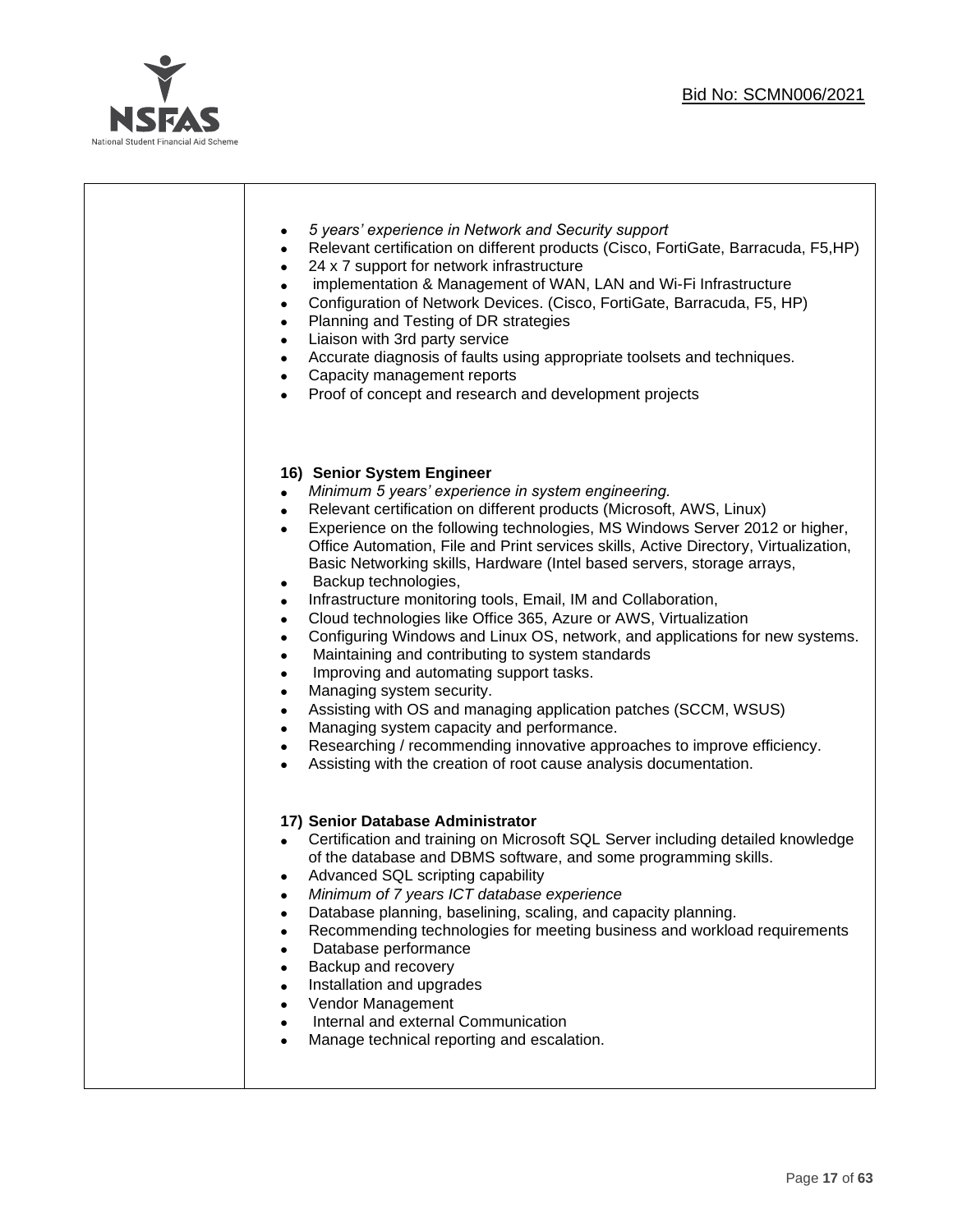

#### **5. Technical evaluation criteria element**

| <b>Element</b>           | Weight |
|--------------------------|--------|
| Company experience       | 20%    |
| Resource experience      | 20%    |
| Previous assignments     | 20%    |
| Methodology and approach | 20%    |
| Reference letters        | 10%    |
| Transformation           | 10%    |
| <b>TOTAL</b>             | 100%   |

## **Criteria and Weighting:**

*Bidders need to score a minimum of 70% for the evaluation criteria. Bidders who score less than 70% minimum for the evaluation criteria will not be considered further for Price and BBBEE. Bids will be evaluated in accordance with the following technical criteria:*

| <b>Company experience</b>                                                                                                                                                         | Points available- max 20                                                              | <b>Bidder scoring</b> |
|-----------------------------------------------------------------------------------------------------------------------------------------------------------------------------------|---------------------------------------------------------------------------------------|-----------------------|
| The bidder must have a minimum of five (5)<br>years' experience in Applications or Software<br>Development management services. This must<br>be evidenced in the company profile. | More than 8 years' experience $=$<br>20 points<br>5-8 years' experience=<br>10 points |                       |
|                                                                                                                                                                                   | Less than 5 years' experience=<br>0 points                                            |                       |

| <b>Resource experience</b>                                                                                                                                  | Points available- max 20                                                                    | <b>Bidder scoring</b> |
|-------------------------------------------------------------------------------------------------------------------------------------------------------------|---------------------------------------------------------------------------------------------|-----------------------|
| All 17 resources must meet the minimum<br>number of years of experience required as<br>outlined in the functional scope of work,<br>evidenced by their CVs. | All 17 resources achieve the minimum<br>number of years' experience levels =<br>20 points   |                       |
|                                                                                                                                                             | 12 to 17 resources achieve the minimum<br>number of years' experience levels =<br>15 points |                       |
|                                                                                                                                                             | 6 to 11 resources achieve the minimum<br>number of years' experience levels =               |                       |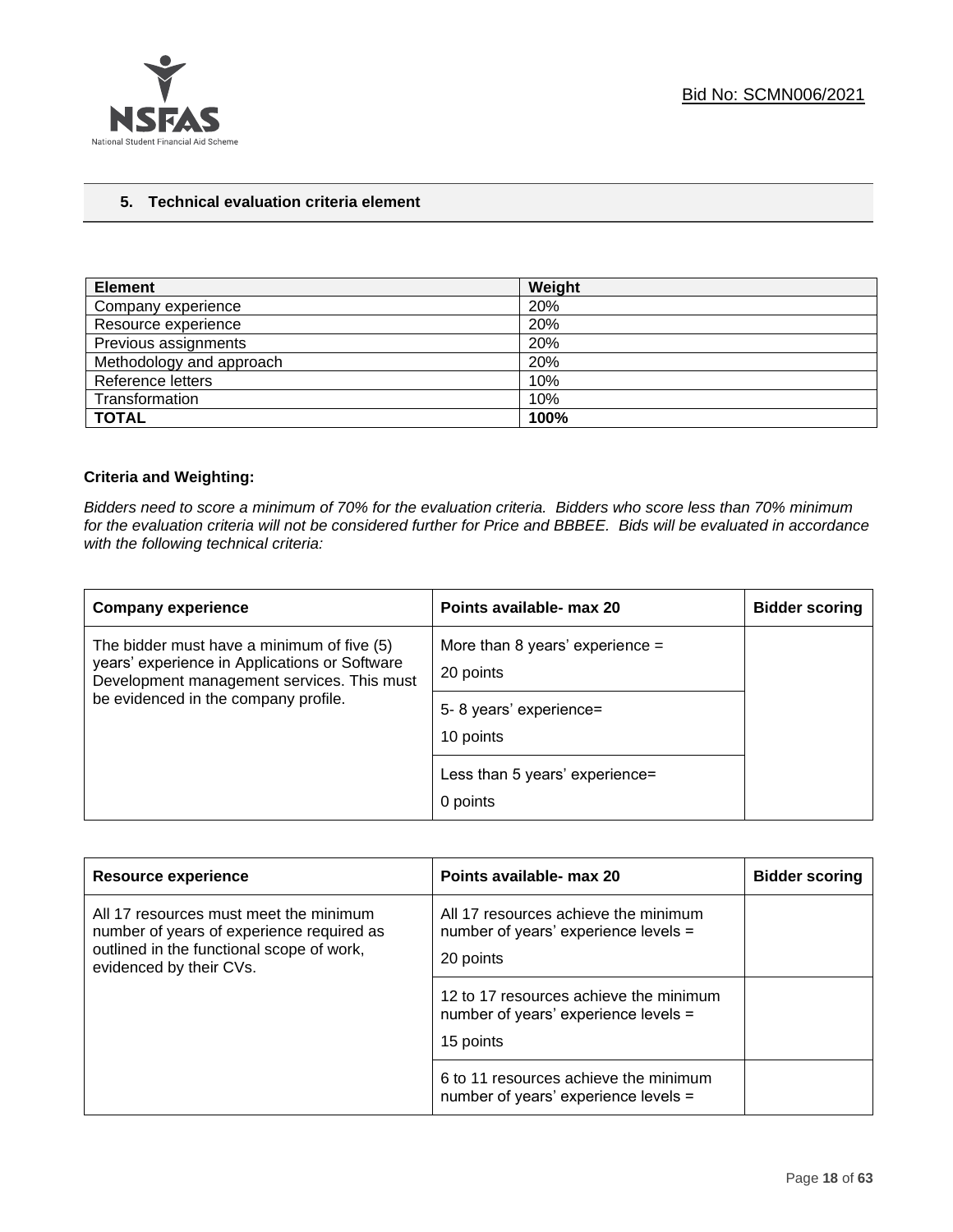



| 5 points                                                                                           |  |
|----------------------------------------------------------------------------------------------------|--|
| Less than 6 resources achieve the<br>minimum number of years' experience<br>$levels =$<br>0 points |  |

| Case studies                                                                                                                                                                                   | Points available- max 20                                                           | <b>Bidder scoring</b> |
|------------------------------------------------------------------------------------------------------------------------------------------------------------------------------------------------|------------------------------------------------------------------------------------|-----------------------|
| The bidder must demonstrate/provide evidence<br>of a minimum of three (3) case studies in the<br>implementation of applications or software<br>packages.<br>The case studies must be detailed. | More than five $(5)$ case studies =<br>25 points<br>$3$ to 5 studies=<br>15 points |                       |
|                                                                                                                                                                                                | Less than 3 case studies=<br>0 points                                              |                       |

| Methodology and approach                                                                                                                   | Points available- max 20                                                                                                                                             | <b>Bidder scoring</b> |
|--------------------------------------------------------------------------------------------------------------------------------------------|----------------------------------------------------------------------------------------------------------------------------------------------------------------------|-----------------------|
| The bidder must provide a detailed project<br>approach and methodology as to how<br>applications and/or ICT solutions will be<br>developed | Project management activities outlined in a<br>logical manner with a detailed and suitable<br>methodology and approach =<br>10 points                                |                       |
|                                                                                                                                            | Allocation of work into work streams which<br>is logical, complete and aligns to the<br>methodology and approach and aligns to<br>the scope of work $=$<br>10 points |                       |

| <b>Reference letters</b>                                                                                                                    | Points available- max 10                       | <b>Bidder scoring</b> |
|---------------------------------------------------------------------------------------------------------------------------------------------|------------------------------------------------|-----------------------|
| The bidder must provide a minimum of three (3)<br>references on the letterhead of the company<br>where similar services had been delivered. | More than 3 reference letters $=$<br>15 points |                       |
|                                                                                                                                             | 3 reference letters $=$<br>10 points           |                       |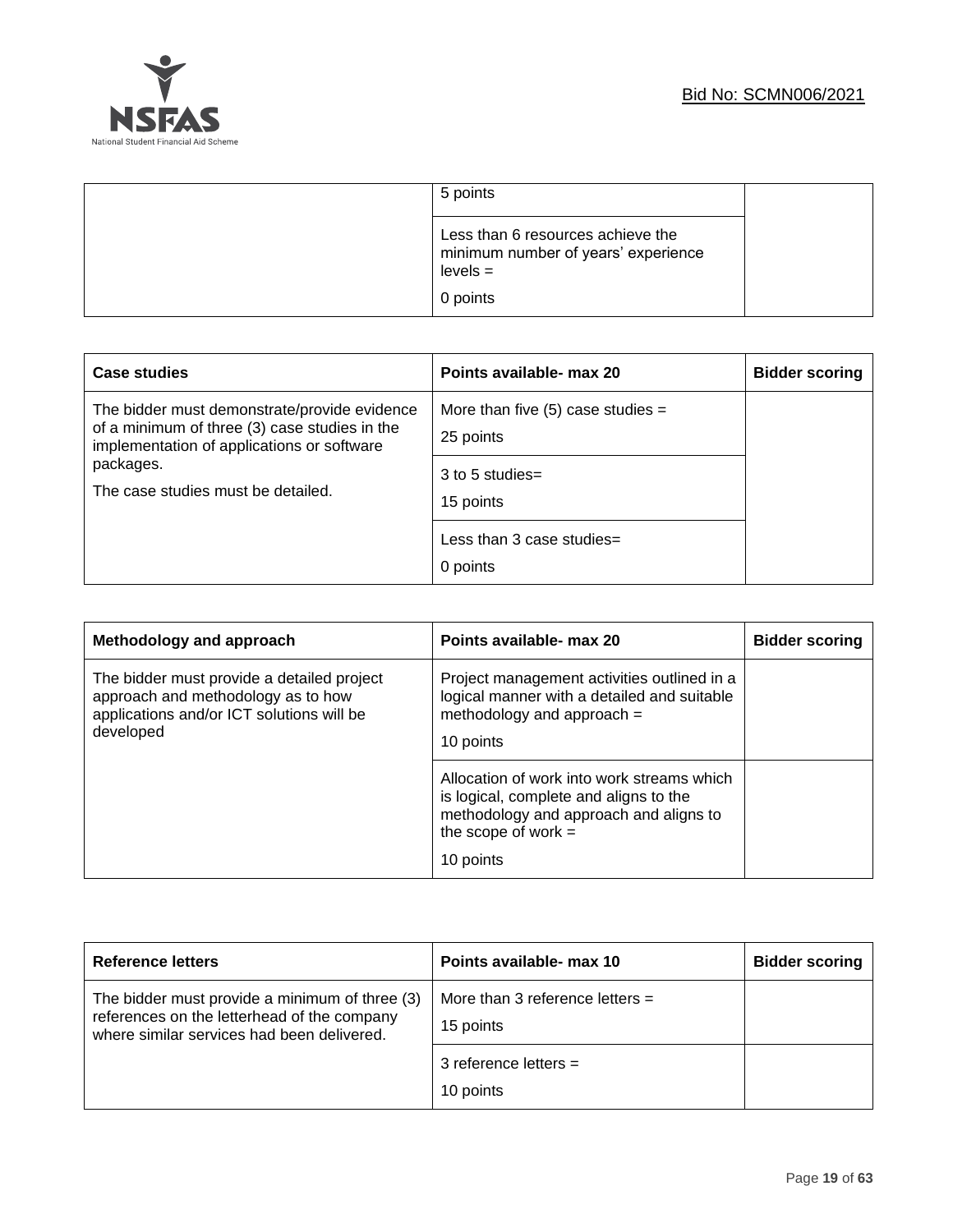



| Less than 3 reference letters= |  |
|--------------------------------|--|
| 0 points                       |  |

| <b>Transformation</b>                                                                                 | Points available- max 10       | <b>Bidder scoring</b> |
|-------------------------------------------------------------------------------------------------------|--------------------------------|-----------------------|
| The bidder must meet the following<br>transformation criteria:                                        | Both criteria met = 10 points  |                       |
| 30% or more woman owned<br>$\bullet$                                                                  |                                |                       |
| Sub-contract a minimum of 15% of the<br>contract to an EME or QSE whom is at<br>least 51% black owned | One (1) criteria met= 5 points |                       |

#### **6. Contract Period**

The contract period will be for a period of two (2) years, however NSFAS reserves the right to terminate the contract after one (1) year, provided a three (3) months written notice of termination is provided to the appointed service provider.

Note that the appointment of the service provider does not guarantee the appointment of the required resources. The service provider should have these resources available when required by NSFAS. When a need arises by NSFAS for a resource, NSFAS will communicate with the service provider the position required and the period required for. The service provider must provide the resource to NSFAS within one (1) week of receiving the request.

Note that the list of resources outlined in this tender document is not exhaustive, and the service provider must be able to provide additional resources, if required, during the contract period. Should this be pursued, the CV must be submitted for assessment by NSFAS first, and the rate must be agreed between both the service provider and NSFAS.

## **7. Pricing Schedule**

Please complete the pricing schedule below. The bidder should not provide their own pricing schedule other than the one below.

The pricing must be inclusive of ALL costs including disbursements (travel, accommodation etc) where applicable. The bidder must not provide travel/accommodation rates separately as this must be built into the rate per hour in the table below.

Note that the list of resources outlined in this tender document is not exhaustive, and the service provider must be able to provide additional resources, if required, during the contract period. Should this be pursued, the CV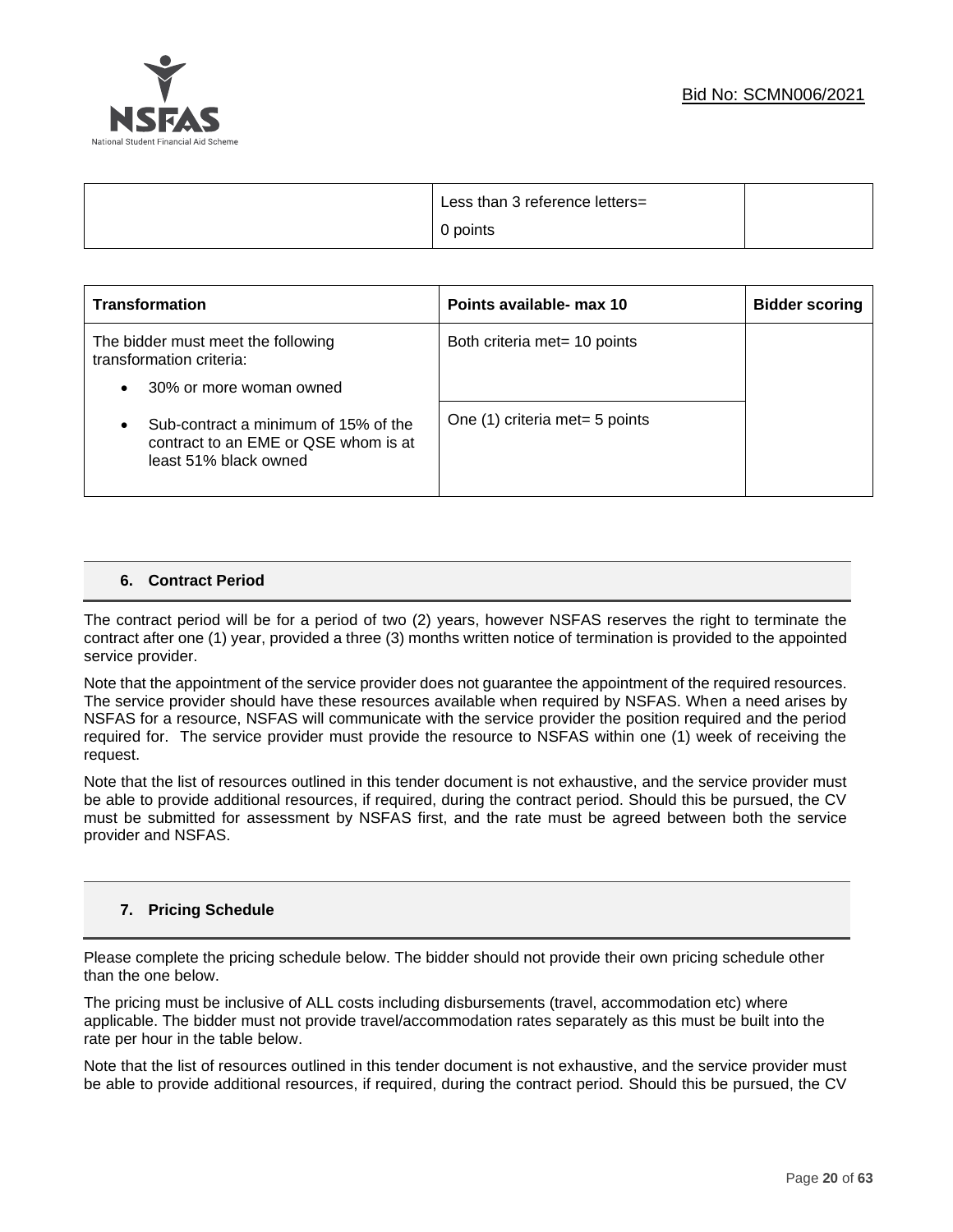

must be submitted for assessment by NSFAS first, and the rate must be agreed between both the service provider and NSFAS.

On appointment and at any time during the contract, should a resource be unavailable or poor performance has been identified by NSFAS, the service provider must provide a replacement resource to NSFAS (which should be reviewed by NSFAS) within 48 hours.

| No. | <b>Resource</b>                   | Quantity     | Rate per hour (VAT and<br>disbursements included) |
|-----|-----------------------------------|--------------|---------------------------------------------------|
| 1.  | <b>Solutions architect</b>        | 1            |                                                   |
| 2.  | Software architect                | 1            |                                                   |
| 3.  | Data architect                    | 1            |                                                   |
| 4.  | <b>BI</b> developer               | 1            |                                                   |
| 5.  | ICT project co-ordinator          | 1            |                                                   |
| 6.  | Senior java developer             | 1            |                                                   |
| 7.  | Senior network engineer           | 1            |                                                   |
| 8.  | <b>Test automation specialist</b> | 1            |                                                   |
| 9.  | Senior system analyst             | $\mathbf{1}$ |                                                   |
| 10. | <b>Scrum master</b>               | 1            |                                                   |
| 11. | <b>Senior tester</b>              | 1            |                                                   |
| 12. | Performance tester                | 1            |                                                   |
| 13. | <b>Senior DBA</b>                 | 1            |                                                   |
| 14. | Senior systems engineer           | 1            |                                                   |
| 15. | <b>ICT operations manager</b>     | 1            |                                                   |
| 16. | <b>ICT assets controller</b>      | 1            |                                                   |
| 17. | ICT services support agent        | 1            |                                                   |

#### **The bidder must also complete the below table:**

| Average rate per hour for the 17 resources above (which includes VAT  <br>and disbursements)- NSFAS reserves the right to perform the Price |
|---------------------------------------------------------------------------------------------------------------------------------------------|
|---------------------------------------------------------------------------------------------------------------------------------------------|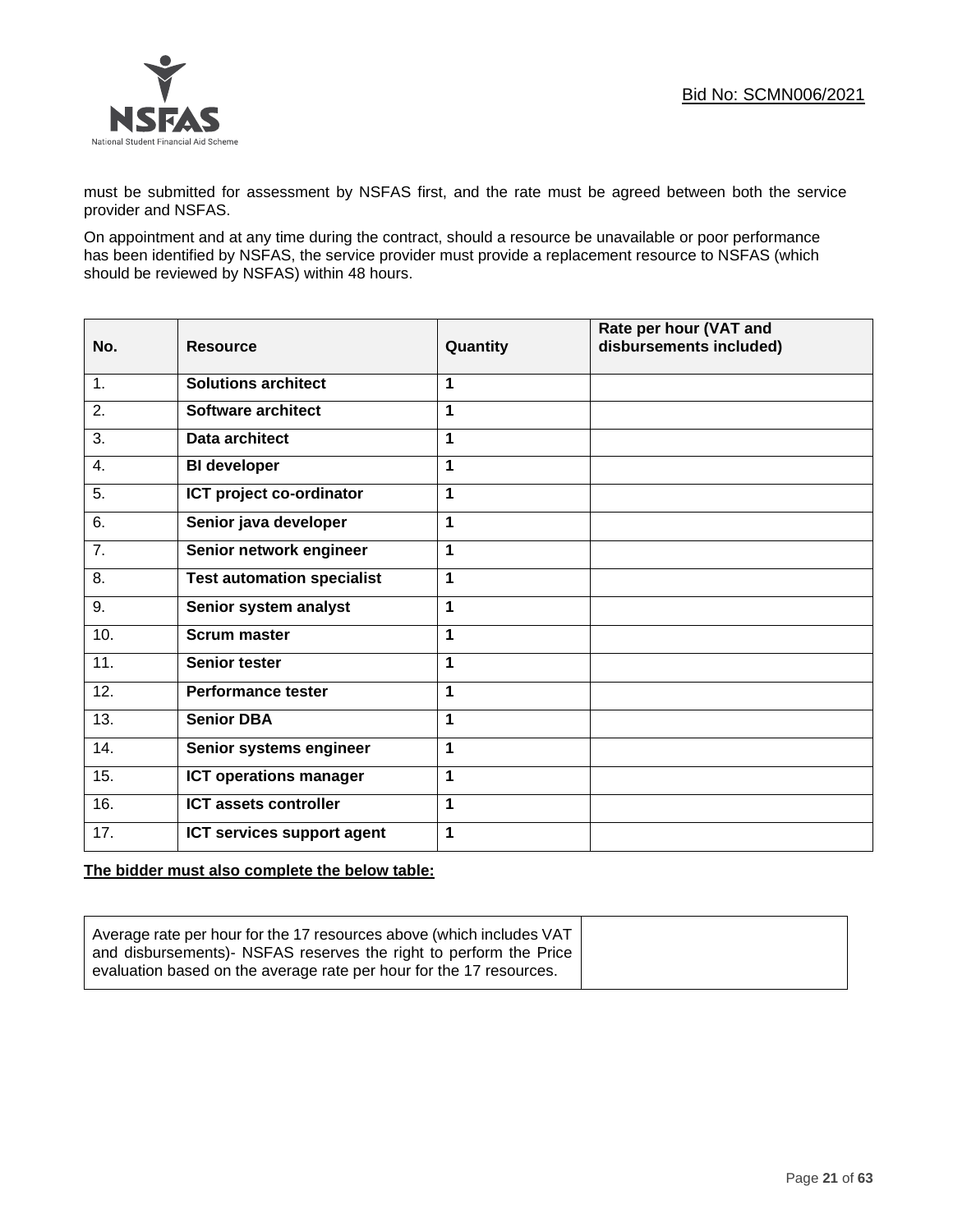

## **8. Preference Point System**

All proposals that will achieve the minimum qualifying score (acceptable tenders) will be evaluated further in terms of the preference point system as follows: A maximum of 80 points is allocated for price on the following basis:

**80/20**

$$
Ps = 80 \left( 1 - \frac{Pt - P \min}{P \min} \right)
$$

Where

Ps = Points scored for comparative price of proposal under consideration

Pt = Comparative price of bid under consideration

Pmin = Comparative price of lowest acceptable proposal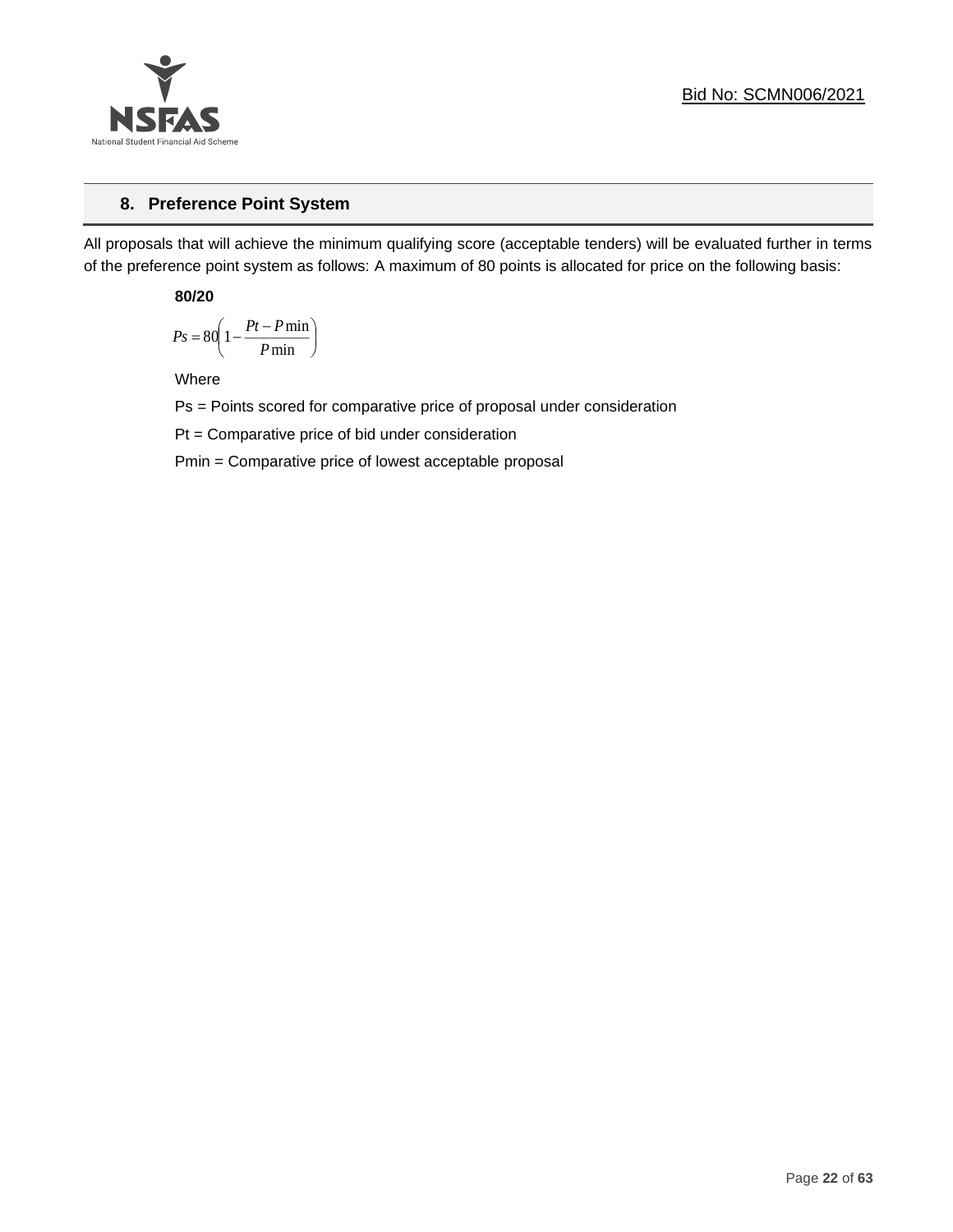

**SBD4**

## **1. Declaration of Interest**

This declaration will be used by institutions to ensure that when goods and services are being procured, all reasonable steps are taken to combat the abuse of the supply chain management system.

The bid of any bidder may be disregarded if that bidder, or any of its directors have:

- A. abused the NSFAS's supply chain management system;
- B. committed fraud or any other improper conduct in relation to such system; or
- C. failed to perform on any previous contract.

**In order to give effect to the above, the following questionnaire must be completed and submitted with the bid**.

| The following particulars must be furnished: |                                                                                          |  |  |  |
|----------------------------------------------|------------------------------------------------------------------------------------------|--|--|--|
| 2.1                                          | Full Name of bidder or his or her representative:                                        |  |  |  |
|                                              |                                                                                          |  |  |  |
| 2.2                                          | <b>Identity Number:</b>                                                                  |  |  |  |
|                                              |                                                                                          |  |  |  |
| 2.3                                          | Position occupied in the Company (director, trustee, shareholder <sup>2</sup> , member): |  |  |  |
|                                              |                                                                                          |  |  |  |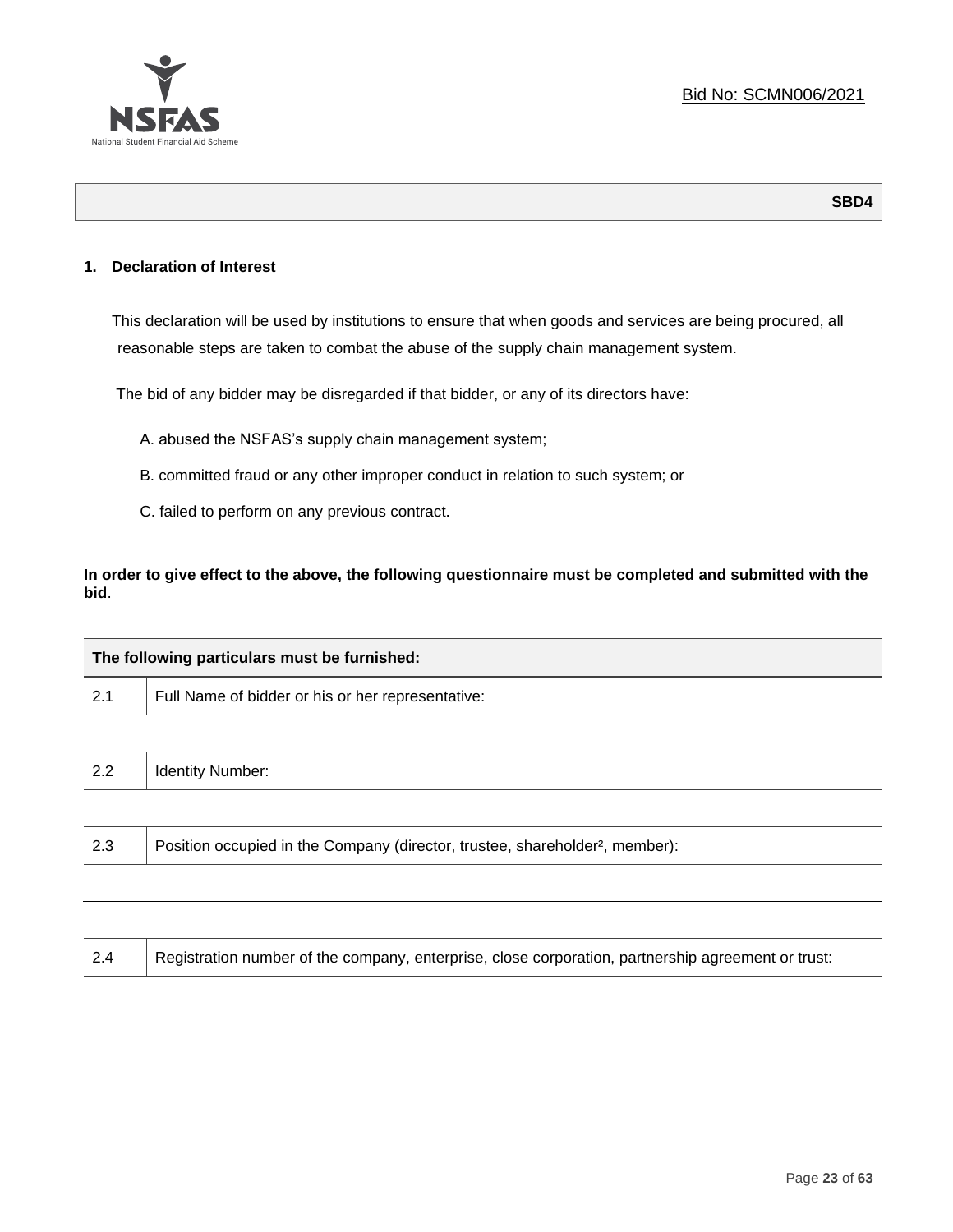

| 2.5 | Tax Reference Number: |
|-----|-----------------------|
|     |                       |

| 2.6 | VAT Registration Number: |
|-----|--------------------------|
|-----|--------------------------|

| 2.6.1  | The names of all directors / trustees / shareholders / members, their individual identity numbers, tax<br>reference numbers and, if applicable, employee / PESAL numbers must be indicated in paragraph 3<br>below. |     |  |  |  |
|--------|---------------------------------------------------------------------------------------------------------------------------------------------------------------------------------------------------------------------|-----|--|--|--|
| 2.7    | Are you or any person connected with the bidder presently employed by the state?                                                                                                                                    |     |  |  |  |
|        | Yes                                                                                                                                                                                                                 | No. |  |  |  |
| 2.7.2. | If yes, furnish the following particulars:                                                                                                                                                                          |     |  |  |  |
|        | Name of person / director / trustee / shareholder/ member:                                                                                                                                                          |     |  |  |  |

| Name of state institution at which you or the person connected to the bidder is employed: |
|-------------------------------------------------------------------------------------------|
|                                                                                           |

Position occupied in the state institution:

#### "State" means

Τ

- (a) Any national or provincial department, national or provincial public entity or constitutional institution within the meaning of the Public Finance Management Act, 1999 (Act No 1 of 1999);
- (b) Any municipality or municipal entity;
- (c) Provincial legislature;
- (d) National Assembly or the National Council of Provinces;
- (e) Parliament.

"Shareholder" means a person who owns shares in the company and is actively involved in the management of the enterprise or business and exercises control over the enterprise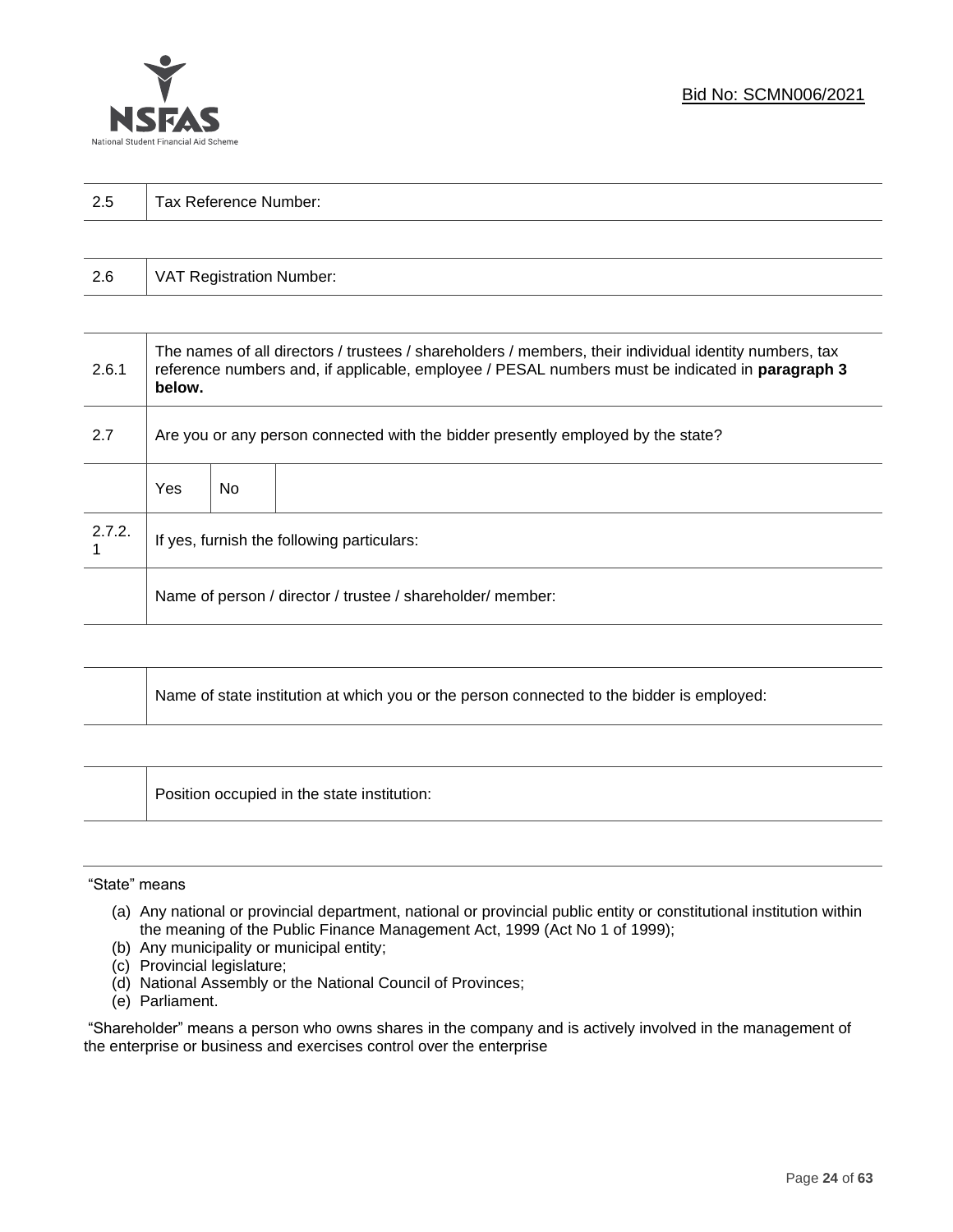

|             |                                                                                                                                                                                                                                                  | Any other particulars:                                                                                                                                          |                                                                     |  |  |  |
|-------------|--------------------------------------------------------------------------------------------------------------------------------------------------------------------------------------------------------------------------------------------------|-----------------------------------------------------------------------------------------------------------------------------------------------------------------|---------------------------------------------------------------------|--|--|--|
| 2.7.2       |                                                                                                                                                                                                                                                  | If you are presently employed by the state, did you obtain the appropriate authority to undertake<br>remunerative work outside employment in the public sector? |                                                                     |  |  |  |
|             | <b>Yes</b>                                                                                                                                                                                                                                       | No                                                                                                                                                              |                                                                     |  |  |  |
|             |                                                                                                                                                                                                                                                  |                                                                                                                                                                 | If yes, did you attach proof of such authority to the bid document? |  |  |  |
| 2.7.2.<br>1 | Note: Failure to submit proof of such authority, where applicable, may result in the disqualification of the<br>bid.                                                                                                                             |                                                                                                                                                                 |                                                                     |  |  |  |
|             | Yes                                                                                                                                                                                                                                              | No                                                                                                                                                              |                                                                     |  |  |  |
| 2.7.2.<br>2 |                                                                                                                                                                                                                                                  |                                                                                                                                                                 | If no, furnish reasons for non-submission of such proof:            |  |  |  |
| 2.8         | Did you or your spouse, or any of the company's directors / trustees / shareholders / members or their<br>spouses conduct business with the state in the previous twelve months?                                                                 |                                                                                                                                                                 |                                                                     |  |  |  |
|             | Yes                                                                                                                                                                                                                                              | No                                                                                                                                                              |                                                                     |  |  |  |
| 2.8.1       | If so, furnish particulars:                                                                                                                                                                                                                      |                                                                                                                                                                 |                                                                     |  |  |  |
| 2.9         | Do you, or any person connected with the bidder, have any relationship (family, friend, other) with a<br>person employed by the state and who may be involved with the evaluation and or adjudication of this<br>bid?                            |                                                                                                                                                                 |                                                                     |  |  |  |
|             | Yes                                                                                                                                                                                                                                              | No                                                                                                                                                              |                                                                     |  |  |  |
| 2.9.1       | If so, furnish particulars:                                                                                                                                                                                                                      |                                                                                                                                                                 |                                                                     |  |  |  |
| 2.10        | Are you, or any person connected with the bidder, aware of any relationship (family, friend, other)<br>between any other bidder and any person employed by the state who may be involved with the<br>evaluation and or adjudication of this bid? |                                                                                                                                                                 |                                                                     |  |  |  |
|             | Yes                                                                                                                                                                                                                                              | No                                                                                                                                                              |                                                                     |  |  |  |
| 2.10.1      | If so, furnish particulars:                                                                                                                                                                                                                      |                                                                                                                                                                 |                                                                     |  |  |  |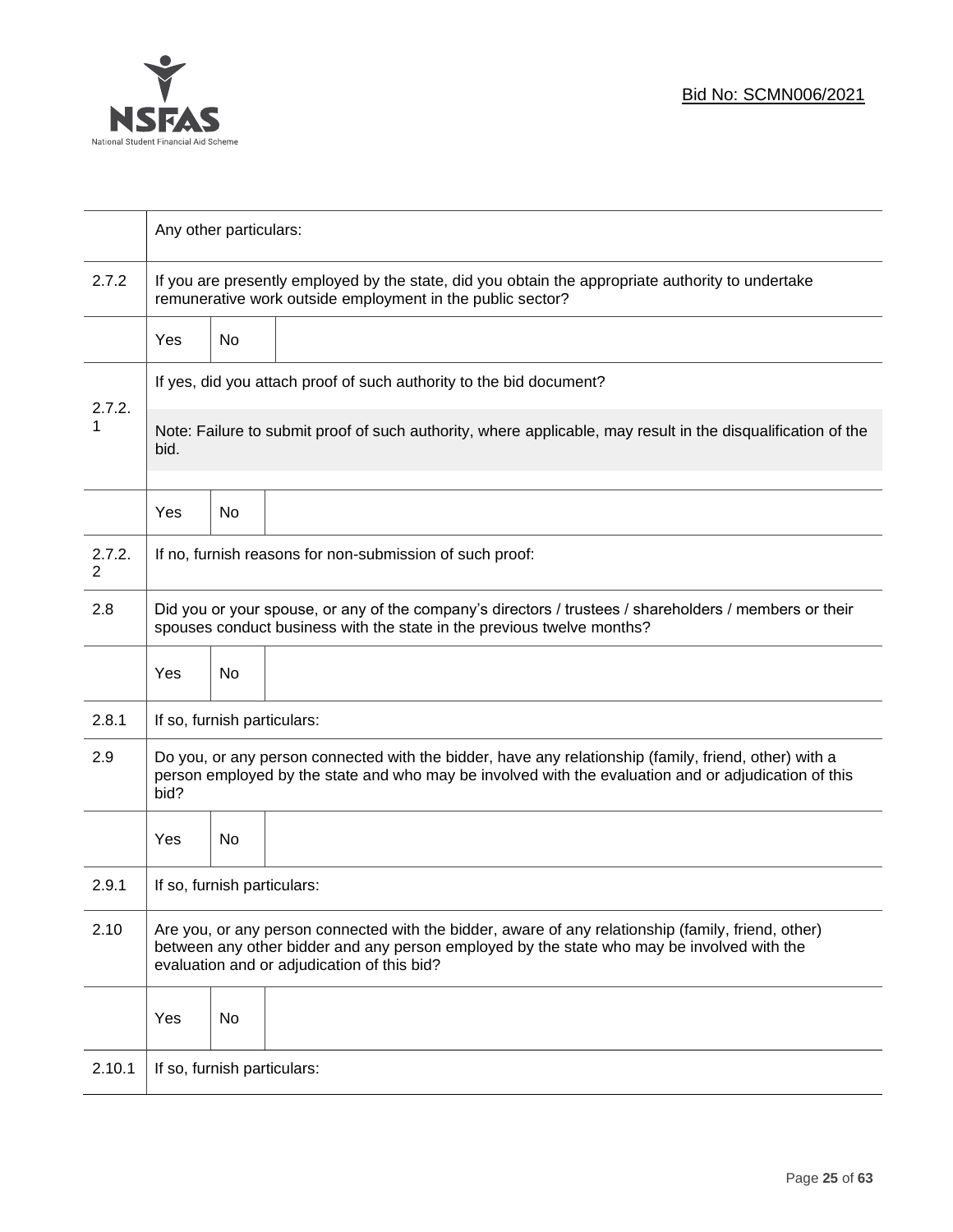

| 2.11   | Do you or any of the directors / trustees / shareholders / members of the company have any interest in<br>any other related companies whether or not they are bidding for this contract? |    |  |  |  |
|--------|------------------------------------------------------------------------------------------------------------------------------------------------------------------------------------------|----|--|--|--|
|        | Yes                                                                                                                                                                                      | No |  |  |  |
| 2.11.1 | If so, furnish particulars:                                                                                                                                                              |    |  |  |  |

## **Full details of directors / trustees / members / shareholders**.

| Full Name | <b>Identity Number</b> | Personal Income Tax<br>Reference Number | State Employee Number /<br>PERSEL Number |
|-----------|------------------------|-----------------------------------------|------------------------------------------|
|           |                        |                                         |                                          |
|           |                        |                                         |                                          |
|           |                        |                                         |                                          |
|           |                        |                                         |                                          |
|           |                        |                                         |                                          |
|           |                        |                                         |                                          |
|           |                        |                                         |                                          |
|           |                        |                                         |                                          |
|           |                        |                                         |                                          |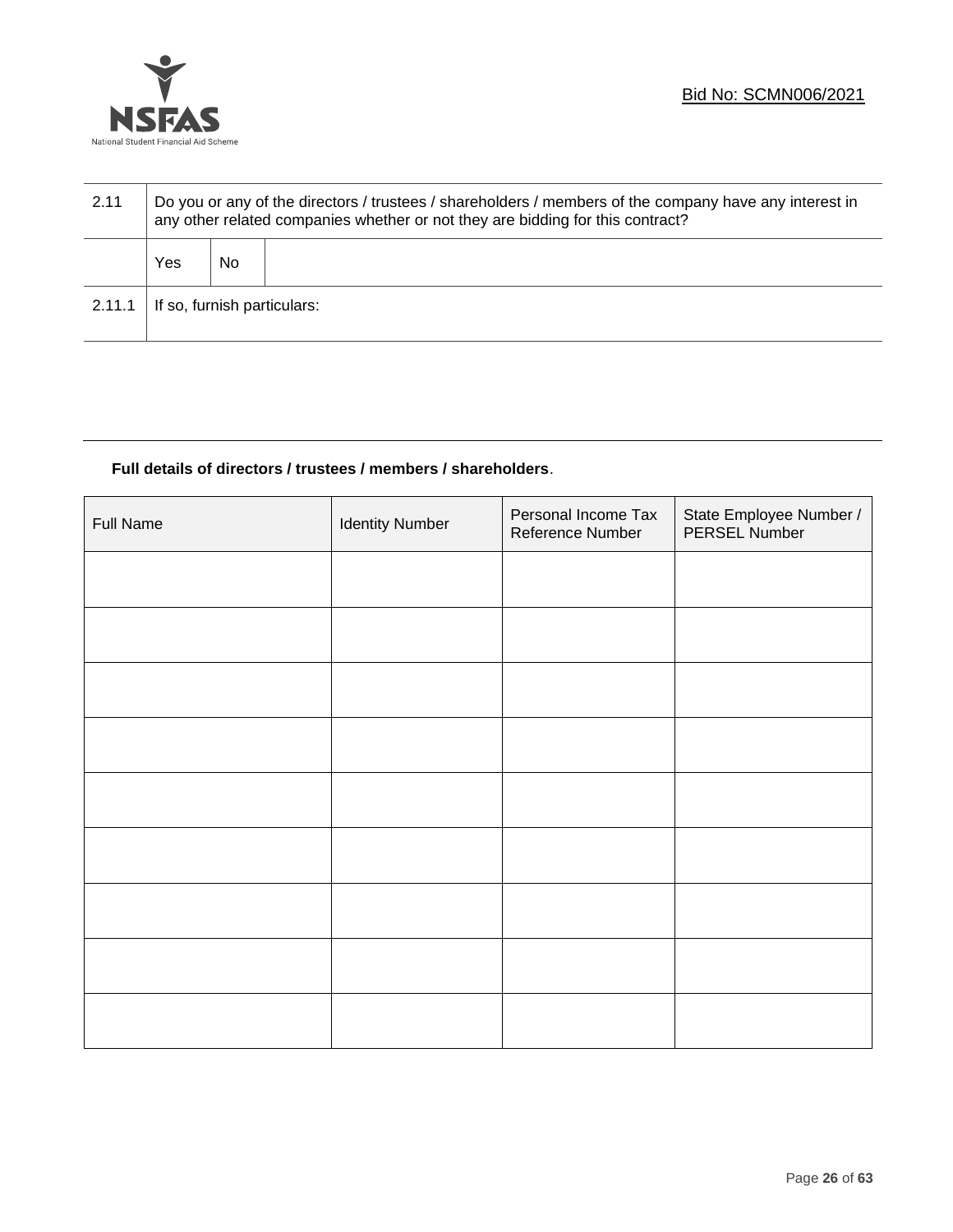

## **Declaration**

I, the undersigned (NAME)………………………………………………………………………

Certify that the information furnished in paragraphs 2 and 3 above is correct. I accept that the state may reject the bid or act against me should this declaration prove to be false.

| <b>Signature</b> | <b>Date</b>    |
|------------------|----------------|
|                  |                |
| <b>Position</b>  | Name of bidder |
|                  |                |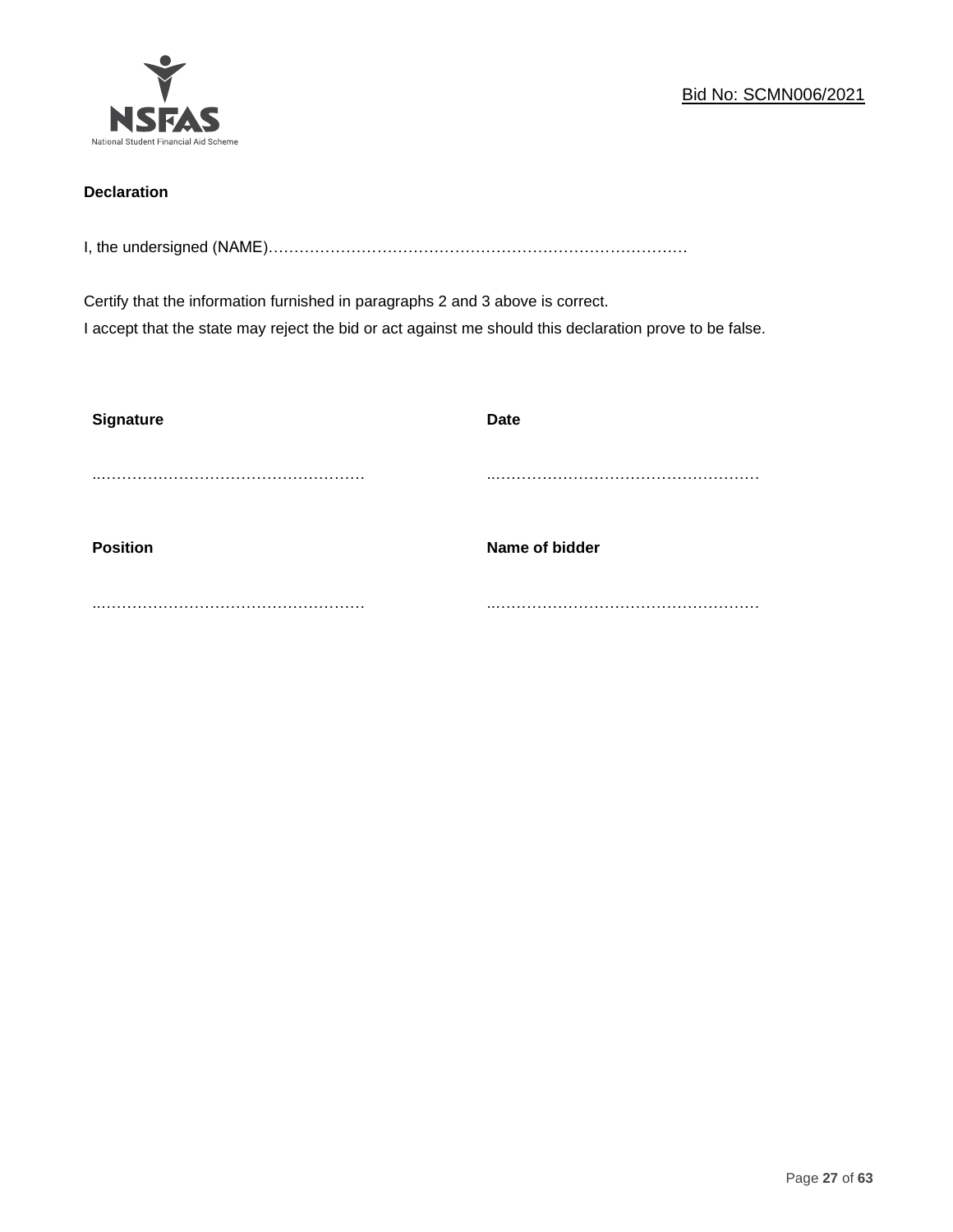

#### **Declaration of bidder's past Supply Chain Management practices**

**SBD 8**

This declaration will be used by institutions to ensure that when goods and services are being procured, all reasonable steps are taken to combat the abuse of the supply chain management system.

The bid of any bidder may be disregarded if that bidder, or any of its directors have -

- (a) abused the institution's supply chain management system.
- (b) committed fraud or any other improper conduct in relation to such system; or
- (c) failed to perform on any previous contract.

In order to give effect to the above, **the following questionnaire must be completed and submitted with the bid.**

**The following particulars must be furnished:**

| 1.1. | Is the bidder or any of its directors listed on the National Treasury's Database of Restricted Suppliers as<br>companies or persons prohibited from doing business with the public sector?                                                                                                                                                                                                                |                             |                                                                                                                                                                                             |  |  |  |
|------|-----------------------------------------------------------------------------------------------------------------------------------------------------------------------------------------------------------------------------------------------------------------------------------------------------------------------------------------------------------------------------------------------------------|-----------------------------|---------------------------------------------------------------------------------------------------------------------------------------------------------------------------------------------|--|--|--|
|      | (Companies or persons who are listed on this Database were informed in writing of this restriction by the<br>Accounting Officer/Authority of the institution that imposed the restriction after the audi alteram partem<br>rule was applied).                                                                                                                                                             |                             |                                                                                                                                                                                             |  |  |  |
|      | The                                                                                                                                                                                                                                                                                                                                                                                                       |                             | Database of Restricted Suppliers now resides on the National Treasury's website<br>(http://www.treasury.gov.za) and can be accessed by clicking on its link at the bottom of the home page. |  |  |  |
|      | Yes                                                                                                                                                                                                                                                                                                                                                                                                       | <b>No</b>                   |                                                                                                                                                                                             |  |  |  |
| 1.2. |                                                                                                                                                                                                                                                                                                                                                                                                           | If so, furnish particulars: |                                                                                                                                                                                             |  |  |  |
| 1.3. | Is the bidder or any of its directors listed on the Register for Tender Defaulters in terms of section 29 of<br>Prevention<br>Activities<br>(No<br>Combating<br>of<br>Corrupt<br>12<br>2004)?<br>the<br>and<br>Act<br>of<br>The Register for Tender Defaulters can be accessed on the National Treasury's website<br>(http://www.treasury.gov.za) by clicking on its link at the bottom of the home page. |                             |                                                                                                                                                                                             |  |  |  |
|      | Yes                                                                                                                                                                                                                                                                                                                                                                                                       | No.                         |                                                                                                                                                                                             |  |  |  |
| 1.4. |                                                                                                                                                                                                                                                                                                                                                                                                           | If so, furnish particulars: |                                                                                                                                                                                             |  |  |  |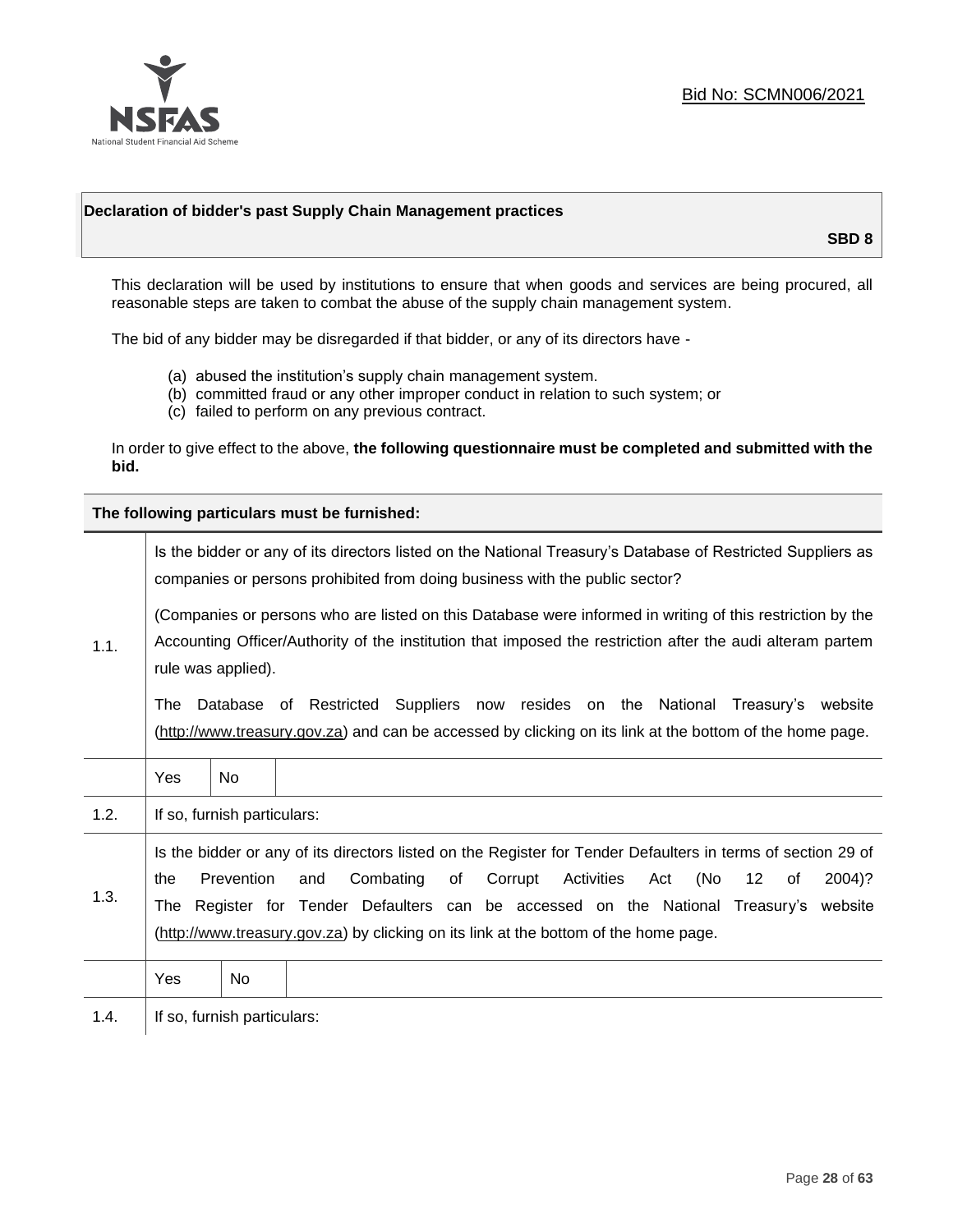

T

| 1.5. | Was the bidder or any of its directors convicted by a court of law (including a court outside of the<br>Republic of South Africa) for fraud or corruption during the past five years? |    |  |  |
|------|---------------------------------------------------------------------------------------------------------------------------------------------------------------------------------------|----|--|--|
|      | <b>Yes</b>                                                                                                                                                                            | No |  |  |
| 1.6. | If so, furnish particulars:                                                                                                                                                           |    |  |  |
| 1.7. | Was any contract between the bidder and any organ of state terminated during the past five years on<br>account of failure to perform on or comply with the contract?                  |    |  |  |
|      | <b>Yes</b>                                                                                                                                                                            | No |  |  |
| 1.8. | If so, furnish particulars:                                                                                                                                                           |    |  |  |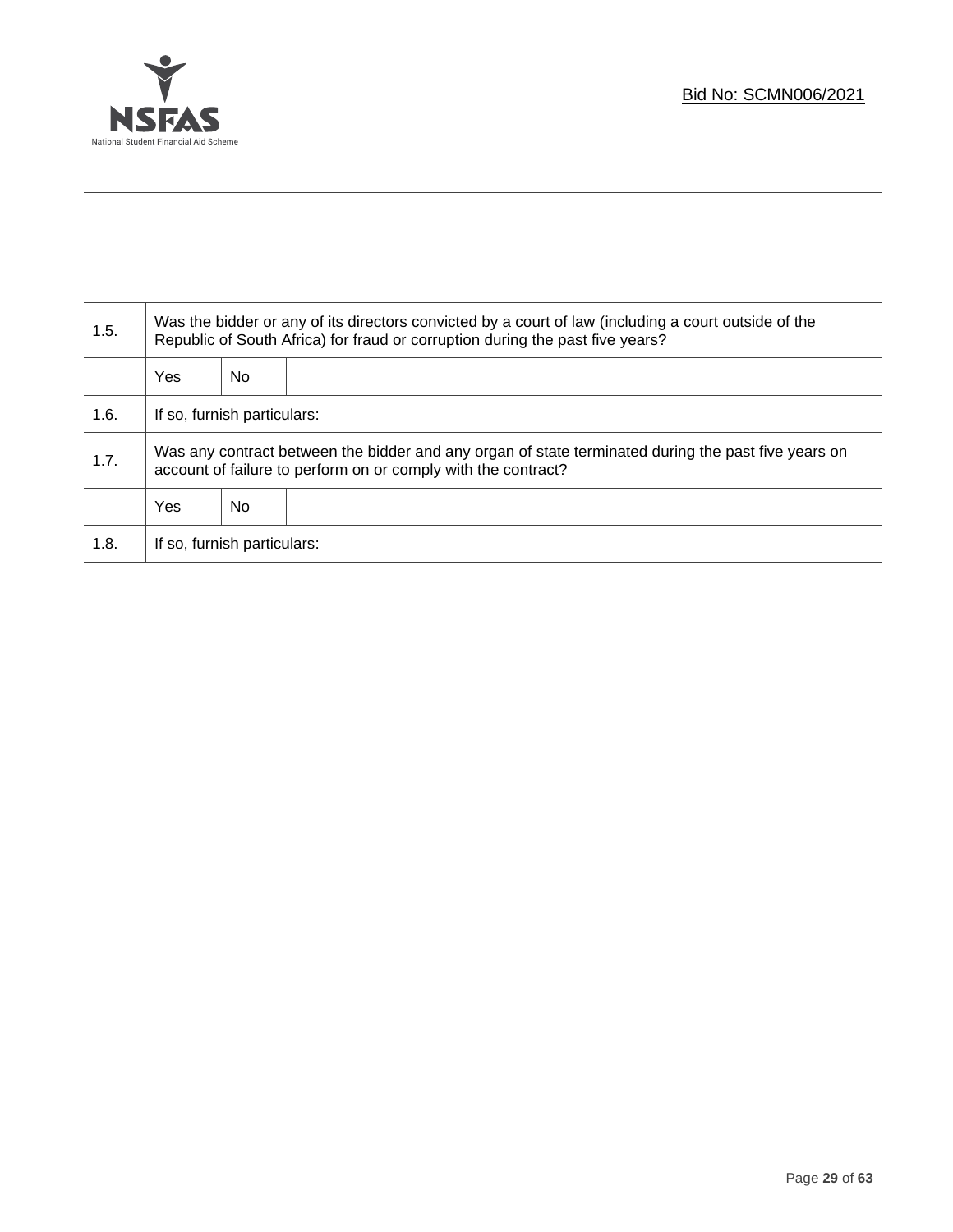

## **Declaration**

I, the undersigned (NAME)………………………………………………………………………

Certify that the information furnished on the declaration from is true and correct.

I accept that, in addition to cancellation of a contract, action may be taken against me should this declaration provide to be false.

| Signature       | <b>Date</b>    |
|-----------------|----------------|
|                 |                |
|                 |                |
| <b>Position</b> | Name of bidder |
|                 |                |
|                 |                |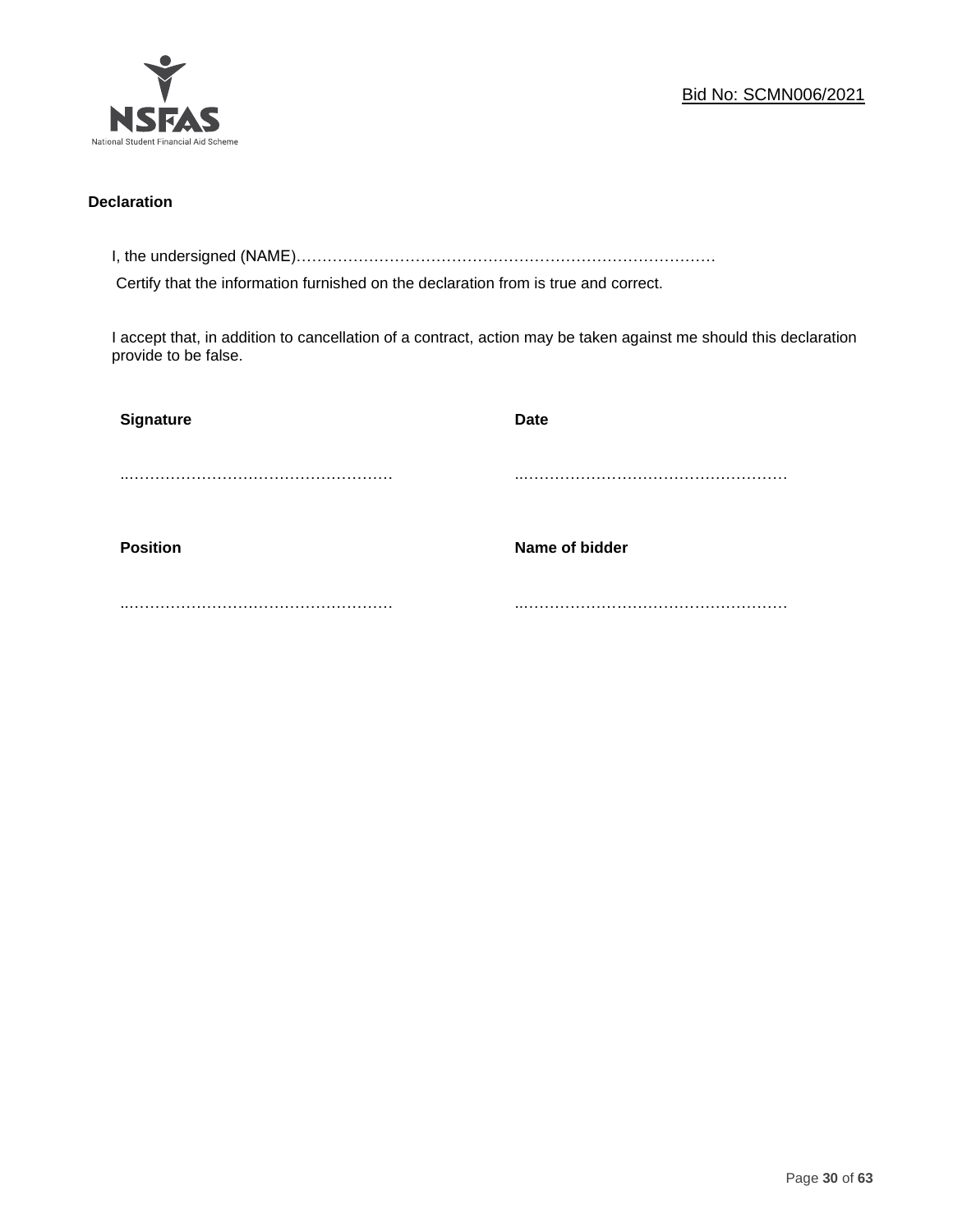

## **SBD 9**

## **CERTIFICATE OF INDEPENDENT BID DETERMINATION**

I, the undersigned, in submitting the accompanying bid in response to the invitation for the bid made by: NSFAS

(Name of Institution)

Do hereby make the following statements that I certify to be true and complete in every respect:

| I certify, on behalf of: |  |
|--------------------------|--|
| (Name of Bidder)         |  |

- 1. I have read, and I understand the contents of this Certificate.
- 6.1.I understand that the accompanying bid will be disqualified if this Certificate is found not to be true and complete in every respect.
- 6.2.I am authorized by the bidder to sign this Certificate, and to submit the accompanying bid, on behalf of the bidder.
- 6.3.Each person whose signature appears on the accompanying bid has been authorized by the bidder to determine the terms of, and to sign the bid, on behalf of the bidder.
- 6.4.For the purposes of this Certificate and the accompanying bid, I understand that the word "competitor" shall include any individual or organization, other than the bidder, whether or not affiliated with the bidder, who:
	- 6.4.1.1.1. has been requested to submit a bid in response to this bid invitation.
	- 6.4.1.1.2. could potentially submit a bid in response to this bid invitation, based on their qualifications,
	- 6.4.1.1.3. Abilities or experience.
- 6.10. Provides the same goods and services as the bidder and/or is in the same line of business as the bidder.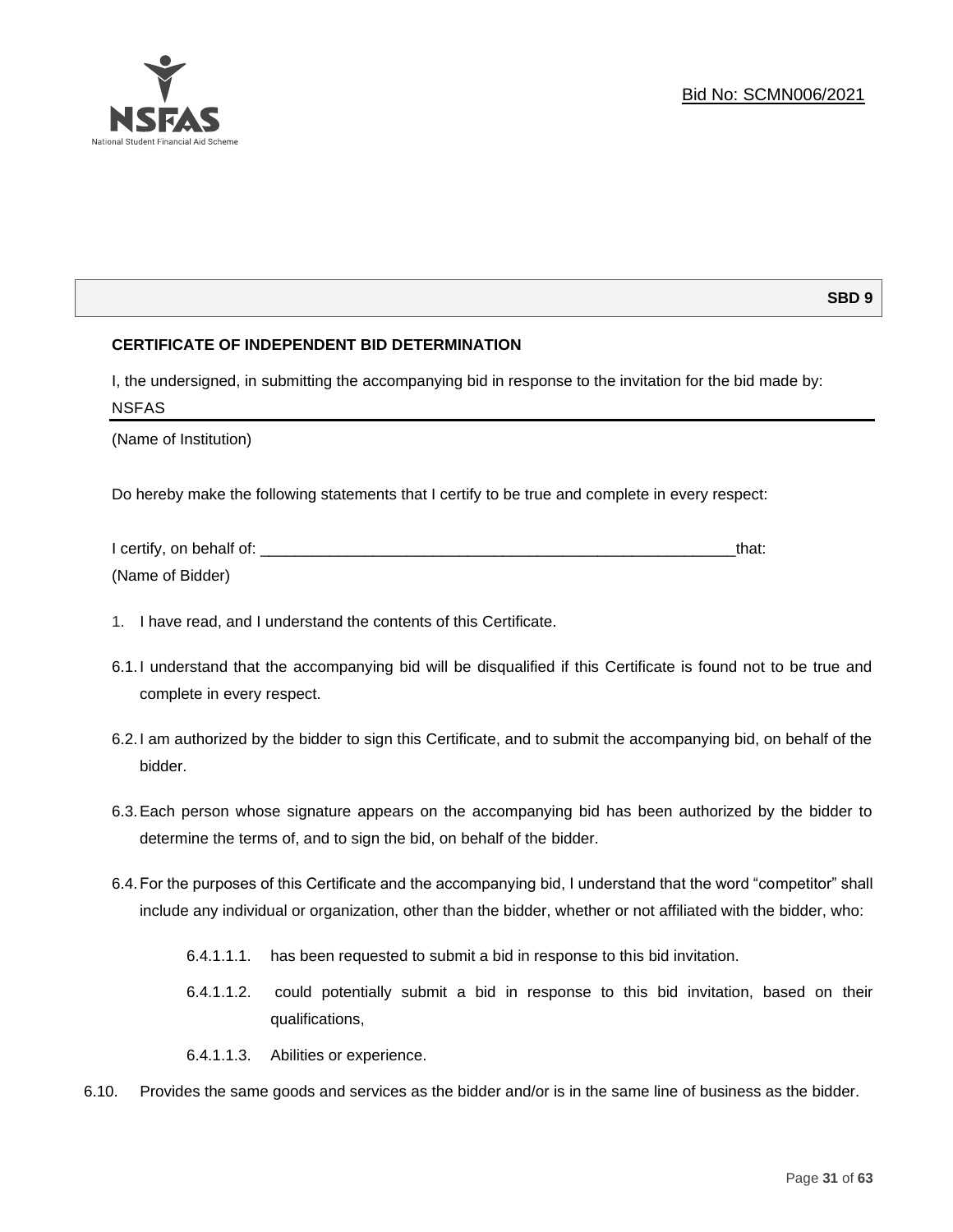

6.11. The bidder has arrived at the accompanying bid independently from, and without consultation, communication, agreement or arrangement with any competitor. However, communication between partners in a joint venture or consortium<sup>3</sup> will not be construed as collusive bidding.

<sup>3</sup> Joint venture or Consortium means an association of persons for the purpose of combining their expertise, property, capital, efforts, skill and knowledge in an activity for the execution of a contract.

- 6.12. In particular, without limiting the generality of paragraphs 6 above, there has been no consultation, communication, agreement or arrangement with any competitor regarding:
	- (a) prices
	- (b) geographical area where product or service will be rendered (market allocation)
	- (c) methods, factors or formulas used to calculate prices;
	- (d) the intention or decision to submit or not to submit, a bid;
	- (e) the submission of a bid which does not meet the specifications and conditions of the bid; or
	- (f) bidding with the intention not to win the bid.
- 6.13. In addition, there have been no consultations, communications, agreements or arrangements with any competitor regarding the quality, quantity, specifications and conditions or delivery particulars of the products or services to which this bid invitation relates.
- 6.14. The terms of the accompanying bid have not been, and will not be, disclosed by the bidder, directly or indirectly, to any competitor, prior to the date and time of the official bid opening or of the awarding of the contract.
- 6.15. I am aware that, in addition and without prejudice to any other remedy provided to combat any restrictive practices related to bids and contracts, bids that are suspicious will be reported to the Competition Commission for investigation and possible imposition of administrative penalties in terms of section 59 of the Competition Act No 89 of 1998 and or may be reported to the National Prosecuting Authority (NPA) for criminal investigation and or may be restricted from conducting business with the public sector for a period not exceeding ten (10) years in terms of the Prevention and Combating of Corrupt Activities Act No 12 of 2004 or any other applicable legislation.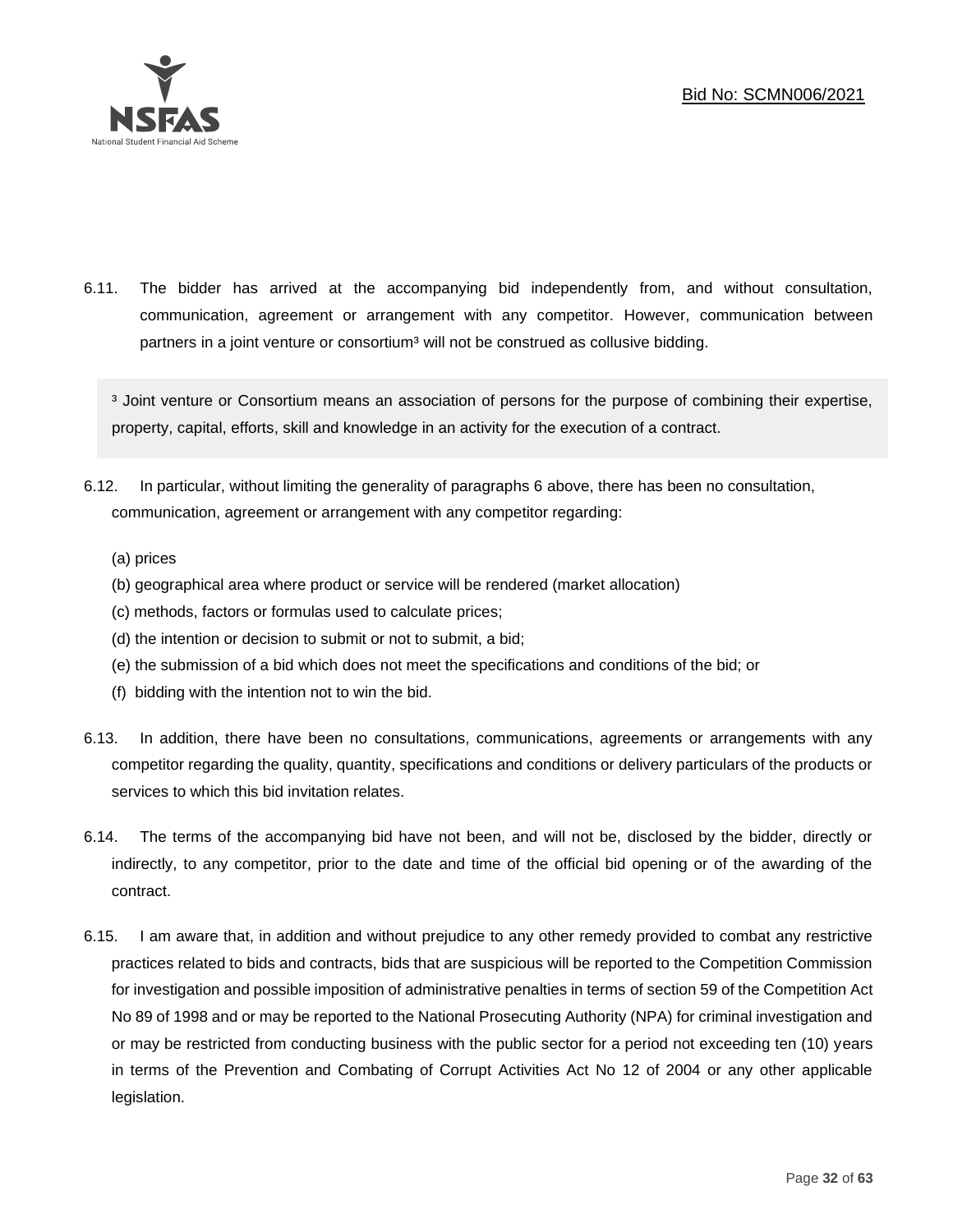

| Signature | Date           |
|-----------|----------------|
|           |                |
|           |                |
|           |                |
| Position  | Name of bidder |
|           |                |
|           |                |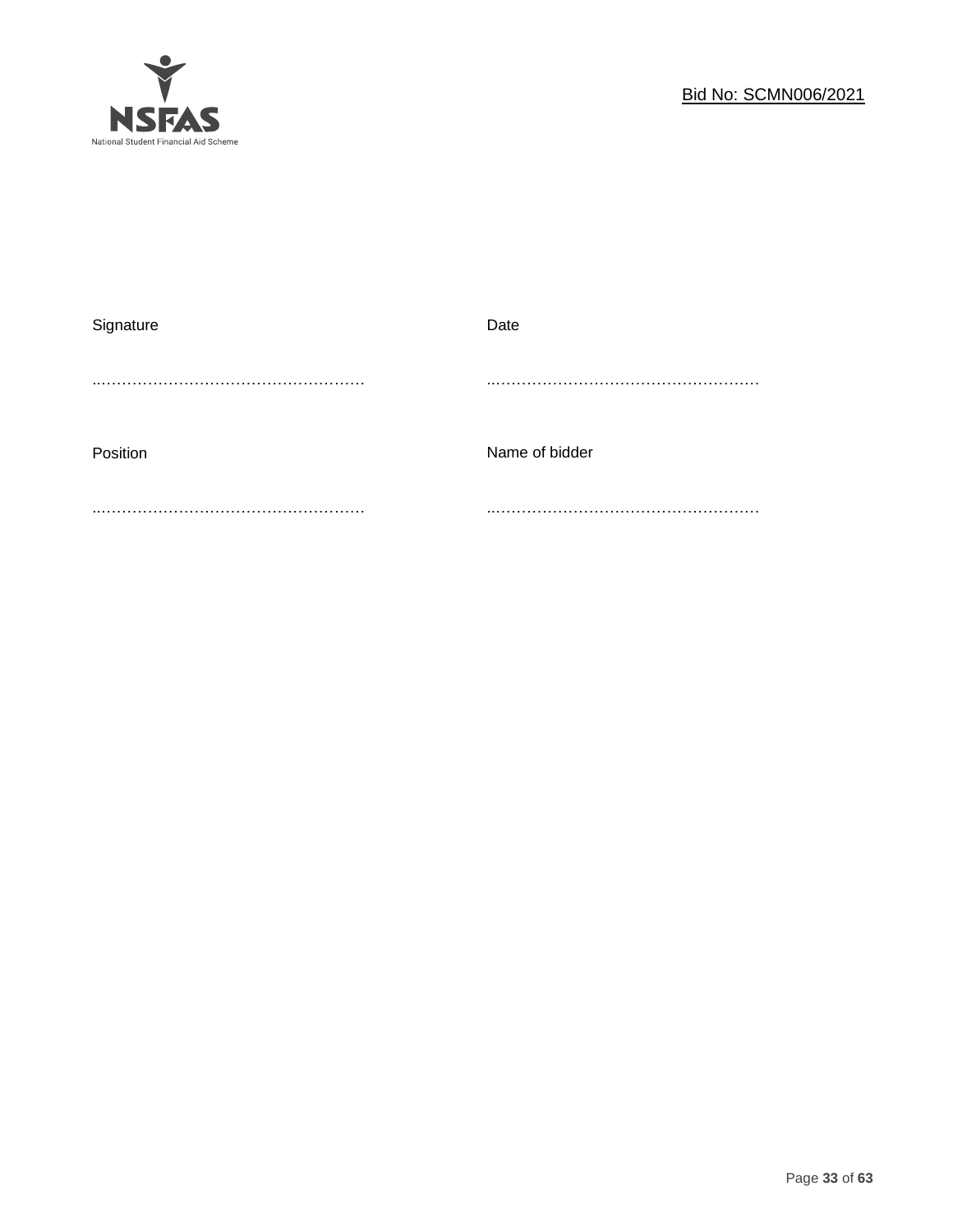

## **1. PREFERENCE POINTS CLAIM FORM IN TERMS OF THE PREFERENTIAL PROCUREMENT REGULATIONS 2017**

This preference form must form part of all bids invited. It contains general information and serves as a claim form for preference points for Broad-Based Black Economic Empowerment (B-BBEE) Status Level of Contribution

## **NB: BEFORE COMPLETING THIS FORM, BIDDERS MUST STUDY THE GENERAL CONDITIONS, DEFINITIONS AND DIRECTIVES APPLICABLE IN RESPECT OF B-BBEE, AS PRESCRIBED IN THE PREFERENTIAL PROCUREMENT REGULATIONS, 2017.**

#### **1. GENERAL CONDITIONS**

- 1.1 The following preference point systems are applicable to all bid:
	- the 80/20 system for requirements with a Rand value of up to R50 000 000 (all applicable taxes included); and

1.2

a) The value of this bid is estimated not to exceed R50 000 000 (all applicable taxes included) and therefore the 80/20 Preference point system shall be applicable.

Points for this bid shall be awarded for:

- (a) Price; and
- (b) B-BBEE Status Level of Contributor.
- 1.3 The maximum points for this bid are allocated as follows:

|                                                   | <b>POINTS</b> |
|---------------------------------------------------|---------------|
| <b>PRICE</b>                                      | 80            |
| <b>B-BBEE STATUS LEVEL OF CONTRIBUTOR</b>         | 20            |
| Total points for Price and B-BBEE must not exceed | 100           |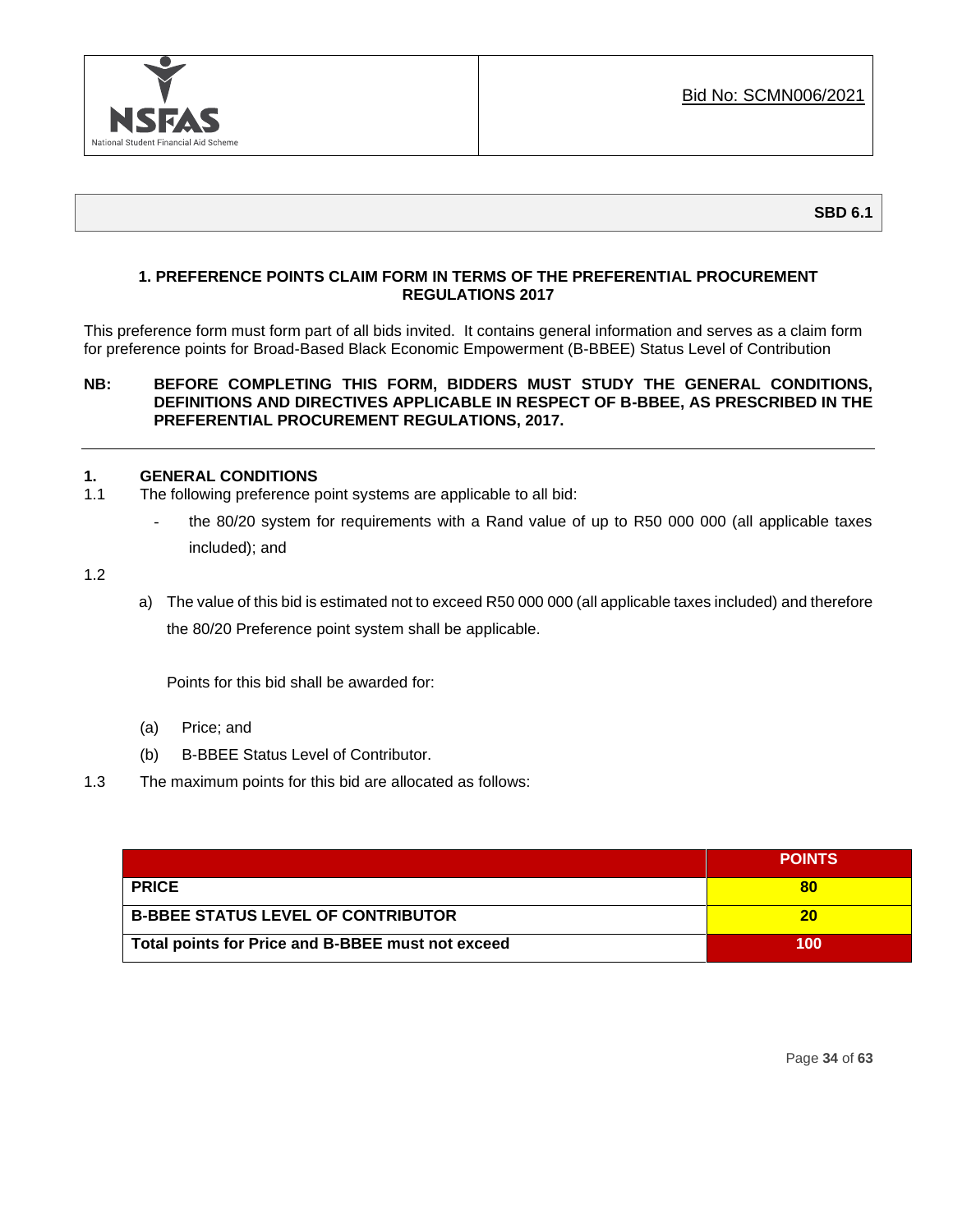

- 1.4 Failure on the part of a bidder to submit proof of B-BBEE Status level of contributor together with the bid, will be interpreted to mean that preference points for B-BBEE status level of contribution are not claimed.
- 1.5 The purchaser reserves the right to require of a bidder, either before a bid is adjudicated or at any time subsequently, to substantiate any claim in regard to preferences, in any manner required by the purchaser.

## **2. DEFINITIONS**

- (a) **"B-BBEE"** means broad-based black economic empowerment as defined in section 1 of the Broad-Based Black Economic Empowerment Act.
- (b) "**B-BBEE status level of contributor"** means the B-BBEE status of an entity in terms of a code of good practice on black economic empowerment, issued in terms of section 9(1) of the Broad-Based Black Economic Empowerment Act.
- (c) **"bid"** means a written offer in a prescribed or stipulated form in response to an invitation by an organ of state for the provision of goods or services, through price quotations, advertised competitive bidding processes or proposals.
- (d) **"Broad-Based Black Economic Empowerment Act"** means the Broad-Based Black Economic Empowerment Act, 2003 (Act No. 53 of 2003);
- **(e) "EME"** means an Exempted Micro Enterprise in terms of a code of good practice on black economic empowerment issued in terms of section 9 (1) of the Broad-Based Black Economic Empowerment Act.
- (f) **"functionality"** means the ability of a tenderer to provide goods or services in accordance with specifications as set out in the tender documents.
- (g) **"prices"** includes all applicable taxes less all unconditional discounts;
- (h) **"proof of B-BBEE status level of contributor"** means:
	- **1)** B-BBEE Status level certificate issued by an authorized body or person;
	- **2)** A sworn affidavit as prescribed by the B-BBEE Codes of Good Practice;
	- **3)** Any other requirement prescribed in terms of the B-BBEE Act;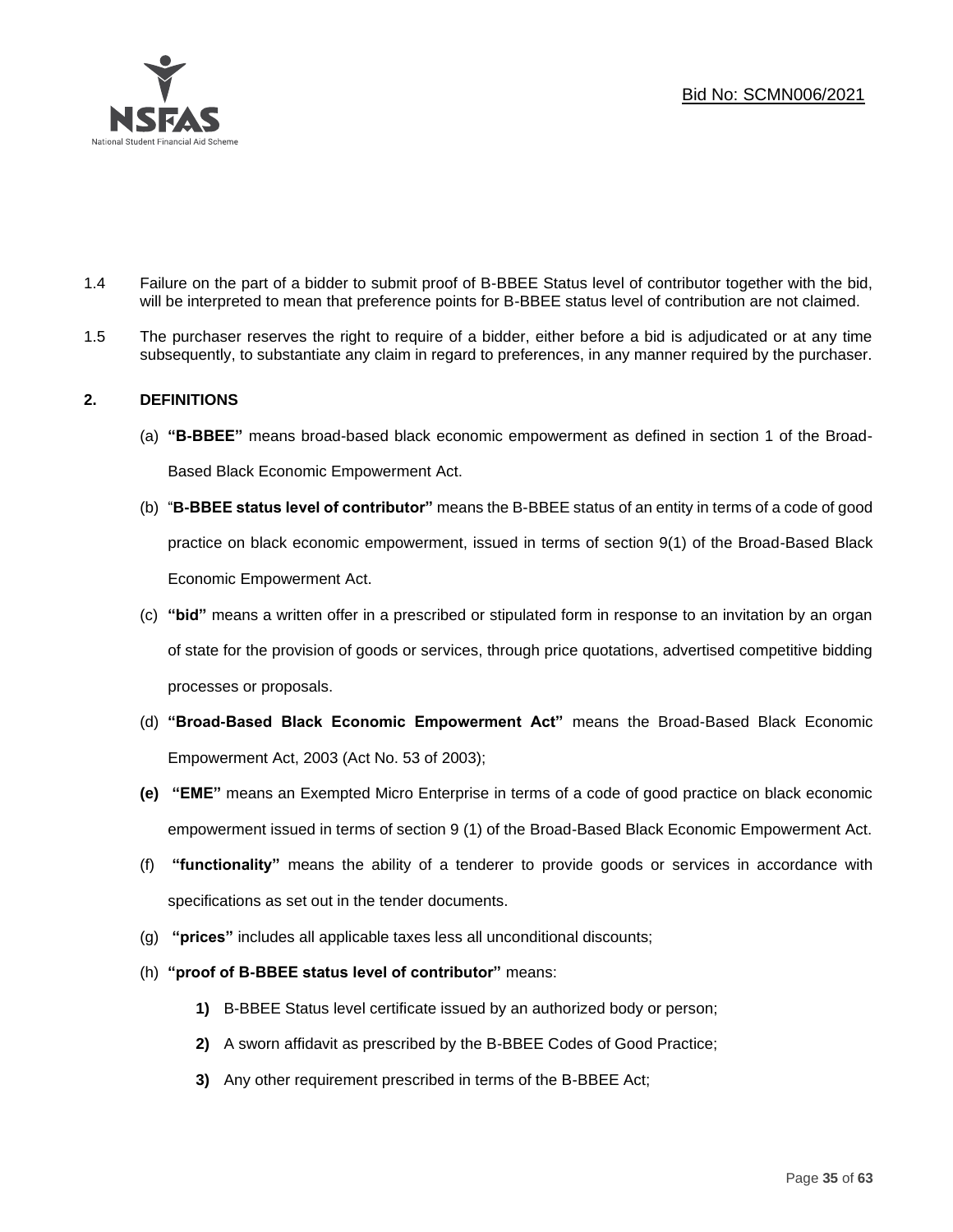

- (i) **"QSE"** means a qualifying small business enterprise in terms of a code of good practice on black economic empowerment issued in terms of section 9 (1) of the Broad-Based Black Economic Empowerment Act.
- *(j)* **"rand value"** means the total estimated value of a contract in Rand, calculated at the time of bid invitation, and includes all applicable taxes.

## **3. POINTS AWARDED FOR PRICE**

## 3.1 **THE 80/20 PREFERENCE POINT SYSTEMS**

A maximum of 80 points is allocated for price on the following basis:

**80/20**

$$
Ps = 80 \left( 1 - \frac{Pt - P \min}{P \min} \right)
$$

Where

Ps = Points scored for price of bid under consideration

l

Pt = Price of bid under consideration

Pmin = Price of lowest acceptable bid

## **4. POINTS AWARDED FOR B-BBEE STATUS LEVEL OF CONTRIBUTOR**

4.1 In terms of Regulation 6 (2) and 7 (2) of the Preferential Procurement Regulations, preference points must be awarded to a bidder for attaining the B-BBEE status level of contribution in accordance with the table below: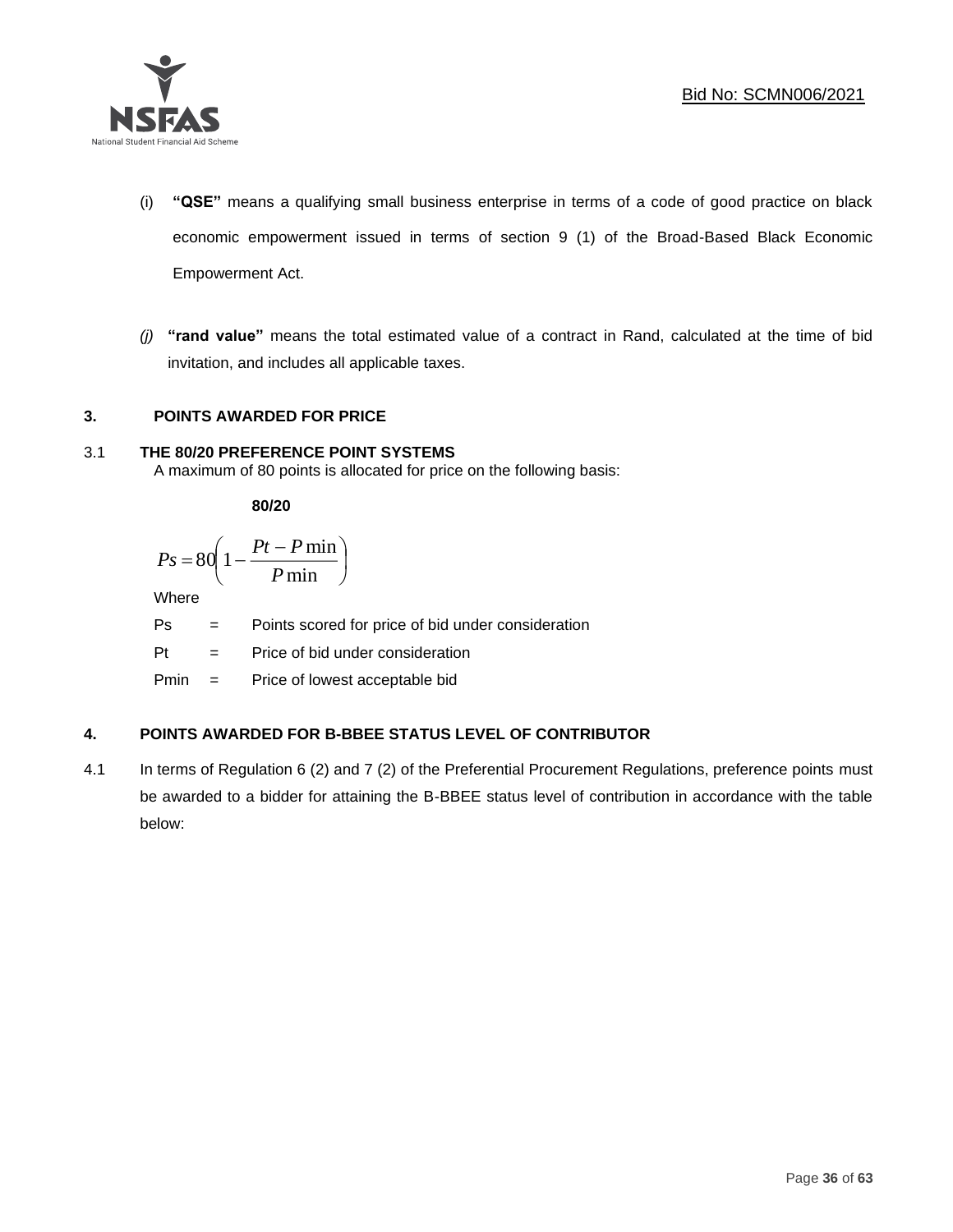

| <b>B-BBEE Status Level of</b><br><b>Contributor</b> | <b>Number of points</b><br>(90/10 system) | <b>Number of points</b><br>(80/20 system) |
|-----------------------------------------------------|-------------------------------------------|-------------------------------------------|
|                                                     | 10                                        | 20                                        |
| 2                                                   | 9                                         | 18                                        |
| 3                                                   | 6                                         | 14                                        |
|                                                     | 5                                         | 12                                        |
| 5                                                   |                                           | 8                                         |
| 6                                                   |                                           | 6                                         |
|                                                     |                                           |                                           |
| 8                                                   |                                           | ົ                                         |
| Non-compliant contributor                           |                                           |                                           |

## **5. BID DECLARATION**

5.1 Bidders who claim points in respect of B-BBEE Status Level of Contribution must complete the following:

## **6. B-BBEE STATUS LEVEL OF CONTRIBUTOR CLAIMED IN TERMS OF PARAGRAPHS 1.4 AND 4.1**

6.1 B-BBEE Status Level of Contributor: = ……… (maximum of 20 points)

(Points claimed in respect of paragraph 7.1 must be in accordance with the table reflected in paragraph

4.1 and must be substantiated by relevant proof of B-BBEE status level of contributor.

## **7. SUB-CONTRACTING**

7.1 Will any portion of the contract be sub-contracted?

## (*Tick applicable box*)



7.1.1 If yes, indicate:

- i) What percentage of the contract will be subcontracted............…………….…………%
- ii) The name of the sub-contractor…………………………………………………………...
- iii) The B-BBEE status level of the sub-contractor......................................……………...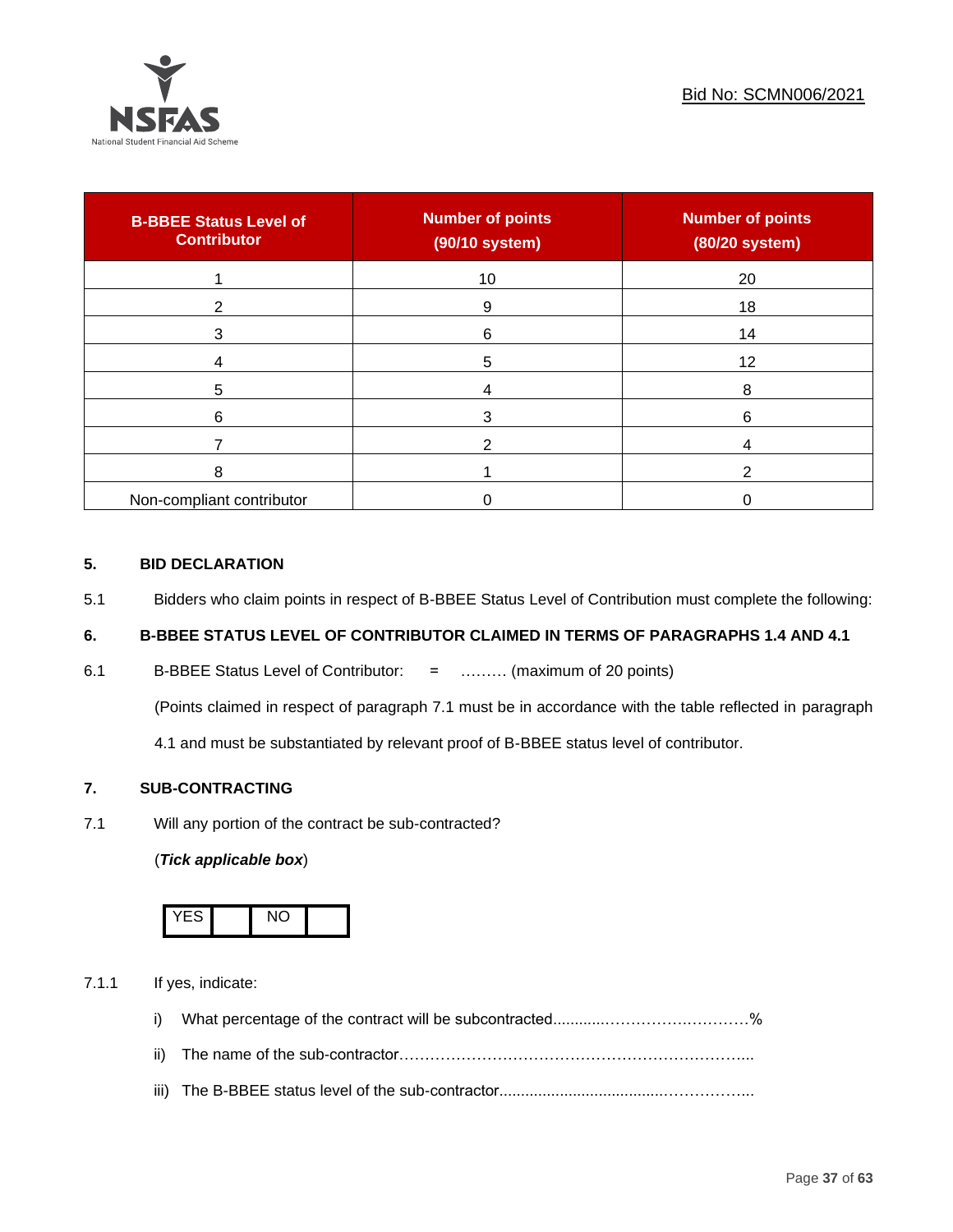

iv) Whether the sub-contractor is an EME or QSE

## *(Tick applicable box*)



v) Specify, by ticking the appropriate box, if subcontracting with an enterprise in terms of Preferential

Procurement Regulations,2017:

| Designated Group: An EME or QSE which is at last 51% owned by:    | <b>EME</b> | QSE |
|-------------------------------------------------------------------|------------|-----|
|                                                                   | $\sqrt{ }$ | V   |
| Black people                                                      |            |     |
| Black people who are youth                                        |            |     |
| Black people who are women                                        |            |     |
| Black people with disabilities                                    |            |     |
| Black people living in rural or underdeveloped areas or townships |            |     |
| Cooperative owned by black people                                 |            |     |
| Black people who are military veterans                            |            |     |
| <b>OR</b>                                                         |            |     |
| Any EME                                                           |            |     |
| Any QSE                                                           |            |     |

## 8. **DECLARATION WITH REGARD TO COMPANY/FIRM**

- 8.1 Name of company/firm………………………………………………………………………….
- 8.2 VAT registration number…………………………………….…………………………………
- 8.3 Company registration number…………….……………………….…………………………….

## 8.4 TYPE OF COMPANY/ FIRM

- D Partnership/Joint Venture / Consortium
- □ One-person business/sole propriety
- **Close corporation**
- D Company
- (Pty) Limited

[TICK APPLICABLE BOX]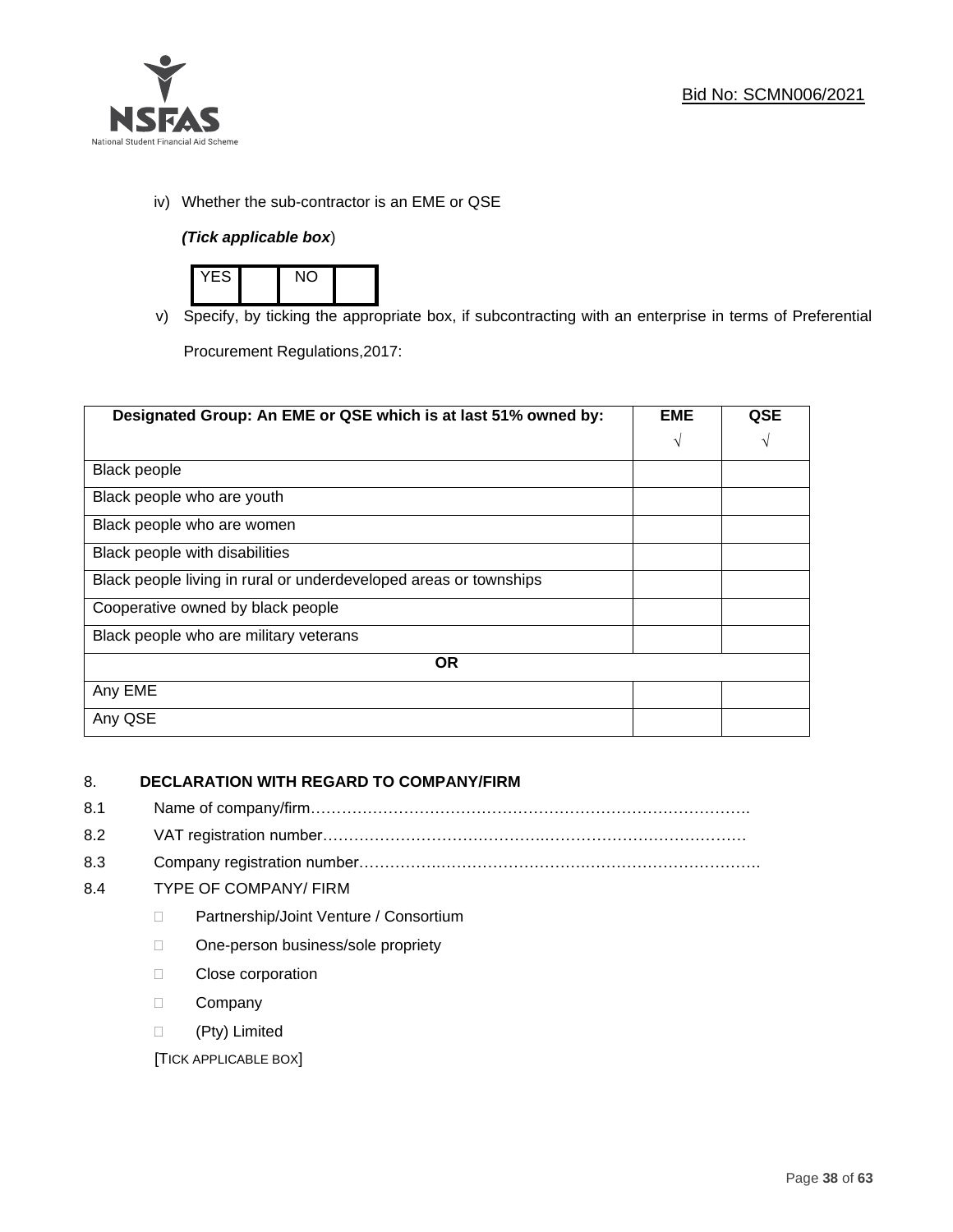

## Bid No: SCMN006/2021

| 8.5 | DESCRIBE PRINCIPAL BUSINESS ACTIVITIES                                                                          |                                                                                                           |  |
|-----|-----------------------------------------------------------------------------------------------------------------|-----------------------------------------------------------------------------------------------------------|--|
|     |                                                                                                                 |                                                                                                           |  |
|     |                                                                                                                 |                                                                                                           |  |
|     |                                                                                                                 |                                                                                                           |  |
| 8.6 | <b>COMPANY CLASSIFICATION</b>                                                                                   |                                                                                                           |  |
|     | $\Box$                                                                                                          | Manufacturer                                                                                              |  |
|     | $\Box$                                                                                                          | Supplier                                                                                                  |  |
|     | $\Box$                                                                                                          | Professional service provider                                                                             |  |
|     | □                                                                                                               | Other service providers, e.g. transporter, etc.                                                           |  |
|     |                                                                                                                 | [TICK APPLICABLE BOX]                                                                                     |  |
| 8.7 |                                                                                                                 |                                                                                                           |  |
| 8.8 | I/we, the undersigned, who is / are duly authorised to do so on behalf of the company/firm, certify that the    |                                                                                                           |  |
|     |                                                                                                                 | points claimed, based on the B-BBE status level of contributor indicated in paragraphs 1.4 and 6.1 of the |  |
|     | foregoing certificates, qualifies the company/ firm for the preference(s) shown and I / we acknowledge<br>that: |                                                                                                           |  |
|     |                                                                                                                 |                                                                                                           |  |
|     | i)                                                                                                              | The information furnished is true and correct.                                                            |  |
|     | ii)                                                                                                             | The preference points claimed are in accordance with the General Conditions as indicated in               |  |
|     |                                                                                                                 | paragraph 1 of this form.                                                                                 |  |
|     | iii)                                                                                                            | In the event of a contract being awarded as a result of points claimed as shown in paragraphs 1.4 and     |  |
|     |                                                                                                                 | 6.1, the contractor may be required to furnish documentary proof to the satisfaction of the purchaser     |  |
|     |                                                                                                                 | that the claims are correct.                                                                              |  |
|     | iv)                                                                                                             | If the B-BBEE status level of contributor has been claimed or obtained on a fraudulent basis or any of    |  |
|     |                                                                                                                 | the conditions of contract have not been fulfilled, the purchaser may, in addition to any other remedy    |  |
|     |                                                                                                                 | it may have -                                                                                             |  |
|     |                                                                                                                 |                                                                                                           |  |
|     |                                                                                                                 | disqualify the person from the bidding process.<br>(a)                                                    |  |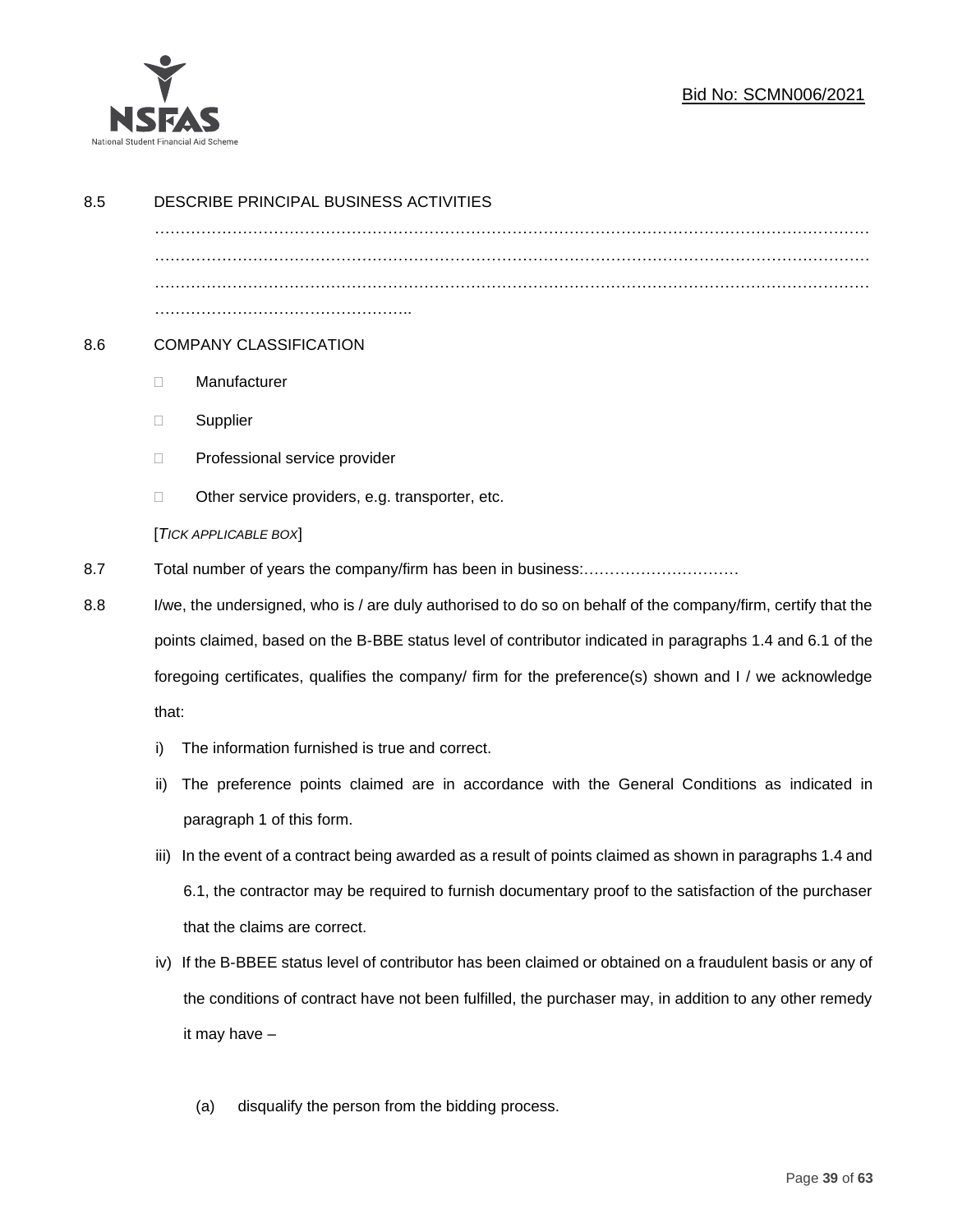

- (b) recover costs, losses or damages it has incurred or suffered as a result of that person's conduct.
- (c) cancel the contract and claim any damages which it has suffered as a result of having to make less favourable arrangements due to such cancellation.
- (d) recommend that the bidder or contractor, its shareholders and directors, or only the shareholders and directors who acted on a fraudulent basis, be restricted by the National Treasury from obtaining business from any organ of state for a period not exceeding 10 years, after the *audi alteram partem* (hear the other side) rule has been applied; and
- (e) forward the matter for criminal prosecution.

| <b>WITNESSES</b> |                              |  |
|------------------|------------------------------|--|
|                  | SIGNATURE(S) OF BIDDERS(S)   |  |
|                  | DATE:<br>.<br><b>ADDRESS</b> |  |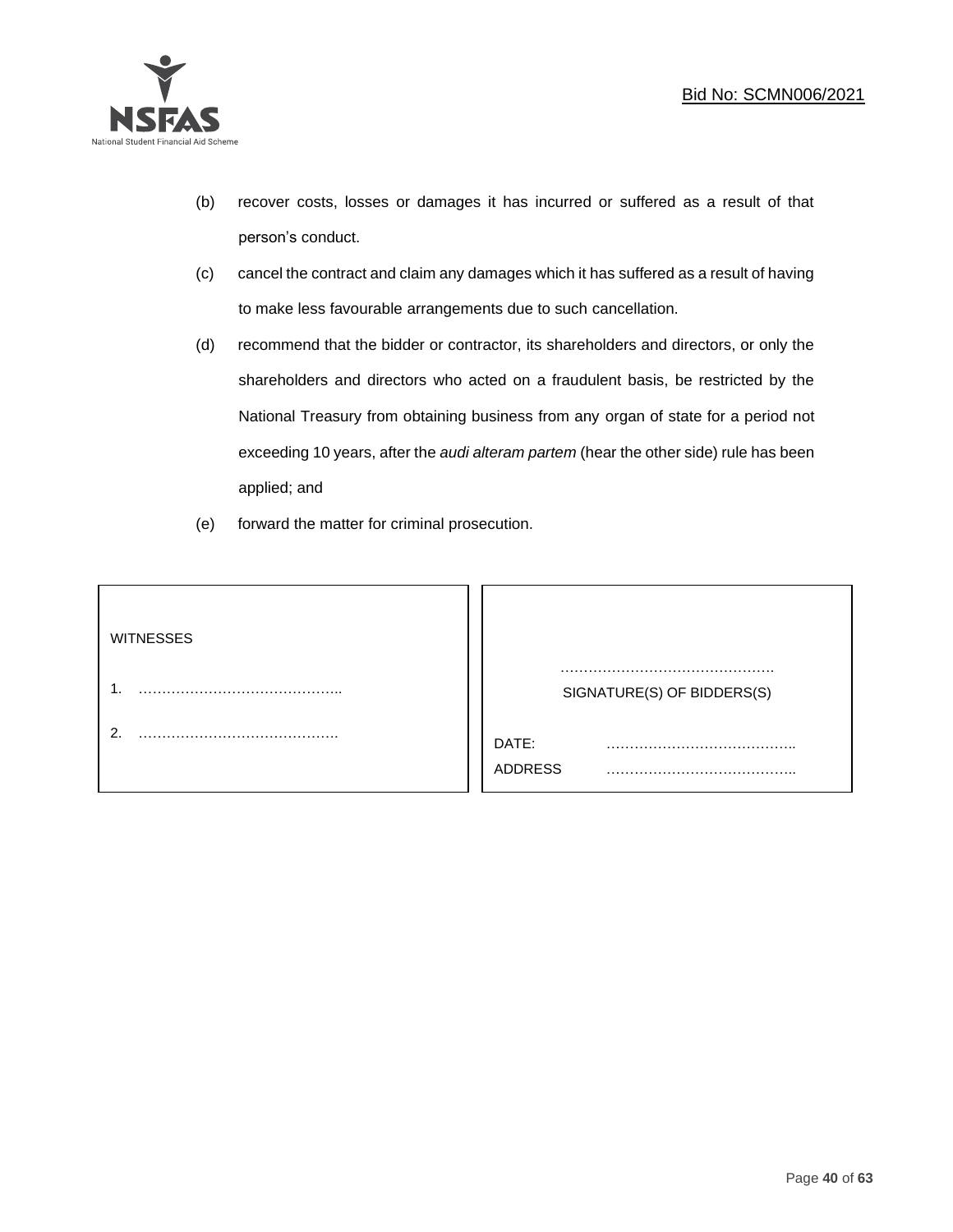

## GOVERNMENT PROCUREMENT

## **GENERAL CONDITIONS OF CONTRACT July 2010**

## **NOTES**

The purpose of this document is to:

(i) Draw special attention to certain general conditions applicable to government bids, contracts and orders; and

(ii) To ensure that clients be familiar with regard to the rights and obligations of all parties involved in doing business with government.

In this document words in the singular also mean in the plural and vice versa and words in the masculine also mean in the feminine and neuter.

• The General Conditions of Contract will form part of all bid documents and may not be amended.

Special Conditions of Contract (SCC) relevant to a specific bid, should be compiled separately for every bid (if applicable) and will supplement the General Conditions of Contract. Whenever there is a conflict, the provisions in the SCC shall prevail.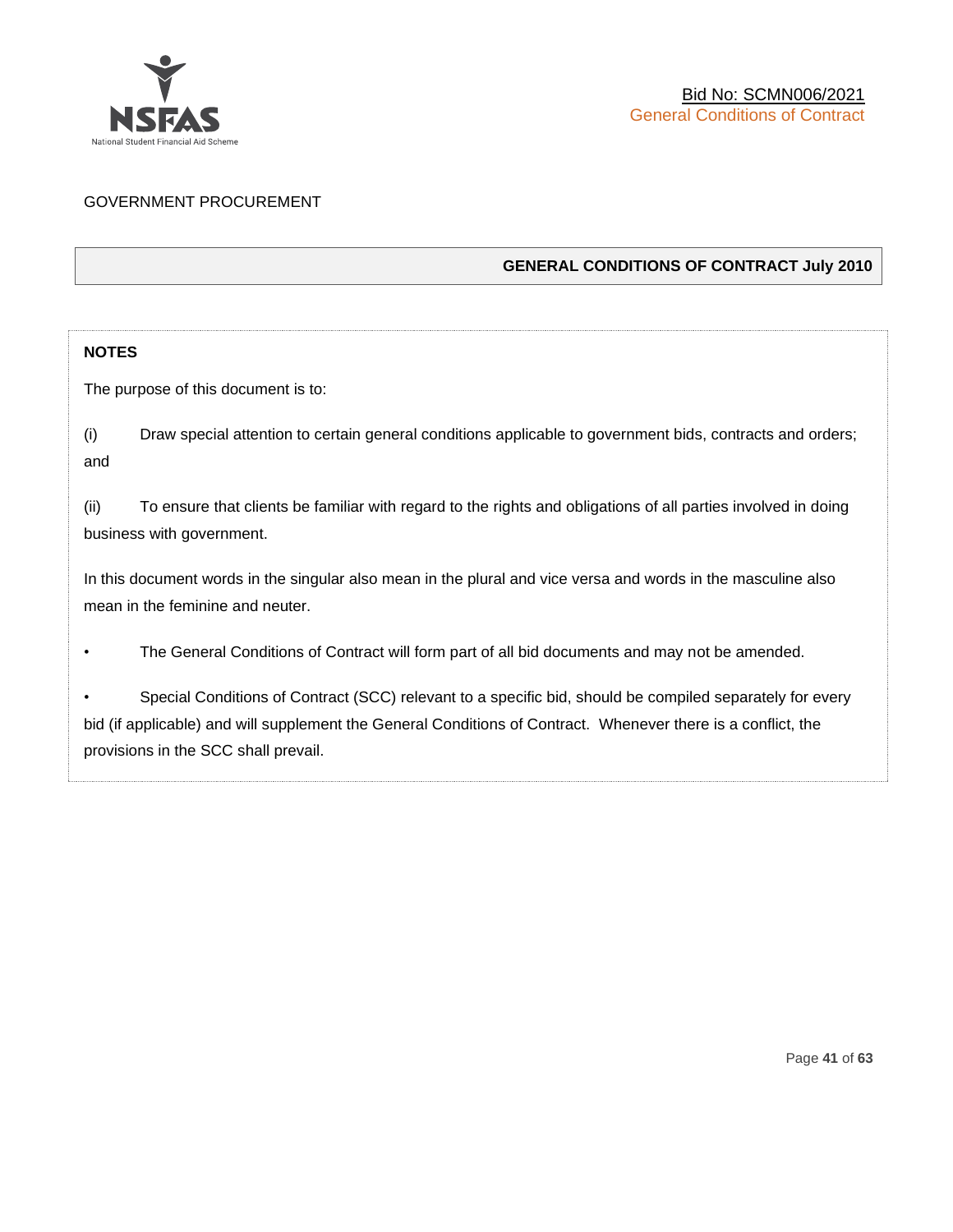

## TABLE OF CLAUSES

- 1. Definitions
- 2. Application
- 3. General
- 4. Standards
- 5. Use of contract documents and information; inspection
- 6. Patent rights
- 7. Performance security
- 8. Inspections, tests and analysis
- 9. Packing
- 10. Delivery and documents
- 11. Insurance
- 12. Transportation
- 13. Incidental services
- 14. Spare parts
- 15. Warranty
- 16. Payment
- 17. Prices
- 18. Contract amendments
- 19. Assignment
- 20. Subcontracts
- 21. Delays in the supplier's performance
- 22. Penalties
- 23. Termination for default
- 24. Dumping and countervailing duties
- 25. Force Majeure
- 26. Termination for insolvency
- 27. Settlement of disputes
- 28. Limitation of liability
- 29. Governing language
- 30. Applicable law
- 31. Notices
- 32. Taxes and duties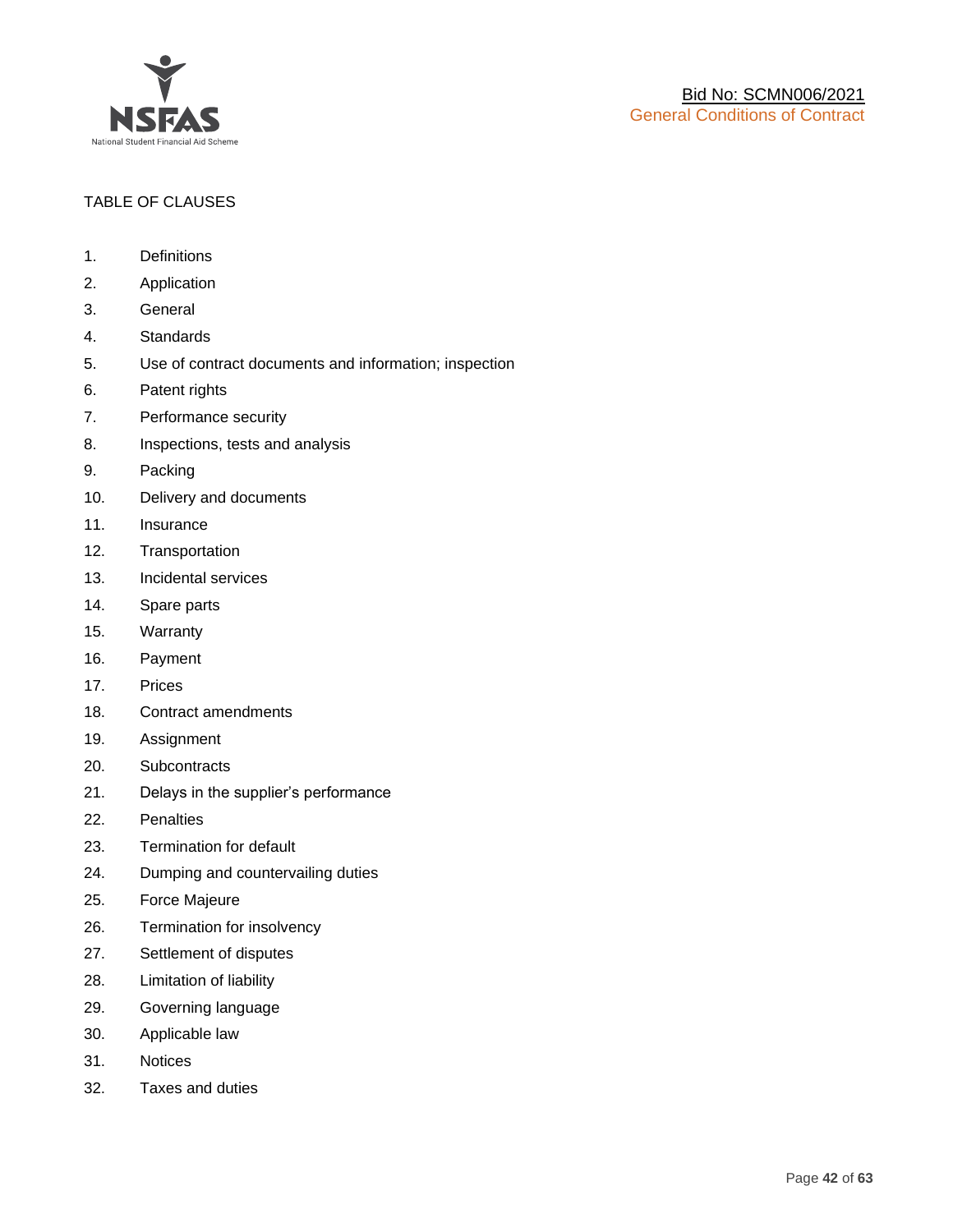

- 33. National Industrial Participation Programme (NIPP)
- 34. Prohibition of restrictive practices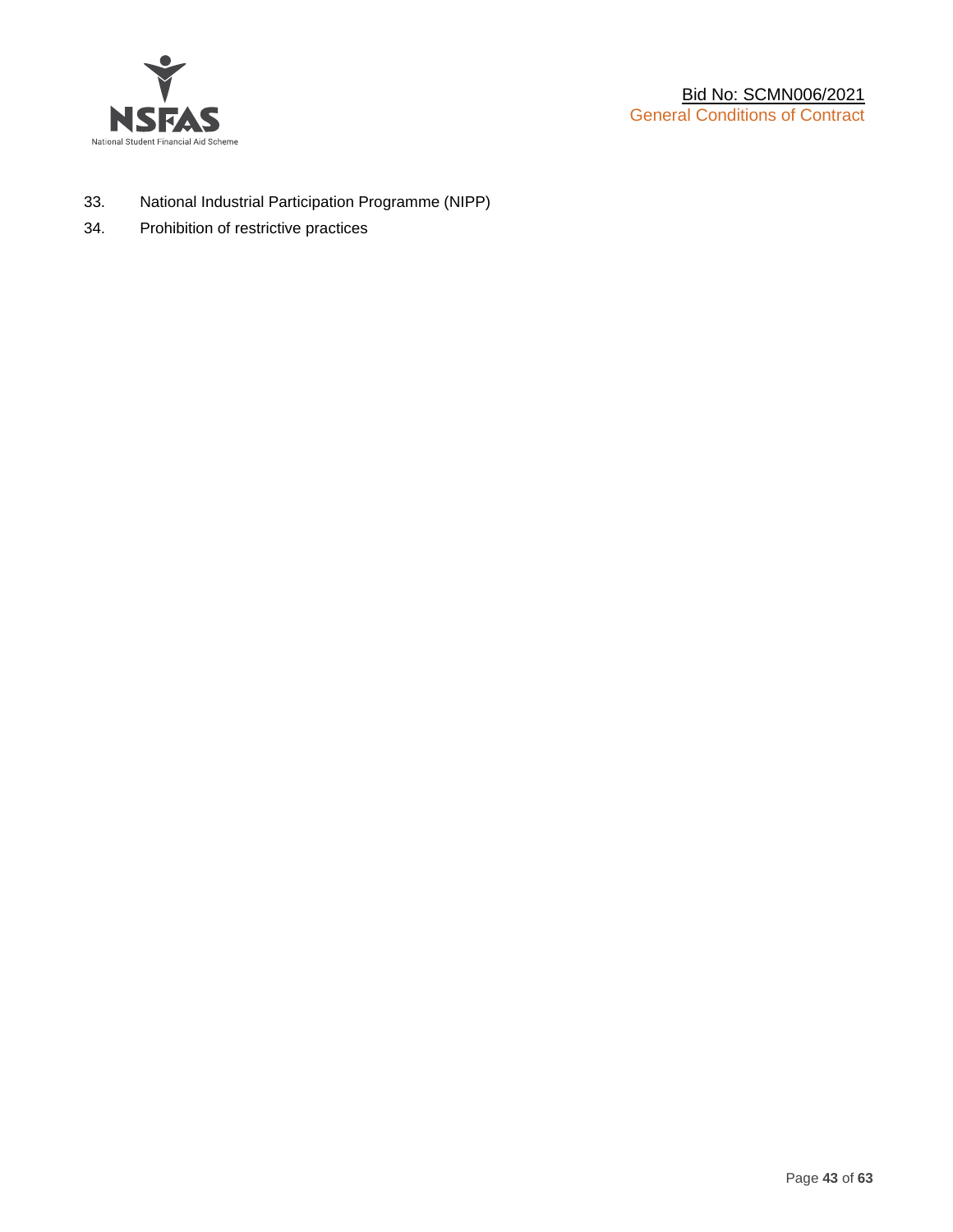

#### **General Conditions of Contract**

#### **1. Definitions**

- 1. The following terms shall be interpreted as indicated:
- 1.1 "Closing time" means the date and hour specified in the bidding documents for the receipt of bids.
- 1.2 "Contract" means the written agreement entered into between the purchaser and the supplier, as recorded in the contract form signed by the parties, including all attachments and appendices thereto and all documents incorporated by reference therein.
- 1.3 "Contract price" means the price payable to the supplier under the contract for the full and proper performance of his contractual obligations.
- 1.4 "Corrupt practice" means the offering, giving, receiving, or soliciting of anything of value to influence the action of a public official in the procurement process or in contract execution.
- 1.5 "Countervailing duties" are imposed in cases where an enterprise abroad is subsidized by its government and encouraged to market its products internationally.
- 1.6 "Country of origin" means the place where the goods were mined, grown or produced or from which the services are supplied. Goods are produced when, through manufacturing, processing or substantial and major assembly of components, a commercially recognized new product results that is substantially different in basic characteristics or in purpose or utility from its components.
- 1.7 "Day" means calendar day.
- 1.8 "Delivery" means delivery in compliance of the conditions of the contract or order.
- 1.9 "Delivery ex stock" means immediate delivery directly from stock actually on hand.
- 1.10 "Delivery into consignees store or to his site" means delivered and unloaded in the specified store or depot or on the specified site in compliance with the conditions of the contract or order, the supplier bearing all risks and charges involved until the supplies are so delivered and a valid receipt is obtained.
- 1.11 "Dumping" occurs when a private enterprise abroad market its goods on own initiative in the RSA at lower prices than that of the country of origin and which have the potential to harm the local industries in the RSA.
- 1.12 " Force majeure" means an event beyond the control of the supplier and not involving the supplier's fault or negligence and not foreseeable. Such events may include, but is not restricted to, acts of the purchaser in its sovereign capacity, wars or revolutions, fires, floods, epidemics, quarantine restrictions and freight embargoes.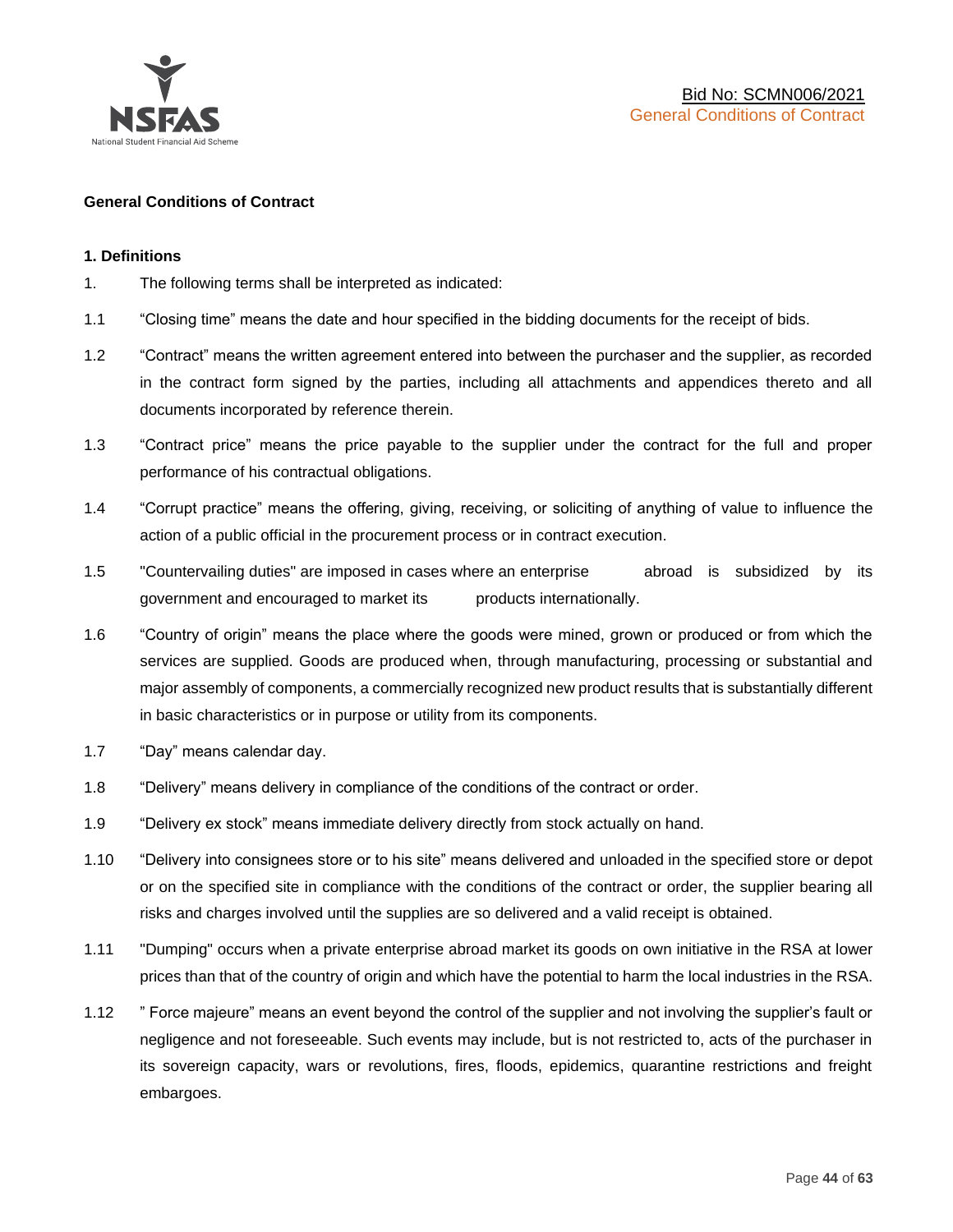

- 1.13 "Fraudulent practice" means a misrepresentation of facts in order to influence a procurement process or the execution of a contract to the detriment of any bidder and includes collusive practice among bidders (prior to or after bid submission) designed to establish bid prices at artificial non-competitive levels and to deprive the bidder of the benefits of free and open competition.
- 1.14 "GCC" means the General Conditions of Contract.
- 1.15 "Goods" means all of the equipment, machinery, and/or other materials that the supplier is required to supply to the purchaser under the contract.
- 1.16 "Imported content" means that portion of the bidding price represented by the cost of components, parts or materials which have been or are still to be imported (whether by the supplier or his subcontractors) and which costs are inclusive of the costs abroad, plus freight and other direct importation costs such as landing costs, dock dues, import duty, sales duty or other similar tax or duty at the South African place of entry as well as transportation and handling charges to the factory in the Republic where the supplies covered by the bid will be manufactured.
- 1.17 "Local content" means that portion of the bidding price which is not included in the imported content provided that local manufacture does take place.
- 1.18 "Manufacture" means the production of products in a factory using labour, materials, components and machinery and includes other related value-adding activities.
- 1.19 "Order" means an official written order issued for the supply of goods or works or the rendering of a service.
- 1.20 "Project site," where applicable, means the place indicated in bidding documents.
- 1.21 "Purchaser" means the organization purchasing the goods.
- 1.22 "Republic" means the Republic of South Africa.
- 1.23 "SCC" means the Special Conditions of Contract.
- 1.24 "Services" means those functional services ancillaries to the supply of the goods, such as transportation and any other incidental services, such as installation, commissioning, provision of technical assistance, training, catering, gardening, security, maintenance and other such obligations of the supplier covered under the contract.
- 1.25 "Written" or "in writing" means handwritten in ink or any form of electronic or mechanical writing.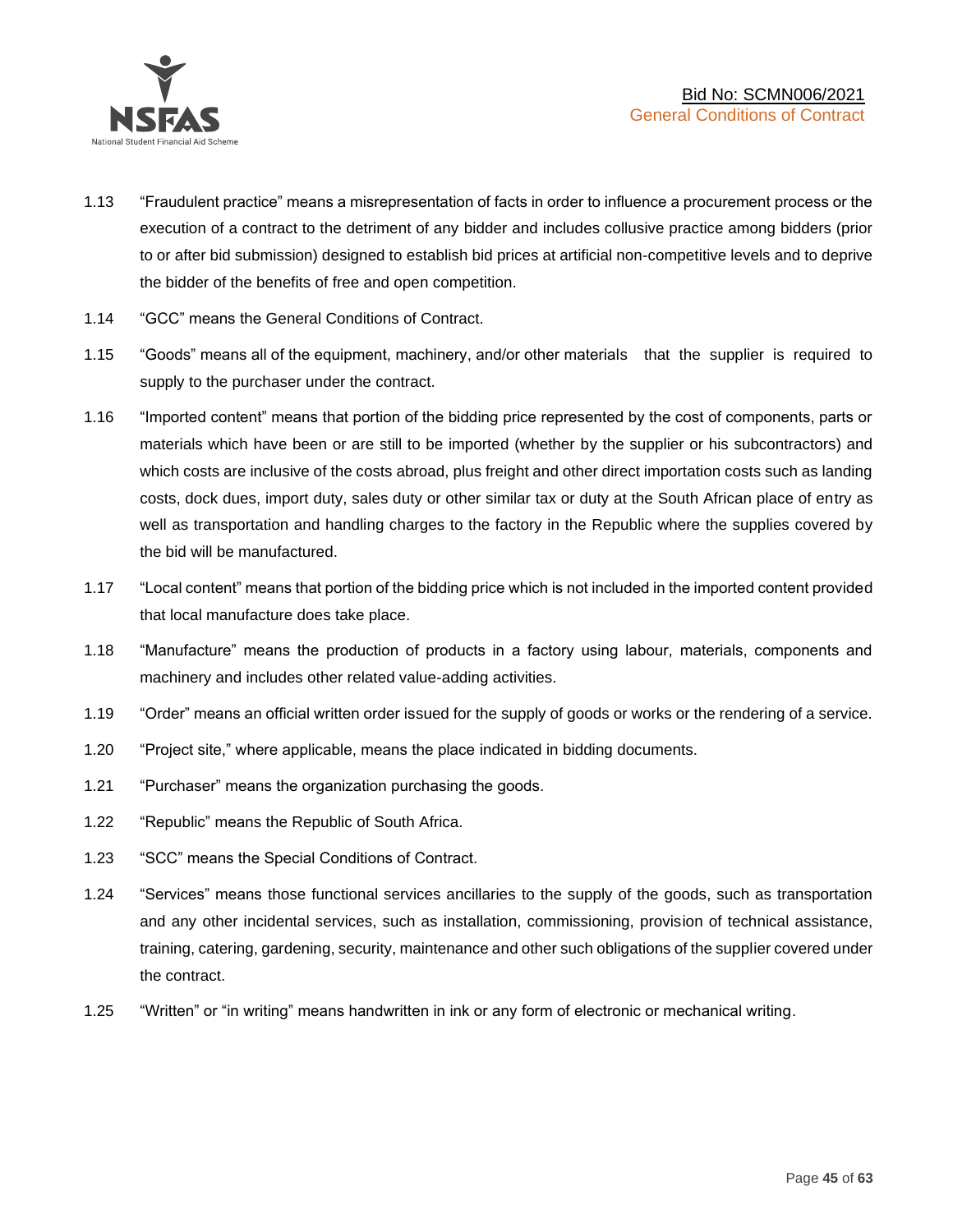

## **2. Application**

- 2.1 These general conditions are applicable to all bids, contracts and orders including bids for functional and professional services, sales, hiring, letting and the granting or acquiring of rights, but excluding immovable property, unless otherwise indicated in the bidding documents.
- 2.2 Where applicable, special conditions of contract are also laid down to cover specific supplies, services or works.
- 2.3 Where such special conditions of contract are in conflict with these general conditions, the special conditions shall apply.

#### **3 General**

- 3.1 Unless otherwise indicated in the bidding documents, the purchaser shall not be liable for any expense incurred in the preparation and submission of a bid. Where applicable a non-refundable fee for documents may be charged.
- 3.2 With certain exceptions, invitations to bid are only published in the Government Tender Bulletin. The Government Tender Bulletin may be obtained directly from the Government Printer, Private Bag X85, Pretoria 0001, or accessed electronically from [www.treasury.gov.za](http://www.treasury.gov.za/)

#### **4. Standards**

4.1 The goods supplied shall conform to the standards mentioned in the bidding documents and specifications.

#### **5. Use of contract documents and information; inspection**.

- 5.1 The supplier shall not, without the purchaser's prior written consent, disclose the contract, or any provision thereof, or any specification, plan, drawing, pattern, sample, or information furnished by or on behalf of the purchaser in connection therewith, to any person other than a person employed by the supplier in the performance of the contract. Disclosure to any such employed person shall be made in confidence and shall extend only so far as may be necessary for purposes of such performance.
- 5.2 The supplier shall not, without the purchaser's prior written consent, make use of any document or information mentioned in GCC clause 5.1 except for purposes of performing the contract.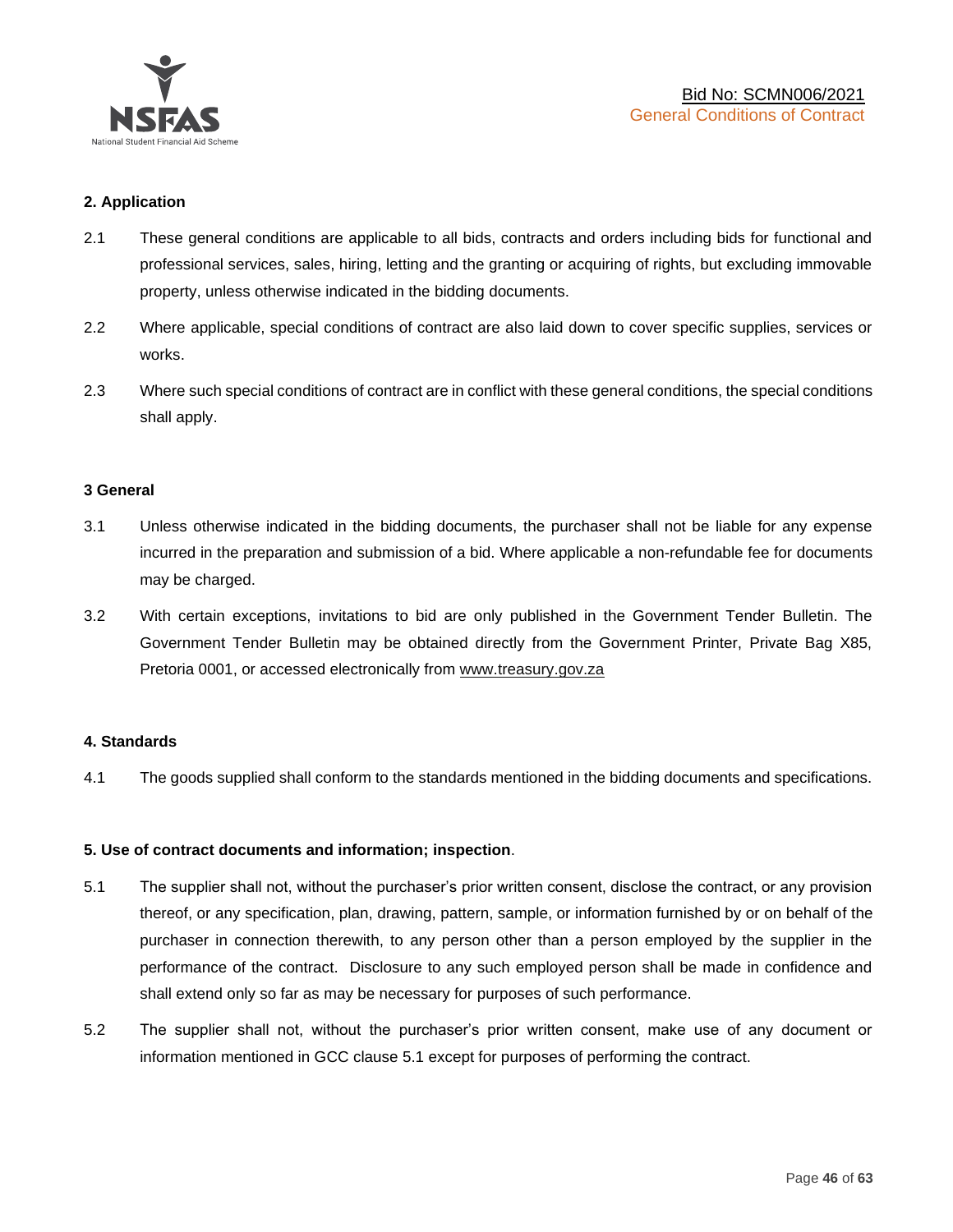

- 5.3 Any document, other than the contract itself mentioned in GCC clause 5.1 shall remain the property of the purchaser and shall be returned (all copies) to the purchaser on completion of the supplier's performance under the contract if so, required by the purchaser.
- 5.4 The supplier shall permit the purchaser to inspect the supplier's records relating to the performance of the supplier and to have them audited by auditors appointed by the purchaser, if so, required by the purchaser.

#### **6. Patent rights**

6.1 The supplier shall indemnify the purchaser against all third-party claims of infringement of patent, trademark, or industrial design rights arising from use of the goods or any part thereof by the purchaser.

#### **7. Performance security**

- 7.1 Within thirty (30) days of receipt of the notification of contract award, the successful bidder shall furnish to the purchaser the performance security of the amount specified in SCC.
- 7.2 The proceeds of the performance security shall be payable to the purchaser as compensation for any loss resulting from the supplier's failure to complete his obligations under the contract.
- 7.3 The performance security shall be denominated in the currency of the contract, or in a freely convertible currency acceptable to the purchaser and shall be in one of the following forms:
	- (a) a bank guarantee or an irrevocable letter of credit issued by a reputable bank located in the purchaser's country or abroad, acceptable to the purchaser, in the form provided in the bidding documents or another form acceptable to the purchaser; or
	- (b) a cashier's or certified cheque
- 7.4 The performance security will be discharged by the purchaser and returned to the supplier not later than thirty (30) days following the date of completion of the supplier's performance obligations under the contract, including any warranty obligations, unless otherwise specified in SCC.

#### **8. Inspections, tests and analyses**

- 8.1 All pre-bidding testing will be for the account of the bidder.
- 8.2 If it is a bid condition that supplies to be produced or services to be rendered should at any stage during production or execution or on completion be subject to inspection, the premises of the bidder or contractor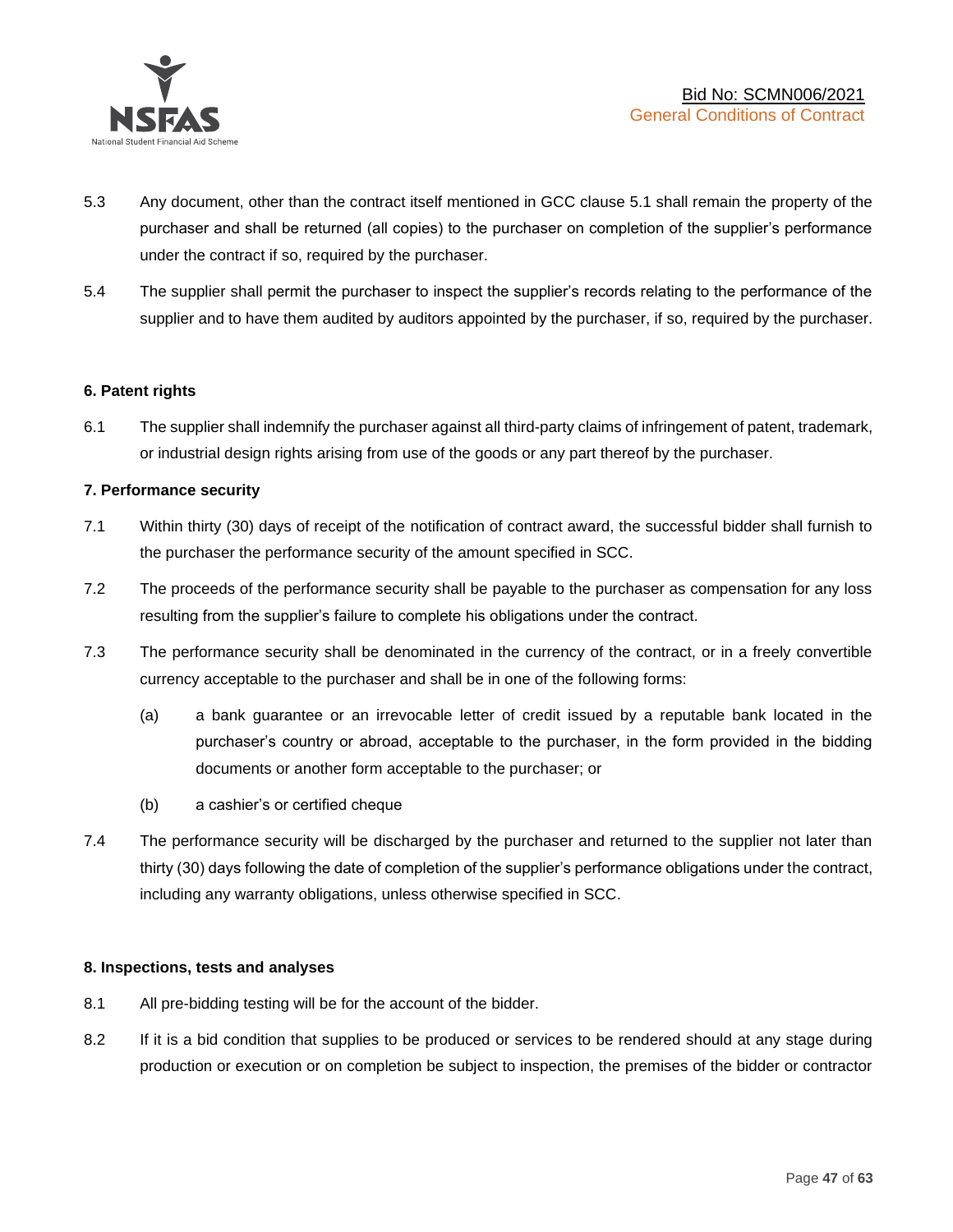shall be open, at all reasonable hours, for inspection by a representative of the Department or an organization acting on behalf of the Department.

- 8.3 If there are no inspection requirements indicated in the bidding documents and no mention is made in the contract, but during the contract period it is decided that inspections shall be carried out, the purchaser shall itself make the necessary arrangements, including payment arrangements with the testing authority concerned.
- 8.4 If the inspections, tests and analyses referred to in clauses 8.2 and 8.3 show the supplies to be in accordance with the contract requirements, the cost of the inspections, tests and analyses shall be defrayed by the purchaser.
- 8.5 Where the supplies or services referred to in clauses 8.2 and 8.3 do not comply with the contract requirements, irrespective of whether such supplies or services are accepted or not, the cost in connection with these inspections, tests or analyses shall be defrayed by the supplier.
- 8.6 Supplies and services which are referred to in clauses 8.2 and 8.3 and which do not comply with the contract requirements may be rejected.
- 8.7 Any contract supplies may on or after delivery be inspected, tested or analysed and may be rejected if found not to comply with the requirements of the contract. Such rejected supplies shall be held at the cost and risk of the supplier who shall, when called upon, remove them immediately at his own cost and forthwith substitute them with supplies which do comply with the requirements of the contract. Failing such removal, the rejected supplies shall be returned at the supplier's cost and risk. Should the supplier fail to provide the substitute supplies forthwith, the purchaser may, without giving the supplier further opportunity to substitute the rejected supplies, purchase such supplies as may be necessary at the expense of the supplier.
- 8.8 The provisions of clauses 8.4 to 8.7 shall not prejudice the right of the purchaser to cancel the contract on account of a breach of the conditions thereof, or to act in terms of Clause 23 of GCC.

## **9. Packing**

9.1 The supplier shall provide such packing of the goods as is required to prevent their damage or deterioration during transit to their final destination, as indicated in the contract. The packing shall be sufficient to withstand, without limitation, rough handling during transit and exposure to extreme temperatures, salt and precipitation during transit, and open storage. Packing, case size and weights shall take into consideration, where appropriate, the remoteness of the goods' final destination and the absence of heavy handling facilities at all points in transit.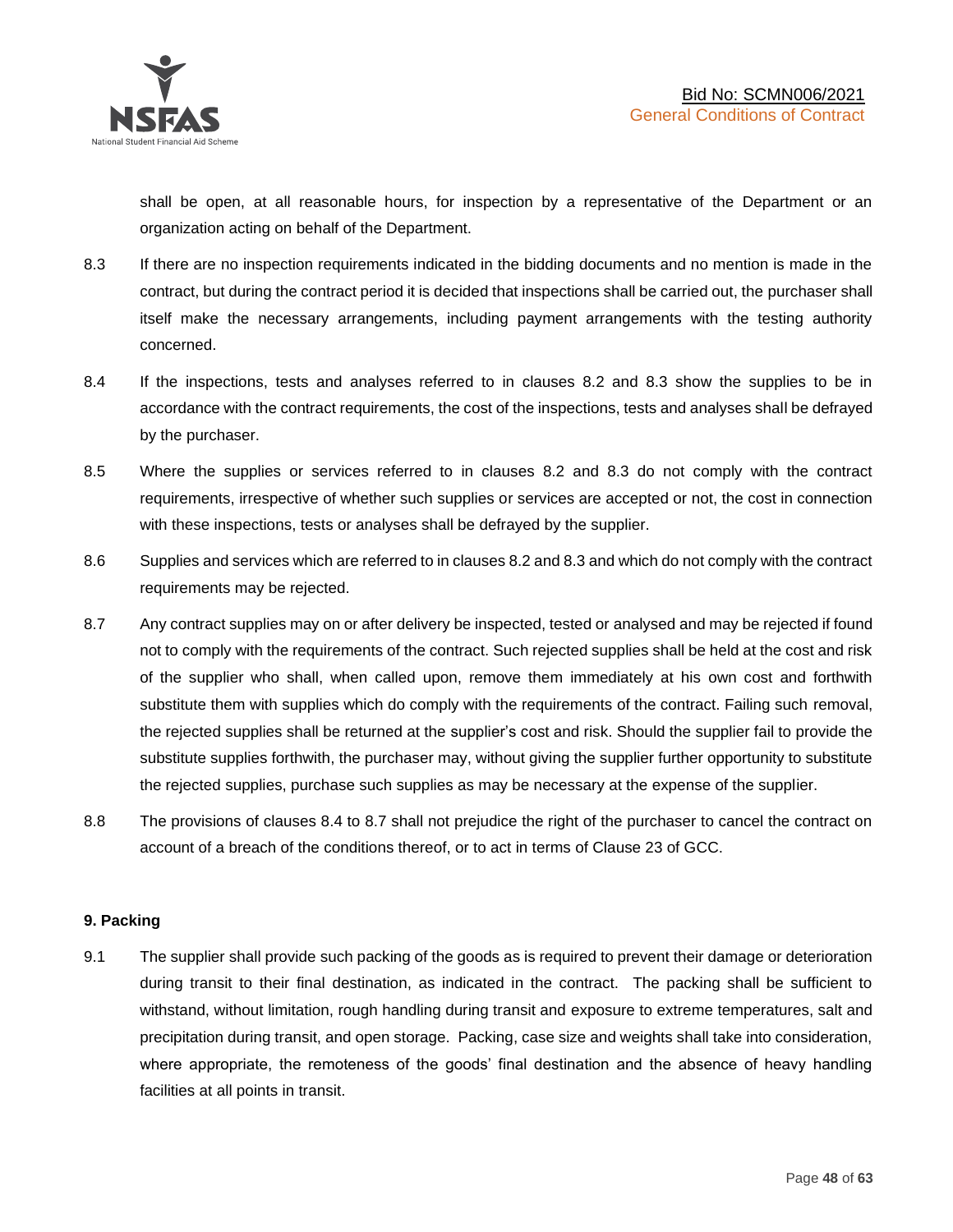

9.2 The packing, marking, and documentation within and outside the packages shall comply strictly with such special requirements as shall be expressly provided for in the contract, including additional requirements, if any, specified in SCC, and in any subsequent instructions ordered by the purchaser.

#### **10. Delivery and documents**

- 10.1 Delivery of the goods shall be made by the supplier in accordance with the terms specified in the contract. The details of shipping and/or other documents to be furnished by the supplier are specified in SCC.
- 10.2 Documents to be submitted by the supplier are specified in SCC.

#### **11. Insurance**

11.1 The goods supplied under the contract shall be fully insured in a freely convertible currency against loss or damage incidental to manufacture or acquisition, transportation, storage and delivery in the manner specified in the SCC.

#### **12. Transportation**

12.1 Should a price other than an all-inclusive delivered price be required, this shall be specified in the SCC.

#### **13. Incidental services**

13.1 The supplier may be required to provide any or all of the following services, including additional services, if any, specified in SCC:

(a) performance or supervision of on-site assembly and/or commissioning of the supplied ` goods;

- (b) furnishing of tools required for assembly and/or maintenance of the supplied goods;
- (c) furnishing of a detailed operations and maintenance manual for each appropriate unit of the supplied goods;
- (d) performance or supervision or maintenance and/or repair of the supplied goods, for a period of time agreed by the parties, provided that this service shall not relieve the supplier of any warranty obligations under this contract; and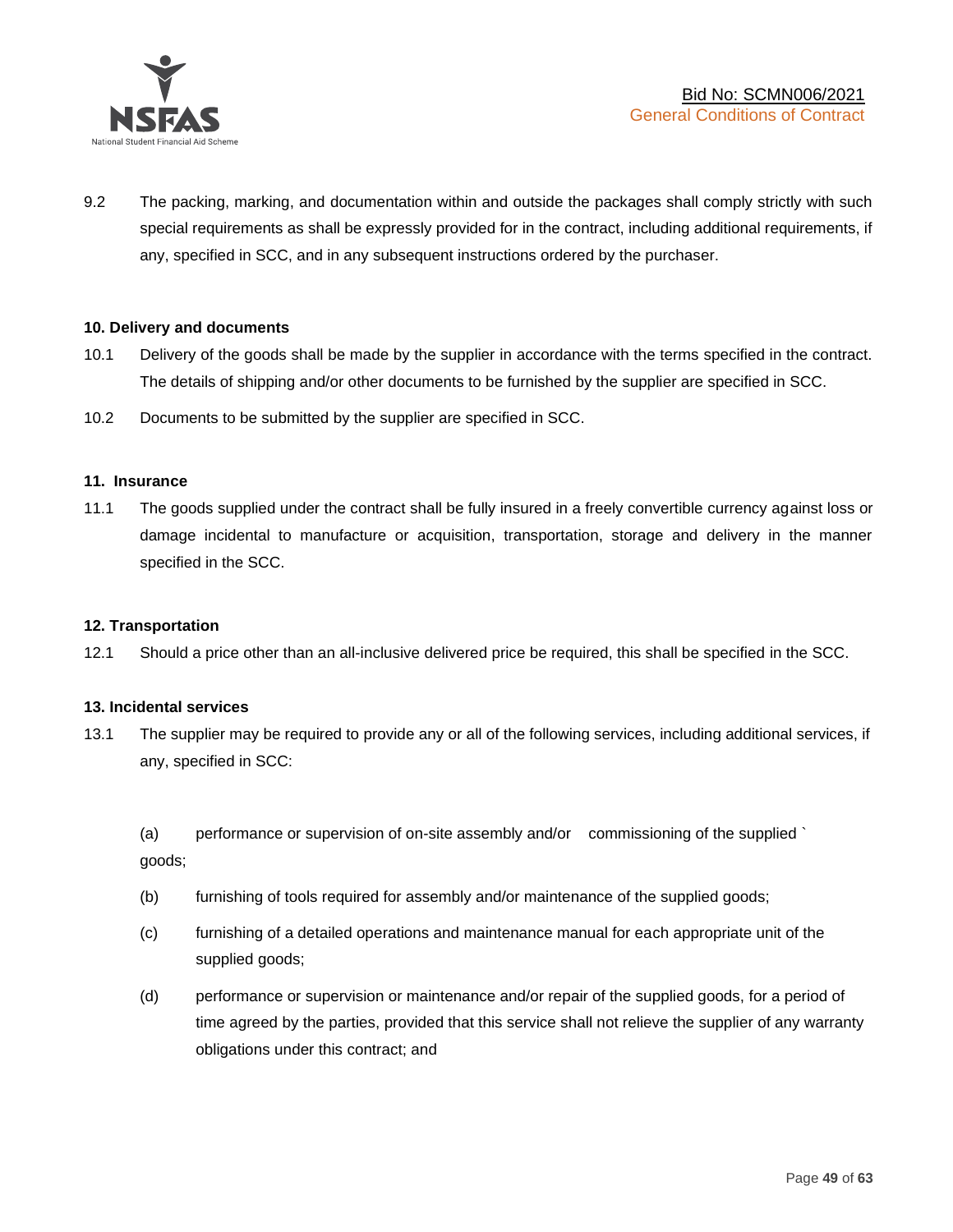

- (e) training of the purchaser's personnel, at the supplier's plant and/or on-site, in assembly, start-up, operation, maintenance, and/or repair of the supplied goods.
- 13.2 Prices charged by the supplier for incidental services, if not included in the contract price for the goods, shall be agreed upon in advance by the parties and shall not exceed the prevailing rates charged to other parties by the supplier for similar services.

#### **14. Spare parts**

- 14.1 As specified in SCC, the supplier may be required to provide any or all of the following materials, notifications, and information pertaining to spare parts manufactured or distributed by the supplier:
	- (a) such spare parts as the purchaser may elect to purchase from the supplier, provided that this election shall not relieve the supplier of any warranty obligations under the contract; and
	- (b) in the event of termination of production of the spare parts:

(i) Advance notification to the purchaser of the pending termination, in sufficient time to permit the purchaser to procure needed requirements; and

(ii) following such termination, furnishing at no cost to the purchaser, the blueprints, drawings, and specifications of the spare parts, if requested.

#### **15. Warranty**

- 15.1 The supplier warrants that the goods supplied under the contract are new, unused, of the most recent or current models, and that they incorporate all recent improvements in design and materials unless provided otherwise in the contract. The supplier further warrants that all goods supplied under this contract shall have no defect, arising from design, materials, or workmanship (except when the design and/or material is required by the purchaser's specifications) or from any act or omission of the supplier, that may develop under normal use of the supplied goods in the conditions prevailing in the country of final destination.
- 15.2 This warranty shall remain valid for twelve (12) months after the goods, or any portion thereof as the case may be, have been delivered to and accepted at the final destination indicated in the contract, or for eighteen (18) months after the date of shipment from the port or place of loading in the source country, whichever period concludes earlier, unless specified otherwise in SCC.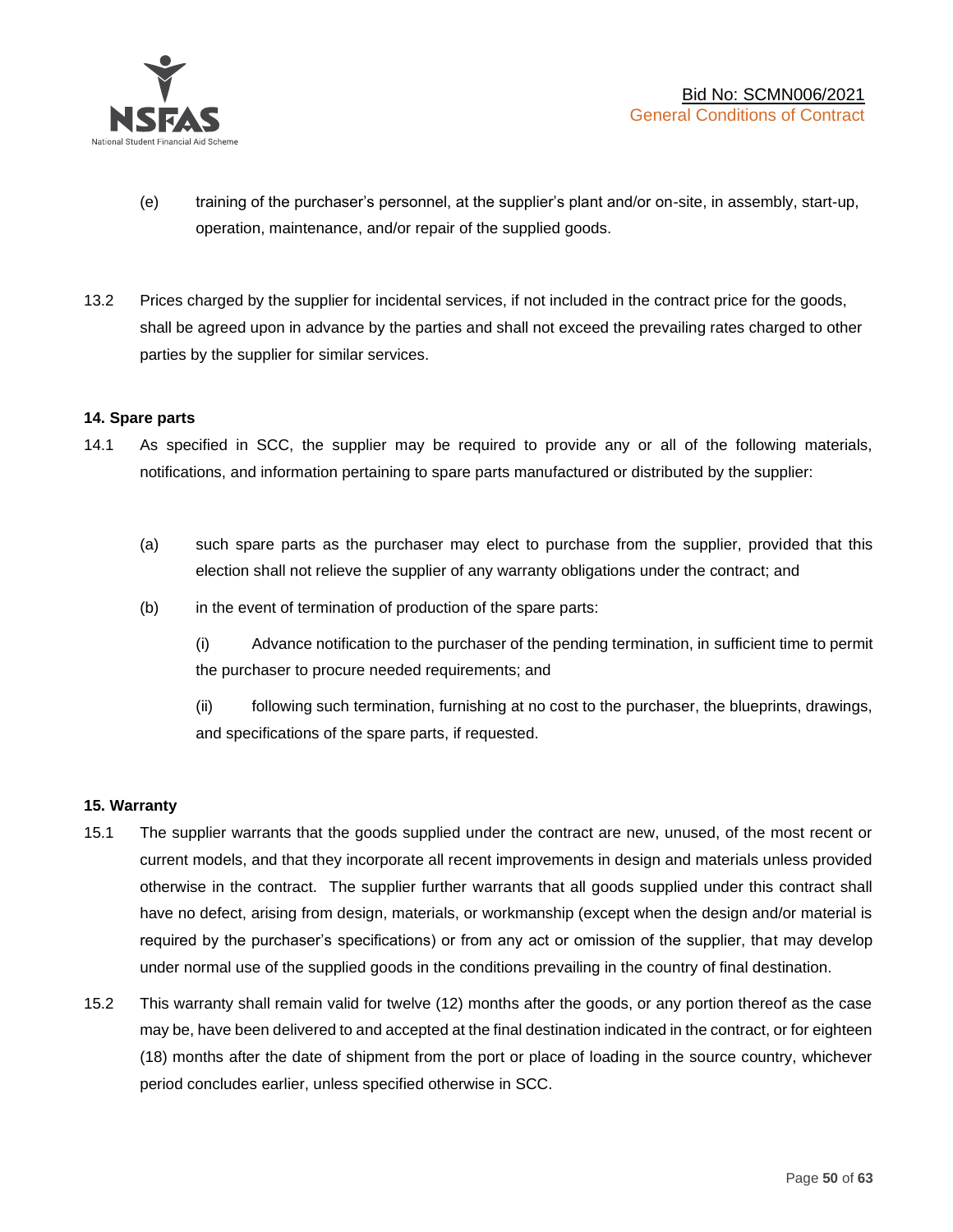

- 15.3 The purchaser shall promptly notify the supplier in writing of any claims arising under this warranty.
- 15.4 Upon receipt of such notice, the supplier shall, within the period specified in SCC and with all reasonable speed, repair or replace the defective goods or parts thereof, without costs to the purchaser.
- 15.5 If the supplier, having been notified, fails to remedy the defect(s) within the period specified in SCC, the purchaser may proceed to take such remedial action as may be necessary, at the supplier's risk and expense and without prejudice to any other rights which the purchaser may have against the supplier under the contract.

#### **16. Payment**

- 16.1 The method and conditions of payment to be made to the supplier under this contract shall be specified in SCC.
- 16.2 The supplier shall furnish the purchaser with an invoice accompanied by a copy of the delivery note and upon fulfilment of other obligations stipulated in the contract.
- 16.3 Payments shall be made promptly by the purchaser, but in no case later than thirty (30) days after submission of an invoice or claim by the supplier.
- 16.4 Payment will be made in Rand unless otherwise stipulated in SCC.

#### **17. Prices**

17.1 Prices charged by the supplier for goods delivered and services performed under the contract shall not vary from the prices quoted by the supplier in his bid, with the exception of any price adjustments authorized in SCC or in the purchaser's request for bid validity extension, as the case may be.

#### **18. Contract amendments**

18.1 No variation in or modification of the terms of the contract shall be made except by written amendment signed by the parties concerned.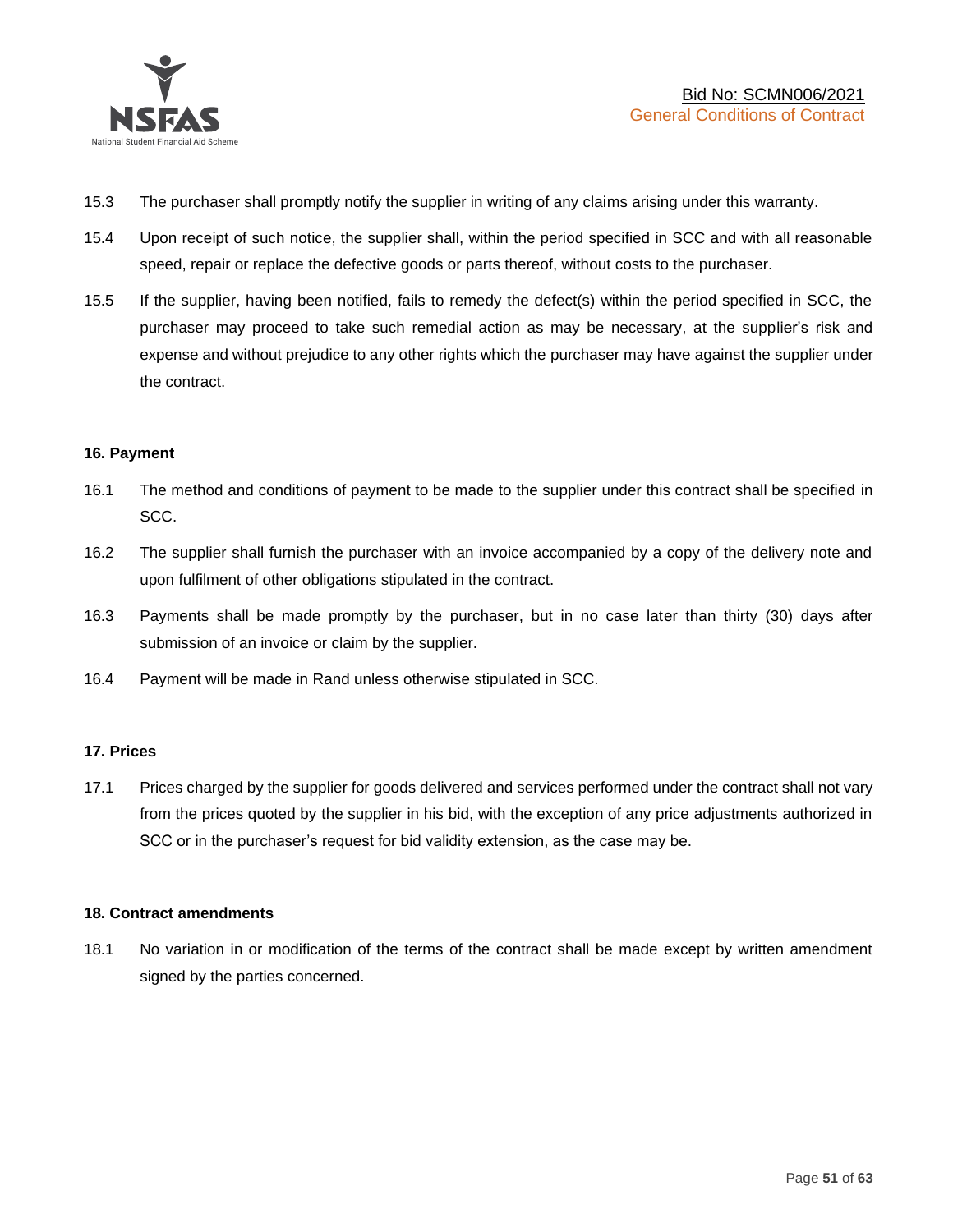

#### **19. Assignment**

19.1 The supplier shall not assign, in whole or in part, its obligations to perform under the contract, except with the purchaser's prior written consent.

#### **20. Subcontracts**

20.1 The supplier shall notify the purchaser in writing of all subcontracts awarded under this contract if not already specified in the bid. Such notification, in the original bid or later, shall not relieve the supplier from any liability or obligation under the contract.

#### **21. Delays in the supplier's performance**

- 21.1 Delivery of the goods and performance of services shall be made by the supplier in accordance with the time schedule prescribed by the purchaser in the contract.
- 21.2 If at any time during performance of the contract, the supplier or its subcontractor(s) should encounter conditions impeding timely delivery of the goods and performance of services, the supplier shall promptly notify the purchaser in writing of the fact of the delay, its likely duration and its cause(s). As soon as practicable after receipt of the supplier's notice, the purchaser shall evaluate the situation and may at his discretion extend the supplier's time for performance, with or without the imposition of penalties, in which case the extension shall be ratified by the parties by amendment of contract.
- 21.3 No provision in a contract shall be deemed to prohibit the obtaining of supplies or services from a national department, provincial department, or a local authority.
- 21.4 The right is reserved to procure outside of the contract small quantities or to have minor essential services executed if an emergency arises, the supplier's point of supply is not situated at or near the place where the supplies are required, or the supplier's services are not readily available.
- 21.5 Except as provided under GCC Clause 25, a delay by the supplier in the performance of its delivery obligations shall render the supplier liable to the imposition of penalties, pursuant to GCC Clause 22, unless an extension of time is agreed upon pursuant to GCC Clause 21.2 without the application of penalties.
- 21.6 Upon any delay beyond the delivery period in the case of a supplies contract, the purchaser shall, without cancelling the contract, be entitled to purchase supplies of a similar quality and up to the same quantity in substitution of the goods not supplied in conformity with the contract and to return any goods delivered later at the supplier's expense and risk, or to cancel the contract and buy such goods as may be required to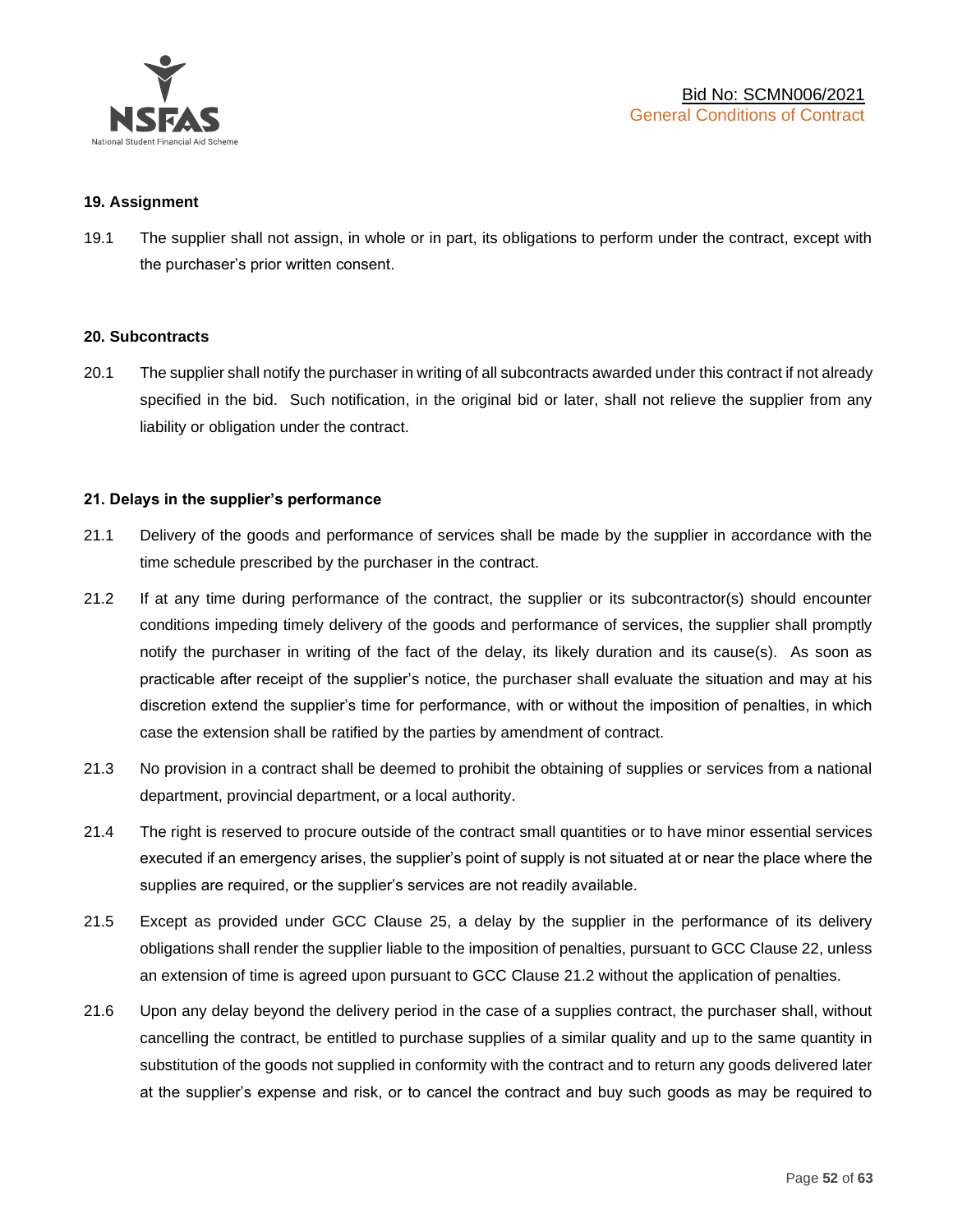

complete the contract and without prejudice to his other rights, be entitled to claim damages from the supplier.

#### **22. Penalties**

22.1 Subject to GCC Clause 25, if the supplier fails to deliver any or all of the goods or to perform the services within the period(s) specified in the contract, the purchaser shall, without prejudice to its other remedies under the contract, deduct from the contract price, as a penalty, a sum calculated on the delivered price of the delayed goods or unperformed services using the current prime interest rate calculated for each day of the delay until actual delivery or performance. The purchaser may also consider termination of the contract pursuant to GCC Clause 23.

#### **23. Termination for default**

- 23.1 The purchaser, without prejudice to any other remedy for breach of contract, by written notice of default sent to the supplier, may terminate this contract in whole or in part:
	- (a) if the supplier fails to deliver any or all of the goods within the period(s) specified in the contract, or within any extension thereof granted by the purchaser pursuant to GCC Clause 21.2;
	- (b) if the Supplier fails to perform any other obligation(s) under the contract; or
	- (c) if the supplier, in the judgment of the purchaser, has engaged in corrupt or fraudulent practices in competing for or in executing the contract.
- 23.2 In the event the purchaser terminates the contract in whole or in part, the purchaser may procure, upon such terms and in such manner as it deems appropriate, goods, works or services similar to those undelivered, and the supplier shall be liable to the purchaser for any excess costs for such similar goods, works or services. However, the supplier shall continue performance of the contract to the extent not terminated.
- 23.3 Where the purchaser terminates the contract in whole or in part, the purchaser may decide to impose a restriction penalty on the supplier by prohibiting such supplier from doing business with the public sector for a period not exceeding 10 years.
- 23.4 If a purchaser intends imposing a restriction on a supplier or any person associated with the supplier, the supplier will be allowed a time period of not more than fourteen (14) days to provide reasons why the envisaged restriction should not be imposed. Should the supplier fail to respond within the stipulated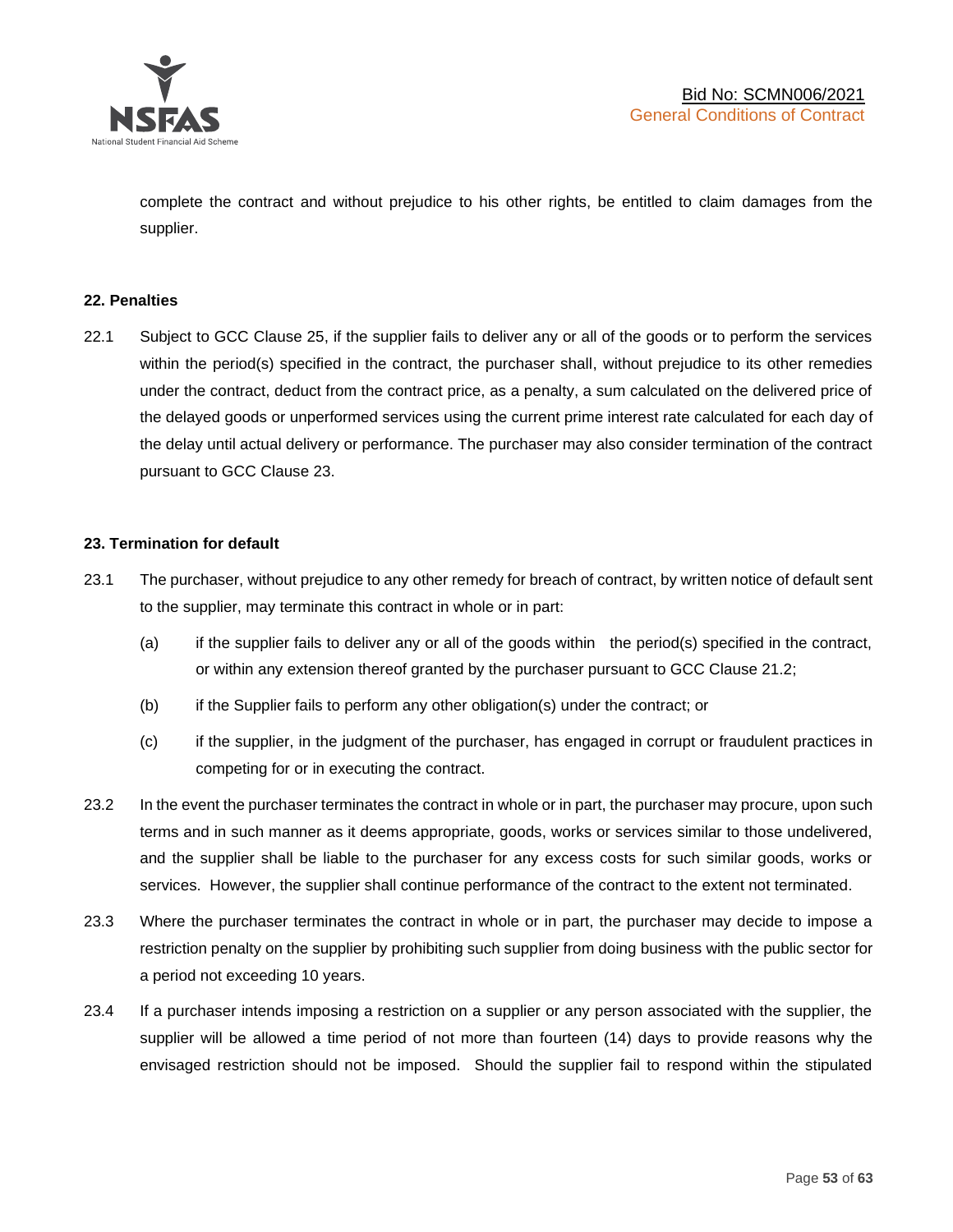

fourteen (14) days the purchaser may regard the intended penalty as not objected against and may impose it on the supplier.

- 23.5 Any restriction imposed on any person by the Accounting Officer / Authority will, at the discretion of the Accounting Officer / Authority, also be applicable to any other enterprise or any partner, manager, director or other person who wholly or partly exercises or exercised or may exercise control over the enterprise of the first-mentioned person, and with which enterprise or person the first-mentioned person, is or was in the opinion of the Accounting Officer / Authority actively associated.
- 23.6 If a restriction is imposed, the purchaser must, within five (5) working days of such imposition, furnish the National Treasury, with the following information:
	- (i) the name and address of the supplier and / or person restricted by the purchaser;
	- (ii) the date of commencement of the restriction
	- (iii) the period of restriction; and
	- (iv) the reasons for the restriction.

These details will be loaded in the National Treasury's central database of suppliers or persons prohibited from doing business with the public sector.

23.7 If a court of law convicts a person of an offence as contemplated in sections 12 or 13 of the Prevention and Combating of Corrupt Activities Act, No. 12 of 2004, the court may also rule that such person's name be endorsed on the Register for Tender Defaulters. When a person's name has been endorsed on the Register, the person will be prohibited from doing business with the public sector for a period not less than five years and not more than 10 years. The National Treasury is empowered to determine the period of restriction and each case will be dealt with on its own merits. According to section 32 of the Act the Register must be open to the public. The Register can be perused on the National Treasury website.

## **24. Anti- dumping and countervailing duties and rights**

24.1 When, after the date of bid, provisional payments are required, or anti-dumping or countervailing duties are imposed, or the amount of a provisional payment or anti-dumping or countervailing right is increased in respect of any dumped or subsidized import, the State is not liable for any amount so required or imposed, or for the amount of any such increase. When, after the said date, such a provisional payment is no longer required or any such anti-dumping or countervailing right is abolished, or where the amount of such provisional payment or any such right is reduced, any such favourable difference shall on demand be paid forthwith by the contractor to the State or the State may deduct such amounts from moneys (if any) which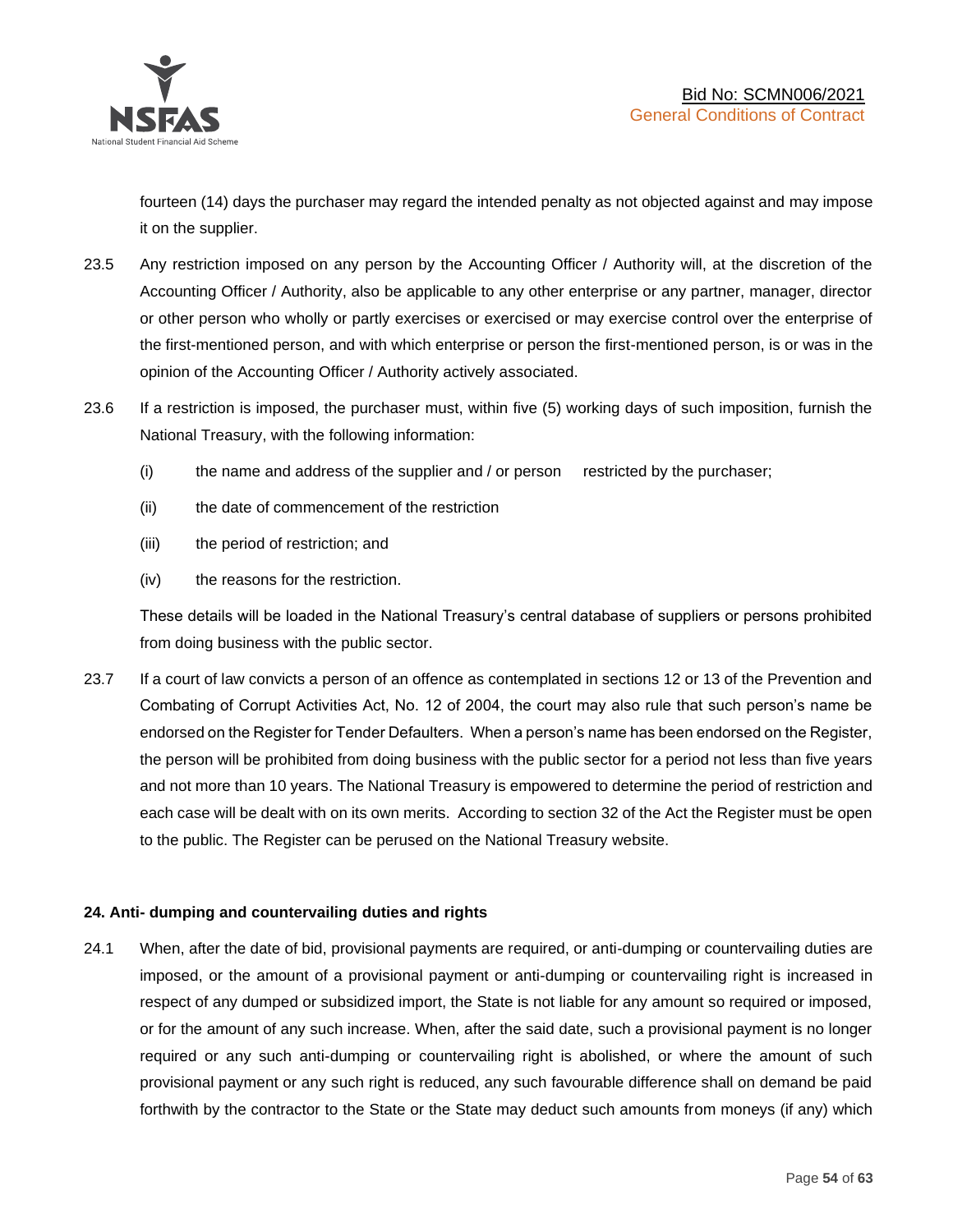

may otherwise be due to the contractor in regard to supplies or services which he delivered or rendered, or is to deliver or render in terms of the contract or any other contract or any other amount which may be due to him

#### **25. Force Majeure**

- 25.1 Notwithstanding the provisions of GCC Clauses 22 and 23, the supplier shall not be liable for forfeiture of its performance security, damages, or termination for default if and to the extent that his delay in performance or other failure to perform his obligations under the contract is the result of an event of force majeure.
- 25.2 If a force majeure situation arises, the supplier shall promptly notify the purchaser in writing of such condition and the cause thereof. Unless otherwise directed by the purchaser in writing, the supplier shall continue to perform its obligations under the contract as far as is reasonably practical, and shall seek all reasonable alternative means for performance not prevented by the force majeure event.

#### **26. Termination for insolvency**

26.1 The purchaser may at any time terminate the contract by giving written notice to the supplier if the supplier becomes bankrupt or otherwise insolvent. In this event, termination will be without compensation to the supplier, provided that such termination will not prejudice or affect any right of action or remedy which has accrued or will accrue thereafter to the purchaser.

#### **27. Settlement of Disputes**

- 27.1 If any dispute or difference of any kind whatsoever arises between the purchaser and the supplier in connection with or arising out of the contract, the parties shall make every effort to resolve amicably such dispute or difference by mutual consultation.
- 27.2 If, after thirty (30) days, the parties have failed to resolve their dispute or difference by such mutual consultation, then either the purchaser or the supplier may give notice to the other party of his intention to commence with mediation. No mediation in respect of this matter may be commenced unless such notice is given to the other party.
- 27.3 Should it not be possible to settle a dispute by means of mediation, it may be settled in a South African court of law.
- 27.4 Mediation proceedings shall be conducted in accordance with the rules of procedure specified in the SCC.
- 27.5 Notwithstanding any reference to mediation and/or court proceedings herein,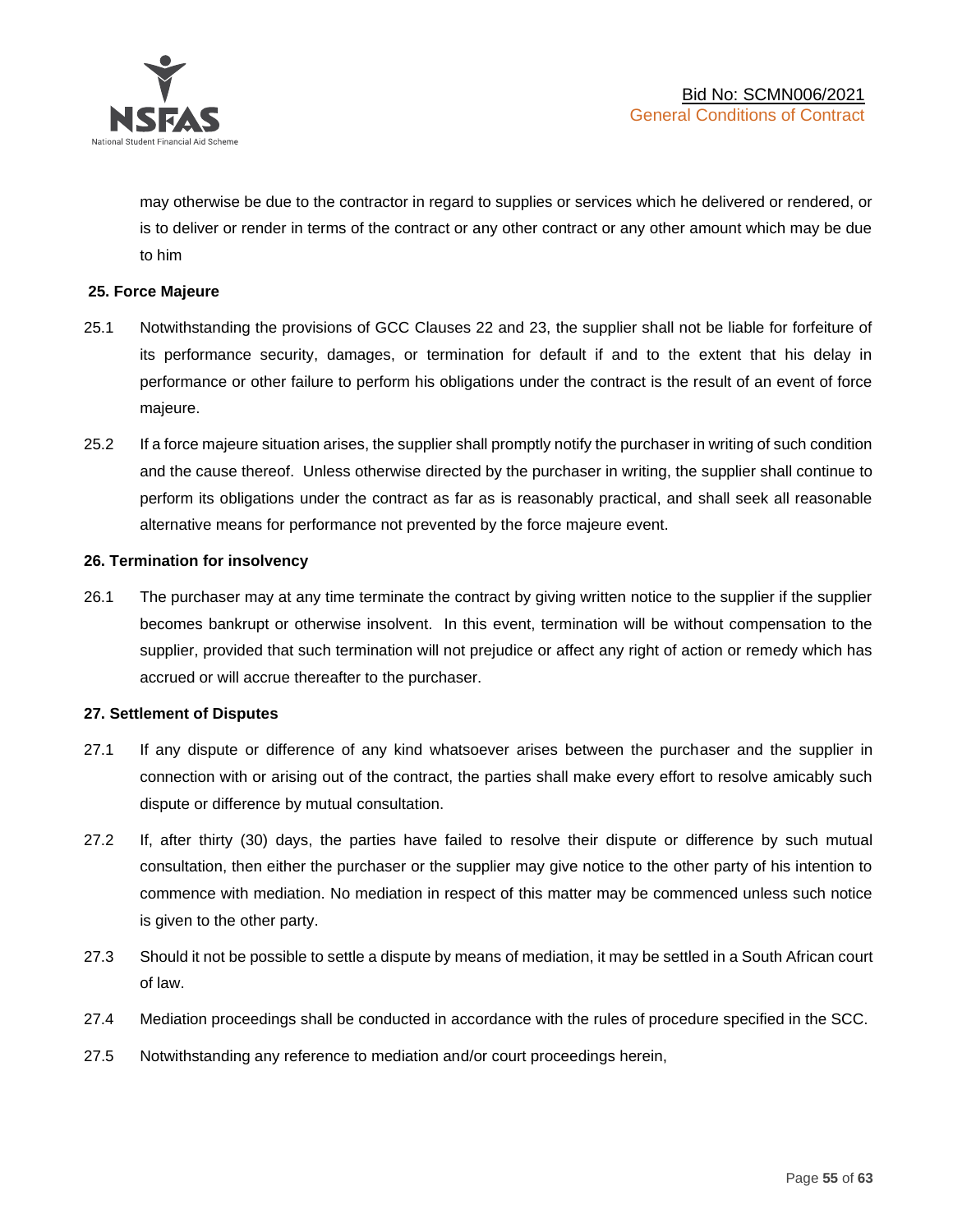

(a) the parties shall continue to perform their respective obligations under the contract unless they otherwise agree; and

(b) the purchaser shall pay the supplier any monies due the supplier.

#### **28. Limitation of liability**

28.1 Except in cases of criminal negligence or wilful misconduct, and in the case of infringement pursuant to Clause 6;

(a) the supplier shall not be liable to the purchaser, whether in contract, tort, or otherwise, for any indirect or consequential loss or damage, loss of use, loss of production, or loss of profits or interest costs, provided that this exclusion shall not apply to any obligation of the supplier to pay penalties and/or damages to the purchaser; and

(b) the aggregate liability of the supplier to the purchaser, whether under the contract, in tort or otherwise, shall not exceed the total contract price, provided that this limitation shall not apply to the cost of repairing or replacing defective equipment.

#### **29. Governing language**

29.1 The contract shall be written in English. All correspondence and other documents pertaining to the contract that is exchanged by the parties shall also be written in English.

#### **30. Applicable Law**

30.1 The contract shall be interpreted in accordance with South African laws, unless otherwise specified in SCC.

#### **31. Notices**

31.1 Every written acceptance of a bid shall be posted to the supplier concerned by registered or certified mail and any other notice to him shall be posted by ordinary mail to the address furnished in his bid or to the address notified later by him in writing and such posting shall be deemed to be proper service of such notice

The time mentioned in the contract documents for performing any act after such aforesaid notice has been given, shall be reckoned from the date of posting of such notice.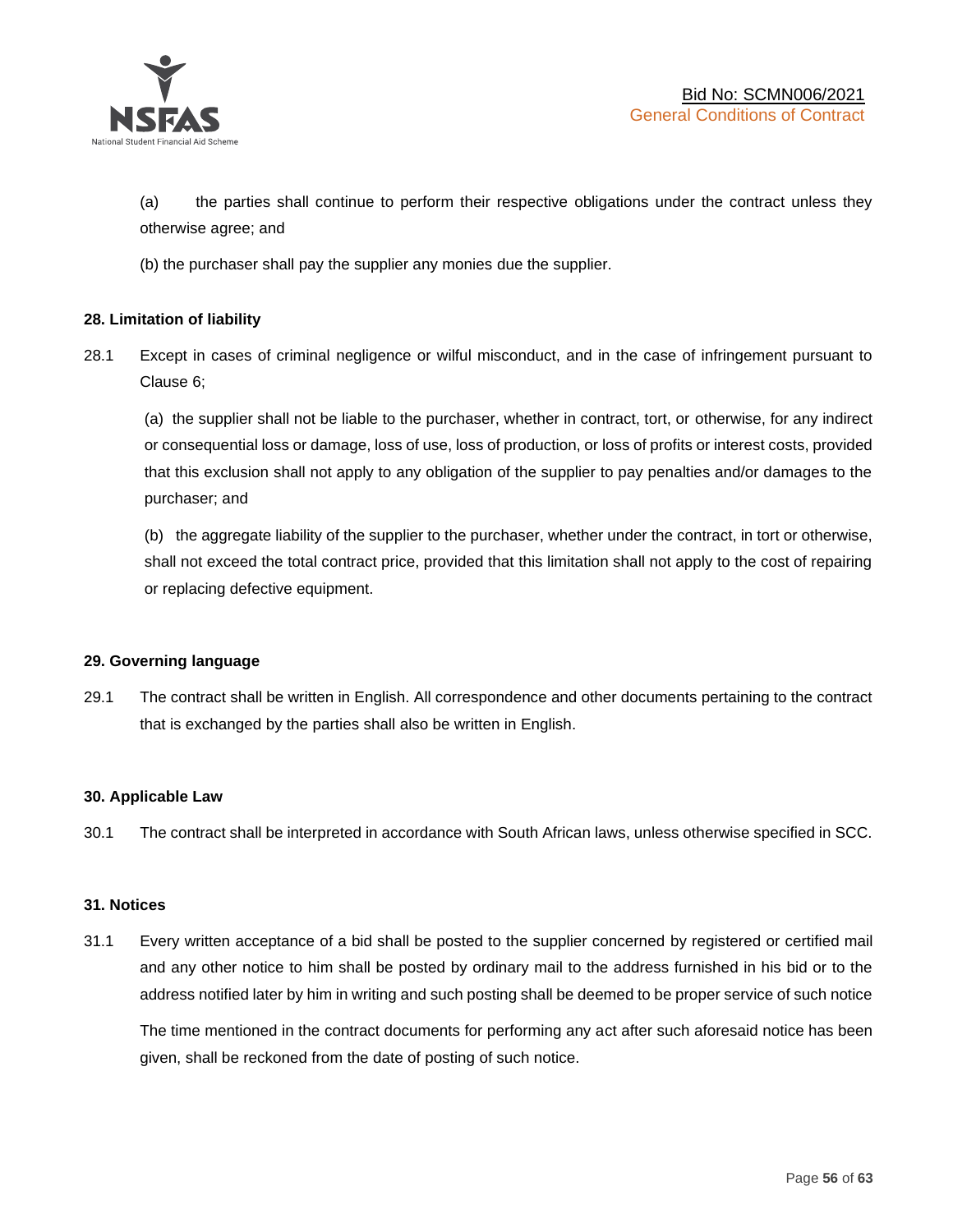

#### **32. Taxes and duties**

- 32.1 A foreign supplier shall be entirely responsible for all taxes, stamp duties, license fees, and other such levies imposed outside the purchaser's country.
- 32.2 A local supplier shall be entirely responsible for all taxes, duties, license fees, etc., incurred until delivery of the contracted goods to the purchaser.
- 32.3 No contract shall be concluded with any bidder whose tax matters are not in order. Prior to the award of a bid the Department must be in possession of a tax clearance certificate, submitted by the bidder. This certificate must be an original issued by the South African Revenue Services.

#### **33. National Industrial Participation (NIP) Programme**

33.1 The NIP Programme administered by the Department of Trade and Industry shall be applicable to all contracts that are subject to the NIP obligation.

#### **34. Prohibition of Restrictive Practices**

- 34.1 In terms of section 4 (1) (b) (iii) of the Competition Act No. 89 of 1998, as amended, an agreement between, or concerted practice by, firms, or a decision by an association of firms, is prohibited if it is between parties in a horizontal relationship and if a bidder (s) is / are or a contractor(s) was / were involved in collusive bidding (or bid rigging).
- 34.2 If a bidder(s) or contractor(s), based on reasonable grounds or evidence obtained by the purchaser, has / have engaged in the restrictive practice referred to above, the purchaser may refer the matter to the Competition Commission for investigation and possible imposition of administrative penalties as contemplated in the Competition Act No. 89 of 1998.
- 34.3 If a bidder(s) or contractor(s), has / have been found guilty by the Competition Commission of the restrictive practice referred to above, the purchaser may, in addition and without prejudice to any other remedy provided for, invalidate the bid(s) for such item(s) offered, and / or terminate the contract in whole or part, and / or restrict the bidder(s) or contractor(s) from conducting business with the public sector for a period not exceeding ten (10) years and / or claim damages from the bidder(s) or contractor(s) concerned.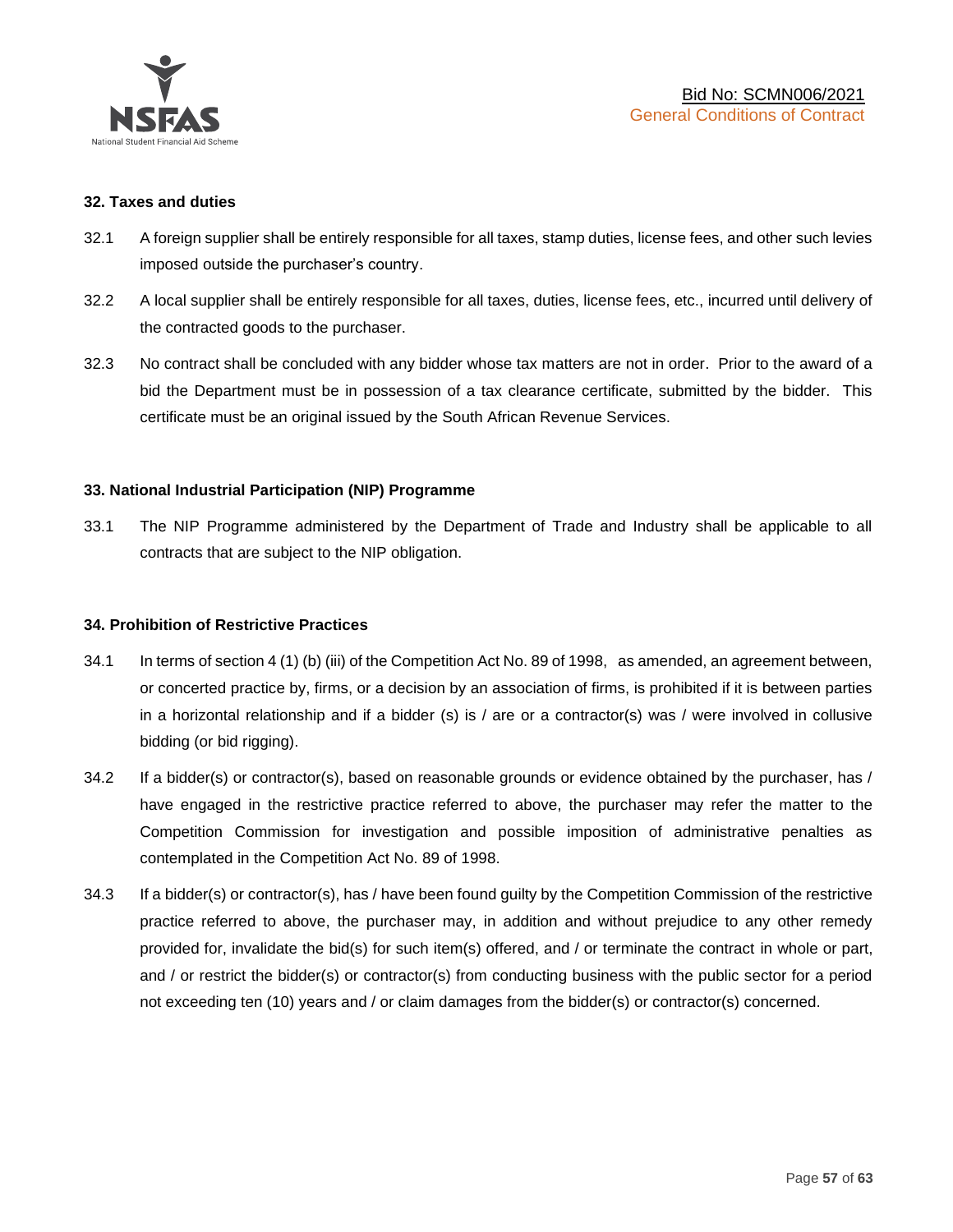

## *CONFIDENTIALITY AND NON-DISCLOSURE AGREEMENT*

**("NDA")**

Entered into between

(Name and Description of Institution and / or Person) **\_\_\_\_\_\_\_\_\_\_\_\_\_\_\_\_\_\_\_\_\_\_\_\_\_\_\_\_\_\_\_\_\_\_\_\_\_\_\_\_\_\_\_\_\_\_\_\_\_\_**

Company Registration Number: **\_\_\_\_\_\_\_\_\_\_\_\_\_\_\_\_\_\_\_\_\_\_\_\_\_\_\_\_\_\_\_\_\_\_\_\_**

 $\frac{1}{\sqrt{2}}$  ,  $\frac{1}{\sqrt{2}}$  ,  $\frac{1}{\sqrt{2}}$  ,  $\frac{1}{\sqrt{2}}$  ,  $\frac{1}{\sqrt{2}}$  ,  $\frac{1}{\sqrt{2}}$  ,  $\frac{1}{\sqrt{2}}$  ,  $\frac{1}{\sqrt{2}}$  ,  $\frac{1}{\sqrt{2}}$  ,  $\frac{1}{\sqrt{2}}$  ,  $\frac{1}{\sqrt{2}}$  ,  $\frac{1}{\sqrt{2}}$  ,  $\frac{1}{\sqrt{2}}$  ,  $\frac{1}{\sqrt{2}}$  ,  $\frac{1}{\sqrt{2}}$ 

Physical address: \_\_\_\_\_\_\_\_\_\_\_\_\_\_\_\_\_\_\_\_\_\_\_\_\_\_\_\_\_\_\_\_\_\_\_\_\_

**\_\_\_\_\_\_\_\_\_\_\_\_\_\_\_\_\_\_\_\_\_\_\_\_\_\_\_\_\_\_\_\_\_\_\_\_\_\_\_\_\_\_\_\_\_\_\_\_\_\_\_\_\_\_\_\_\_\_\_\_\_\_\_**

Contact number: \_\_\_\_\_\_\_\_\_\_\_\_\_\_\_\_\_\_\_\_\_\_\_\_\_\_\_\_\_\_\_\_\_\_\_\_\_\_\_\_

Email address: \_\_\_\_\_\_\_\_\_\_\_\_\_\_\_\_\_\_\_\_\_\_\_\_\_\_\_\_\_\_\_\_\_\_\_\_\_

**("Company and or Person")**

And

#### **THE NATIONAL STUDENT FINANCIAL AID SCHEME**

Established in accordance with **Section 3 (1) of the National Student Financial Aid Scheme Act 56 of 1999** and duly represented herein by Mr. Andile Nongogo in his capacity as the Chief Executive Officer

**("NSFAS")**

(Collectively referred to as "the Parties")

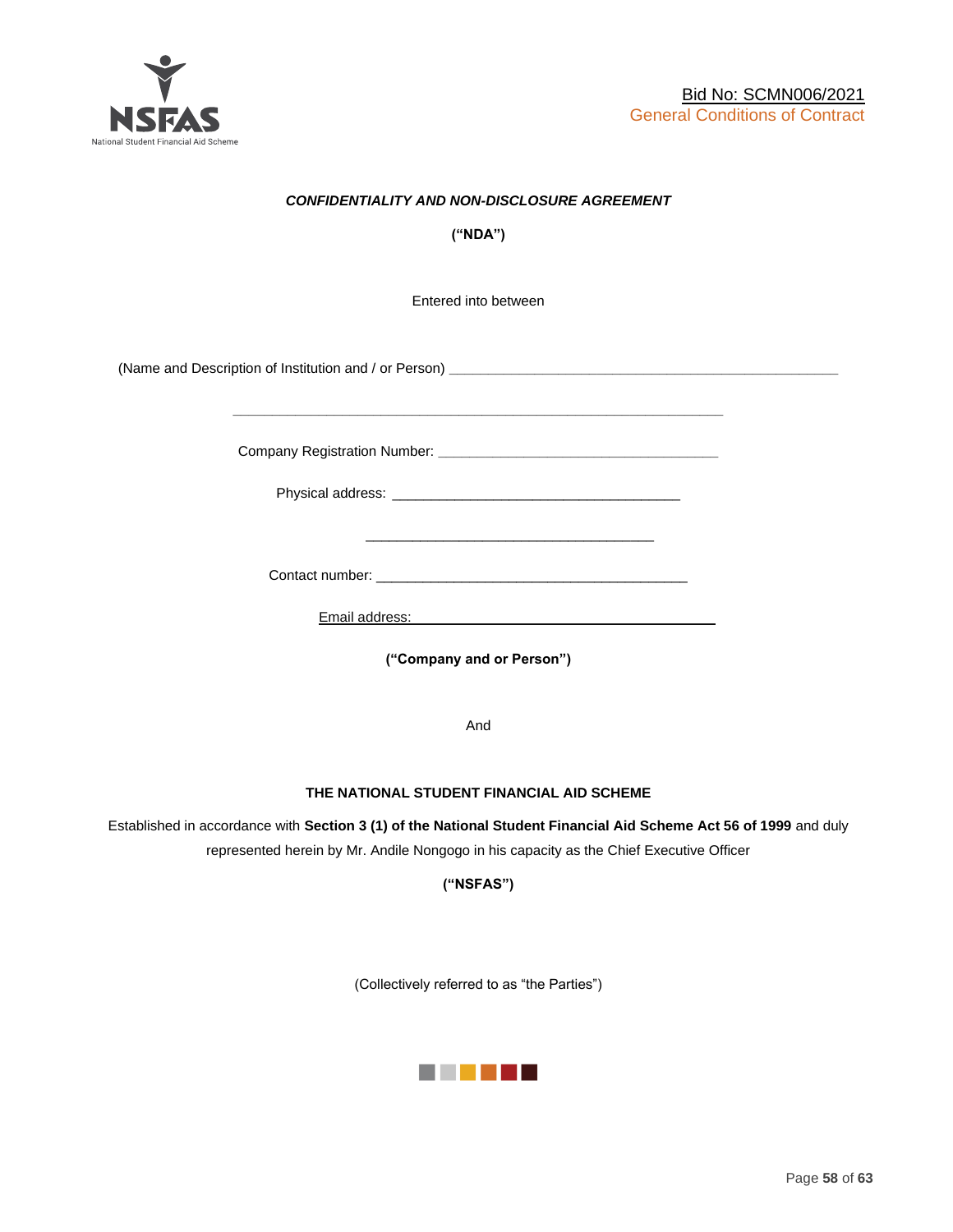

#### **1. INTERPRETATION AND DEFINITIONS**

- 1.1. In this Undertaking, unless inconsistent with, or otherwise indicated by the context:
	- 1.1.1. "**Company and or Person**" is (*\_\_\_\_\_\_\_\_\_\_\_\_\_\_\_\_\_\_\_\_\_\_\_\_\_\_\_\_\_\_\_\_\_\_\_\_\_\_\_\_\_\_\_\_\_\_*);
	- 1.1.2. the "**NSFAS**" is (the National Student Financial Aid Scheme Established in accordance with Section 3 (1) of the National Student Financial Aid Scheme Act 56 of 1999);
	- 1.1.3. "**Confidential Information**" will include, but is not limited to:
		- i. Personal details of applicant, student(s) and their parent(s) and / or guardians in so far as the information relates to current NSFAS Forensic Investigations;
		- ii. all secret knowledge;
		- iii. technical information and specifications;
		- iv. manufacturing techniques;
		- v. designs;
		- vi. circuit diagrams;
		- vii. instruction manuals;
		- viii. blueprints;
		- ix. electronic artwork;
		- x. samples;
		- xi. devices;
		- xii. demonstrations;
		- xiii. formulae;
		- xiv. Know-How;
		- xv. information concerning materials;
		- xvi. marketing and business information generally; and
		- xvii. other materials of whatever description in which the NSFAS has an interest in being kept confidential;
	- 1.1.4. "**Commencement Date**" means the last date of signature of this Undertaking by the Company and or Person;
	- 1.1.5. words in the singular include the plural and the other way around;
	- 1.1.6. words importing any one gender include each of the other two genders; and
	- 1.1.7. a reference to a natural person includes a legal *persona*.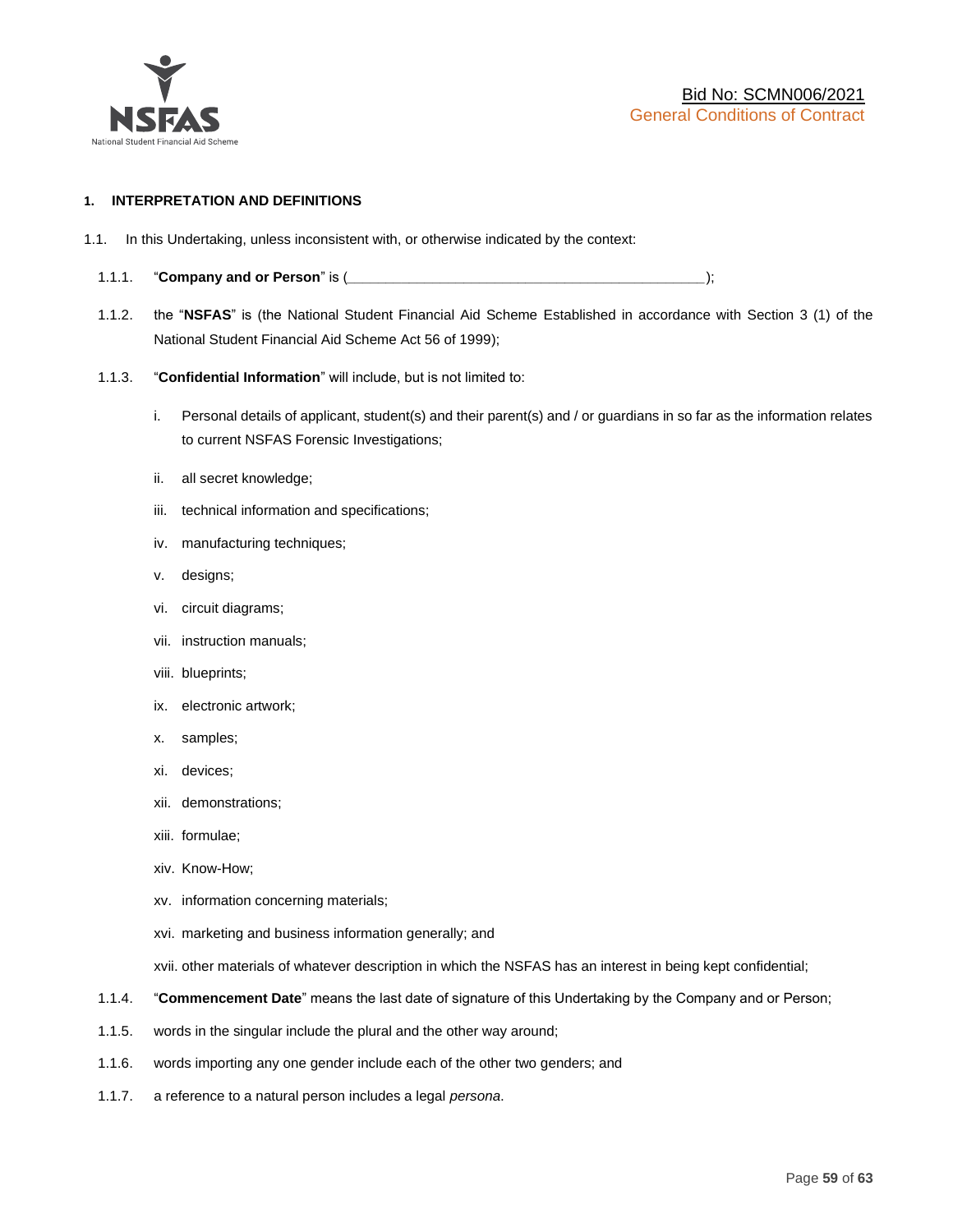

1.1.8. The headings of clauses are intended for convenience only and will not affect the interpretation of this Undertaking.

#### **2. PREAMBLE**

- 2.1. The NSFAS possesses certain Confidential Information relating to current NSFAS Forensic Investigations (the "Project"). The Company and or Person has agreed to assist NSFAS in this regard.
- 2.2. The NSFAS has agreed to disclose certain of this Confidential Information relating to its Forensic Investigations and related Projects to the Company and or Person, subject to the Company and or Person agreeing to the terms of confidentiality set out in this Undertaking.

#### **3. TITLE TO THE CONFIDENTIAL INFORMATION**

The Company and or Person agrees that all rights, title and interest in and to the Confidential Information vests (is the property of) in the NSFAS and that it has no claim of any nature in and to the Confidential Information.

#### **4. PERIOD OF CONFIDENTIALITY**

The provisions of this Undertaking will remain in force indefinitely (without end).

#### **5. NON-DISCLOSURE**

- 5.1. The Company and or Person agrees keep any Confidential Information which the NSFAS gives it access to, confidential, whether it got access to it before or after the Commencement Date of this Undertaking. The Company and or Person will not reveal or make known or allow revealing or making known of the Confidential Information otherwise than is allowed in terms of this Undertaking.
- 5.2. The Company and or Person must take all steps that may be reasonably necessary to prevent the Confidential Information falling into the hands of an unauthorized third party.
- 5.3. The Company and or Person must not use any of the Confidential Information in the:
	- 5.3.1. development;
	- 5.3.2. manufacture;
	- 5.3.3. marketing; or
	- 5.3.4. sale of any goods without the prior written consent of the NSFAS.
- 5.4. The Company and or Person must not use or disclose or attempt to use or disclose the Confidential Information for any purpose other than performing its contractual obligations to the NSFAS.
- 5.5. The Company and or Person must not use or attempt to use the Confidential Information in any way which will cause or be likely to cause injury or loss to the NSFAS.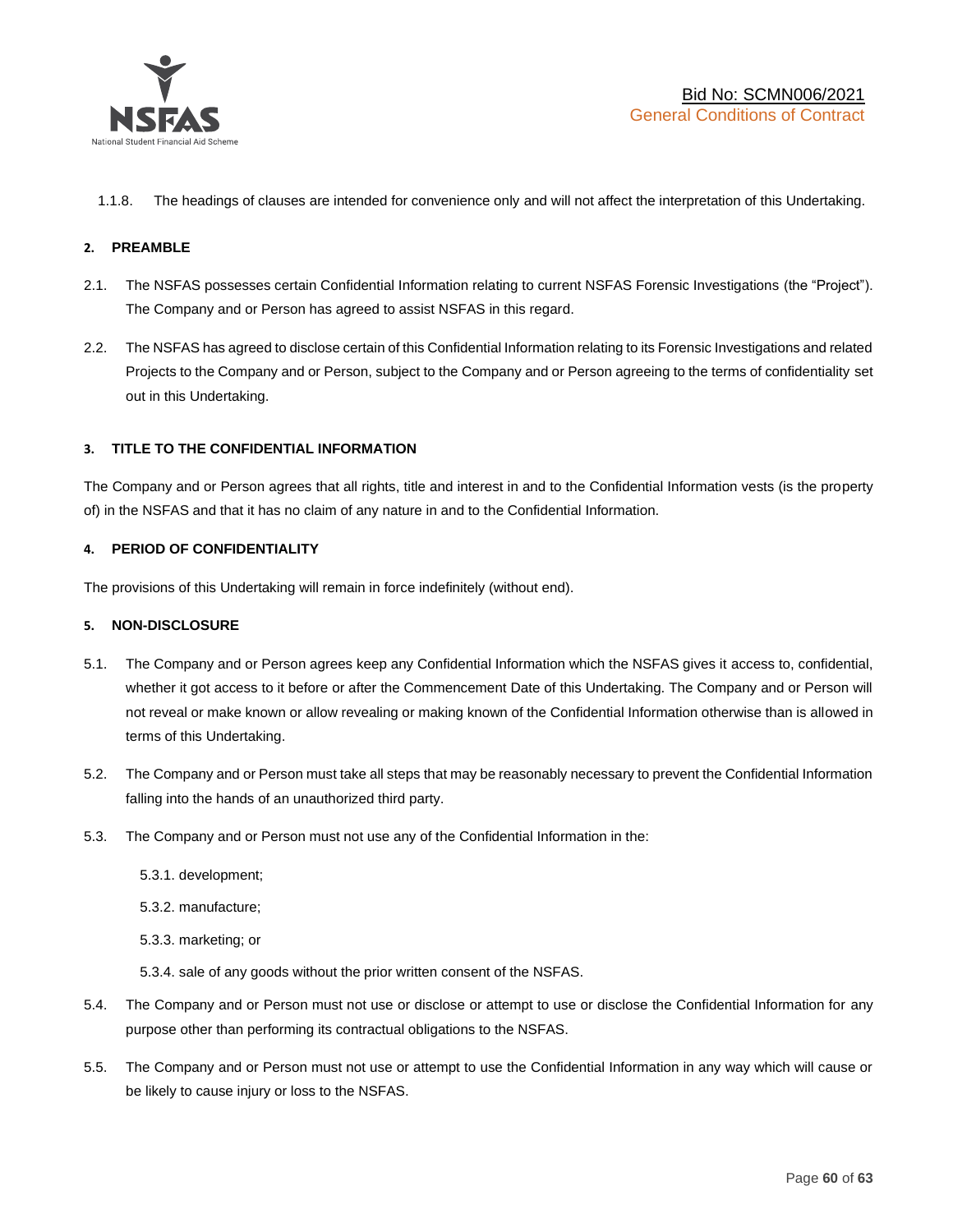

- 5.6. By giving the Company and or Person written notice, the NSFAS may specify which of the Company and or Person's employees, officers or agents must sign a secrecy undertaking in a form specified by the NSFAS and no such person may be employed in the conduct of the business of the Company and or Person until the secrecy undertaking has been signed.
- 5.7. All documentation the NSFAS gives to the Company and or Person in terms of this Undertaking will remain the property of the NSFAS. The documentation must be returned to the NSFAS when it requests it. The Company and or Person may not make copies of any such documentation without the prior written consent of the NSFAS.
- 5.8. Any confidential material which comes into the possession of the Company and or Person or one of its agents or employees, or which is generated by the Company and or Person, or one of its agents or employees, after the Commencement Date:

5.8.1. will regarded as forming part of the Confidential Information of the NSFAS;

5.8.2. will be regarded as the property of the NSFAS;

5.8.3. may not be copied, reproduced, published or circulated by the Company and or Person; and

5.8.4. must be surrendered to the NSFAS on demand,

unless the NSFAS gives its prior written consent.

#### **6. EXCEPTIONS**

- 6.1. The above undertakings by the Company and or Person will not apply to information which:
	- 6.1.1. is lawfully in the public domain at the Commencement Date; or
	- 6.1.2. lawfully comes into the public domain after the Commencement Date otherwise than as a result of the conduct of the Company and or Person or one of its employees or agents; or
	- 6.1.3. the Company and or Person is compelled to disclose in terms of a court order;
	- 6.1.4. is developed independently by the Company and or Person after signing this Undertaking, without referring or using the Confidential Information disclosed by the NSFAS;
	- 6.1.5. is approved for release upon the written confirmation of the NSFAS; and
	- 6.1.6. is required by law to be disclosed by the Company and or Person.
- 6.2. The onus (burden of proof) of proving the facts necessary to sustain any one of the exceptions listed in sub-paragraphs 6.1.1 to 6.1.6 rests with the Company and or Person.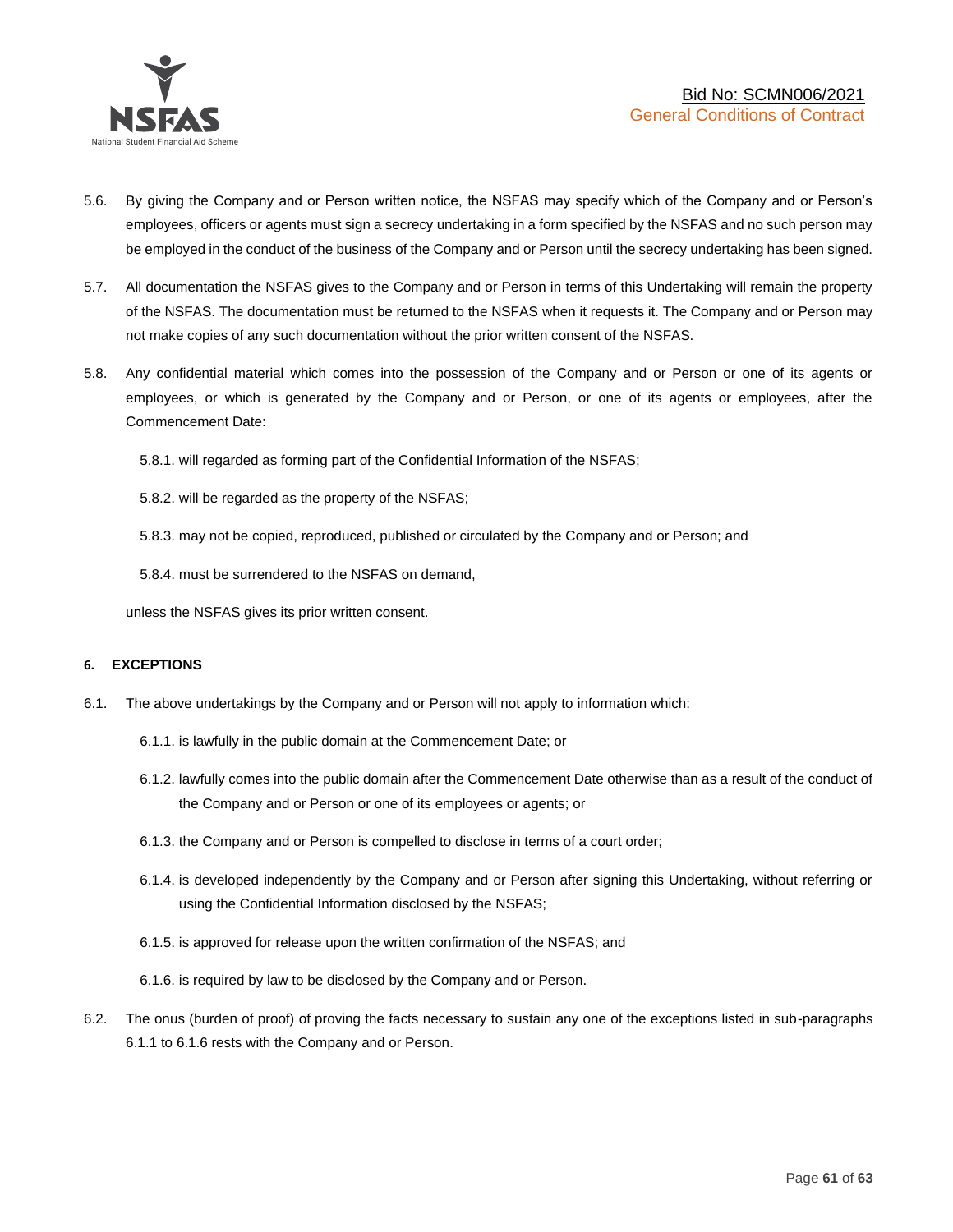

#### **7. JURISDICTION AND GOVERNING LAW**

This Undertaking must be governed by South African law and the Company and or Person hereby consent and submit to the non-exclusive jurisdiction of the Cape of Good Hope Provincial Division of the High Court of the Republic of South Africa in any dispute arising from or in connection with this Agreement. The Parties agree that any costs awarded will be recoverable in accordance with the High Court tariff, determined on an attorney-and-own-client scalefor dispute flowing from this Undertaking.

#### **8. WHOLE AGREEMENT AND VARIATION**

- 8.1. This document constitutes the whole of this Undertaking.
- 8.2. No amendment, alteration, addition, variation or consensual cancellation of this Undertaking will be valid unless in writing and signed by the Company and or Person and the NSFAS.

#### **9. WAIVER**

- 9.1. No waiver of any of the terms or conditions of this Undertaking will be binding unless expressed in writing and signed by the NSFAS and any waiver will only be effective only in the specific instance and for the purpose given.
- 9.2. No failure or delay on the part of the NSFAS in exercising any right, power or privilege will be regarded as a waiver and no single or partial exercise of this by the NSFAS will prevent other or further exercise of it or the exercise of any other right, power or privilege.

#### **10. SEVERABILITY**

If any of the provisions of this Undertaking are found to be invalid, unlawful, or unenforceable these terms will be severable from the remaining terms, which will continue to be valid and enforceable.

#### **11. RETURN OF MATERIALS CONTAINING OR PERTAINING TO THE CONFIDENTIAL INFORMATION**

- 11.1. NSFAS may, at any time or upon expiration of this agreement, request the Company and or Person to, within 14 (fourteen) calendar days of receipt of such a request, to return or destroy any material pertaining to Confidential Information and furnish NSFAS with a written statement confirming that the Company and or Person has not retained in its possession, or under its control, either directly or indirectly, any such material.
- 11.2. Nothing contained in this agreement or in any disclosures hereunder made by NSFAS, shall be construed to grant to the Company and or Person any licence or other rights in or to the material so disclosed.

#### **12. DISPUTES**

12.1. In the event of any dispute or difference arising between the Parties relating to or arising out of this Agreement, including the implementation, execution, interpretation, rectification, termination or cancellation of this Agreement, the chief executive officers of the Parties or any of their designated officials shall upon request by any Party meet to attempt to